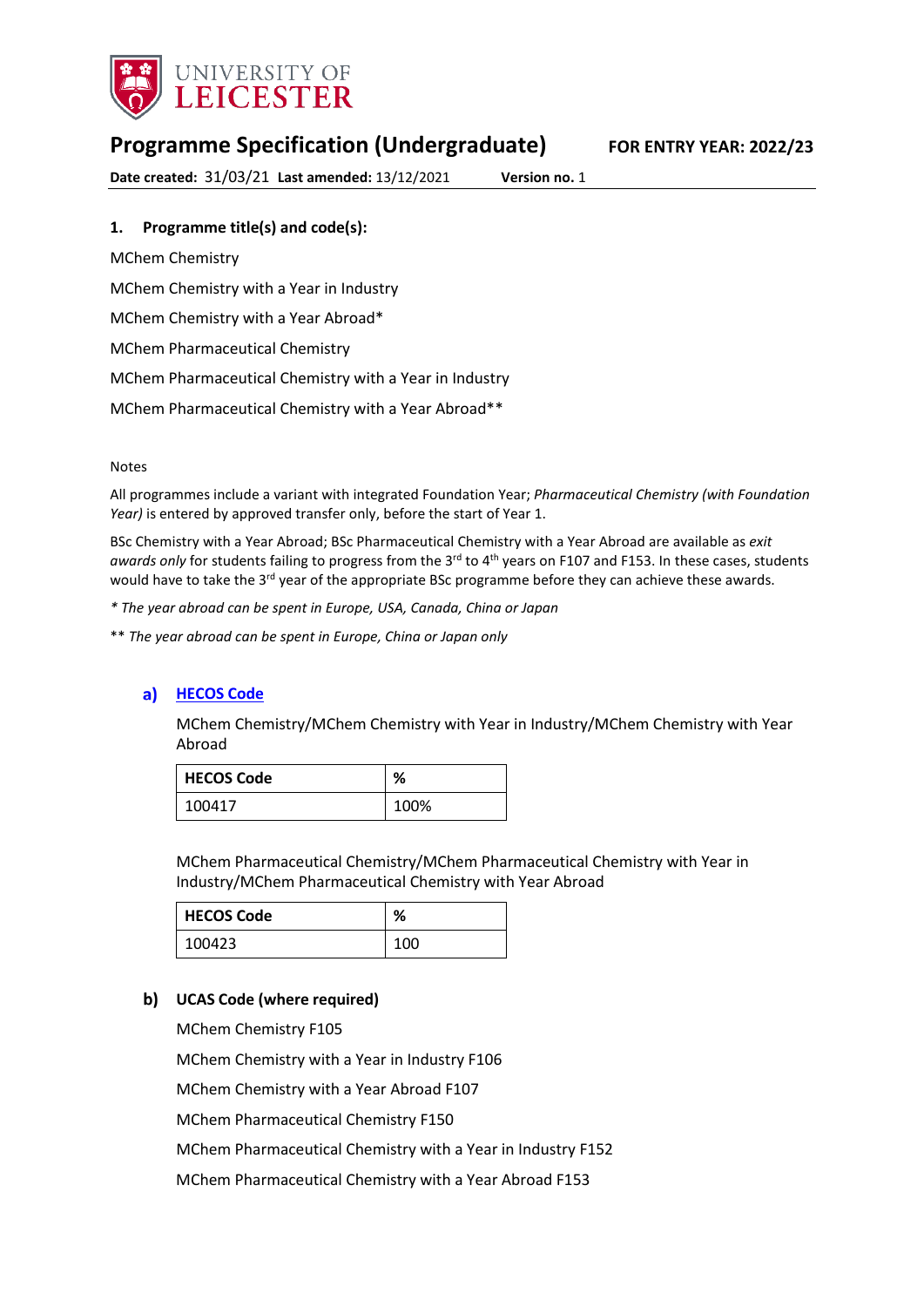### **2. Awarding body or institution:**

University of Leicester

### **3. a) Mode of study**

Full-time

### **Type of study**

### Campus-based

Some modules while on Year in Industry/Year Abroad are studied via Distance Learning.

### **4. Registration periods:**

| <b>Degree</b>               | MChem   | MChem   | Industry/Year Abroad<br>MChem with Year in | ndustry/Year Abroad<br>MChem with Year in | MChem with Foundation<br>Year | MChem with Foundation<br>Year | Foundation Year<br>MChem with Year in Industry<br>and<br>Abroad | Foundation Year<br>MChem with Year in Industry<br>\Abroad and Foundation Yea |
|-----------------------------|---------|---------|--------------------------------------------|-------------------------------------------|-------------------------------|-------------------------------|-----------------------------------------------------------------|------------------------------------------------------------------------------|
|                             | Normal  | Max.    | Normal                                     | Max.                                      | Normal                        | Max.                          | Normal                                                          | Max.                                                                         |
| Chemistry                   | 4 years | 6 years | 4 years                                    | 6 years                                   | 5 years                       | 7 years                       | 5 years                                                         | 7 years                                                                      |
| Pharmaceutical<br>Chemistry | 4 years | 6 years | 4 years                                    | 6 years                                   | 5 years                       | 7 years                       | 5 years                                                         | 7 years                                                                      |

### **5. Typical entry requirements**

A-level AAB or equivalent and GCSE Maths grade 6

### **6. Accreditation of Prior Learning**

APL will not be accepted for exemptions from individual modules, however may be considered for direct entry to Year 2, on a case by case and subject to the general provisions of the University APL policy.

### **7. Programme aims**

The programme aims to provide a broad and in depth understanding of ideas central to chemistry.

- To train students in the practical skills necessary for the safe manipulation of chemicals
- To generate interest in, and understanding of, the wider role of chemistry in society e.g., health, industry, sustainability
- To enable students to develop independent learning skills as well as the experience of working as part of a team
- To stimulate intellectual development, develop powers of critical analysis and ability to solve problems
- To enhance written and oral communication skills
- To provide students with training in mathematical techniques and IT skills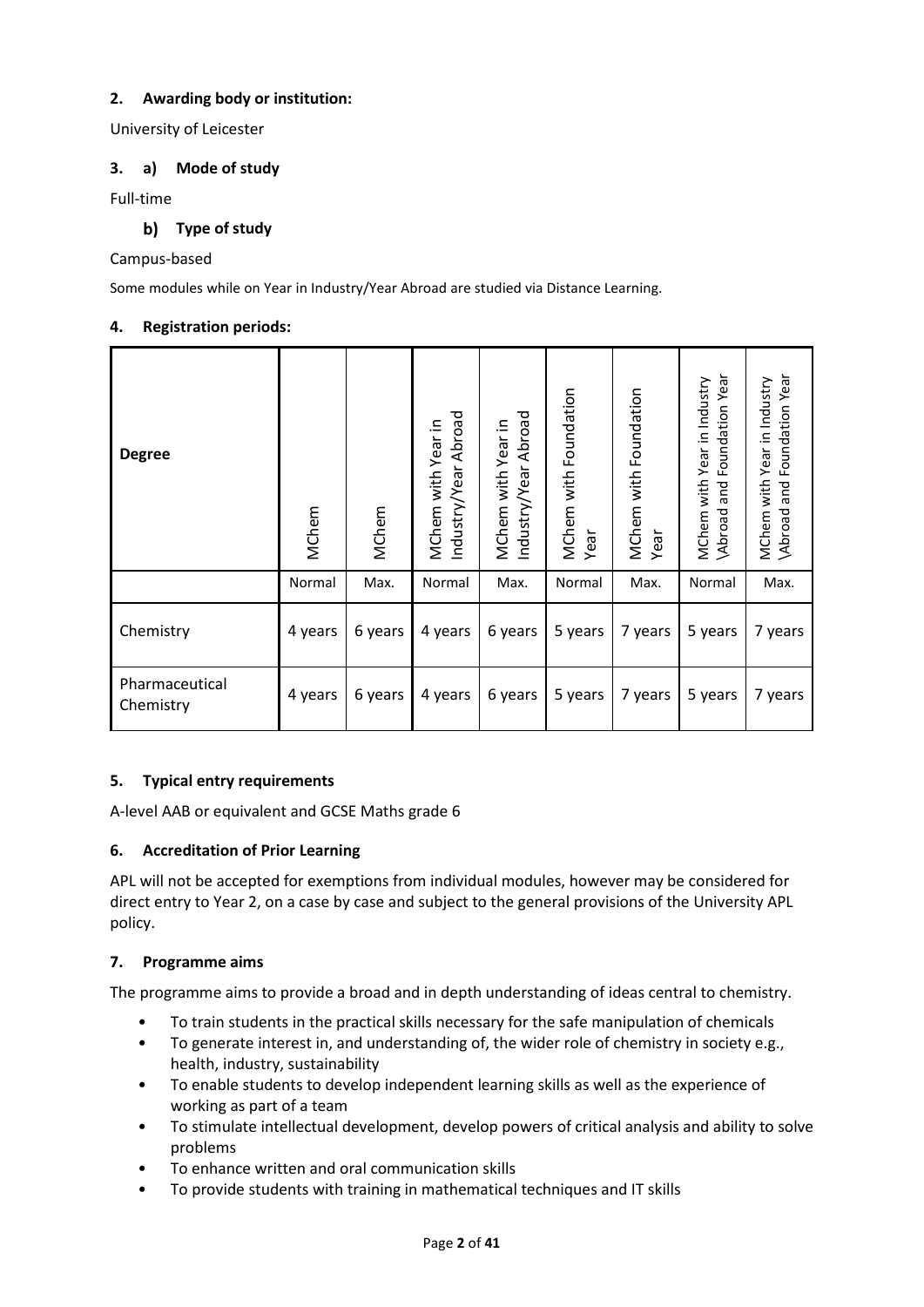- To introduce student to chemical research methodology through carrying out an extended research project
- To introduce students to a range topics of current chemical research
- To equip students with the knowledge and generic skills for employment or further training in R&D, science-based industry and establishments, education, and for training at management levels in other professions.

In addition for the "with a Year in Industry" variants:

- To provide students with an experience of the application of chemistry and professional skills in an industrial environment and to reinforce knowledge through its use in different environments.
- To gain an appreciation of the full range of skills required by chemists in industry.

In addition for the "with a Year Abroad" variants:

• To provide experience of study of Chemistry at an overseas University, to reinforce knowledge through use in different environments and when studying in Europe & China, development of communication skills in a foreign language.

#### **Additional aims and objectives for related degrees**

#### Pharmaceutical Chemistry

- To provide a broad understanding of the chemistry that underpins central areas of biochemistry.
- To provide a broad understanding of the processes involved in development of new drugs including drug design, discovery, mode of action and production.

#### **8. Reference points used to inform the programme specification**

- [QAA Benchmarking Statement for Chemistry](https://www.qaa.ac.uk/docs/qaa/subject-benchmark-statements/subject-benchmark-statement-chemistry.pdf)
- Framework for Higher Education Qualifications (FHEQ)
- UK Quality Code for Higher Education
- University Learning [Strategy](https://www2.le.ac.uk/offices/sas2/quality/learnteach)
- [University Assessment Strategy](https://www2.le.ac.uk/offices/sas2/quality/learnteach)
- University of Leicester Periodic Developmental Review Report
- External Examiners' reports (annual)
- United Nations Education for Sustainable Development Goals
- Student Destinations Data
- [Royal Society of Chemistry accreditation guidance](https://www.rsc.org/membership-and-community/degree-accreditation/?404;http://www.rsc.org:80/images/Accreditaiton%20criteria%202017_tcm18-151306.pdf)

#### **9. Programme Outcomes**

Unless otherwise stated, programme outcomes apply to all awards specified in 1. Programme title(s).

#### **Discipline specific knowledge and competencies**

#### i) Mastery of an appropriate body of knowledge

| Intended Learning<br><b>Outcomes</b>                                      | <b>Teaching and Learning Methods</b> | <b>How Demonstrated?</b> |
|---------------------------------------------------------------------------|--------------------------------------|--------------------------|
| On successful completion of<br>the programme students will<br>be able to: |                                      |                          |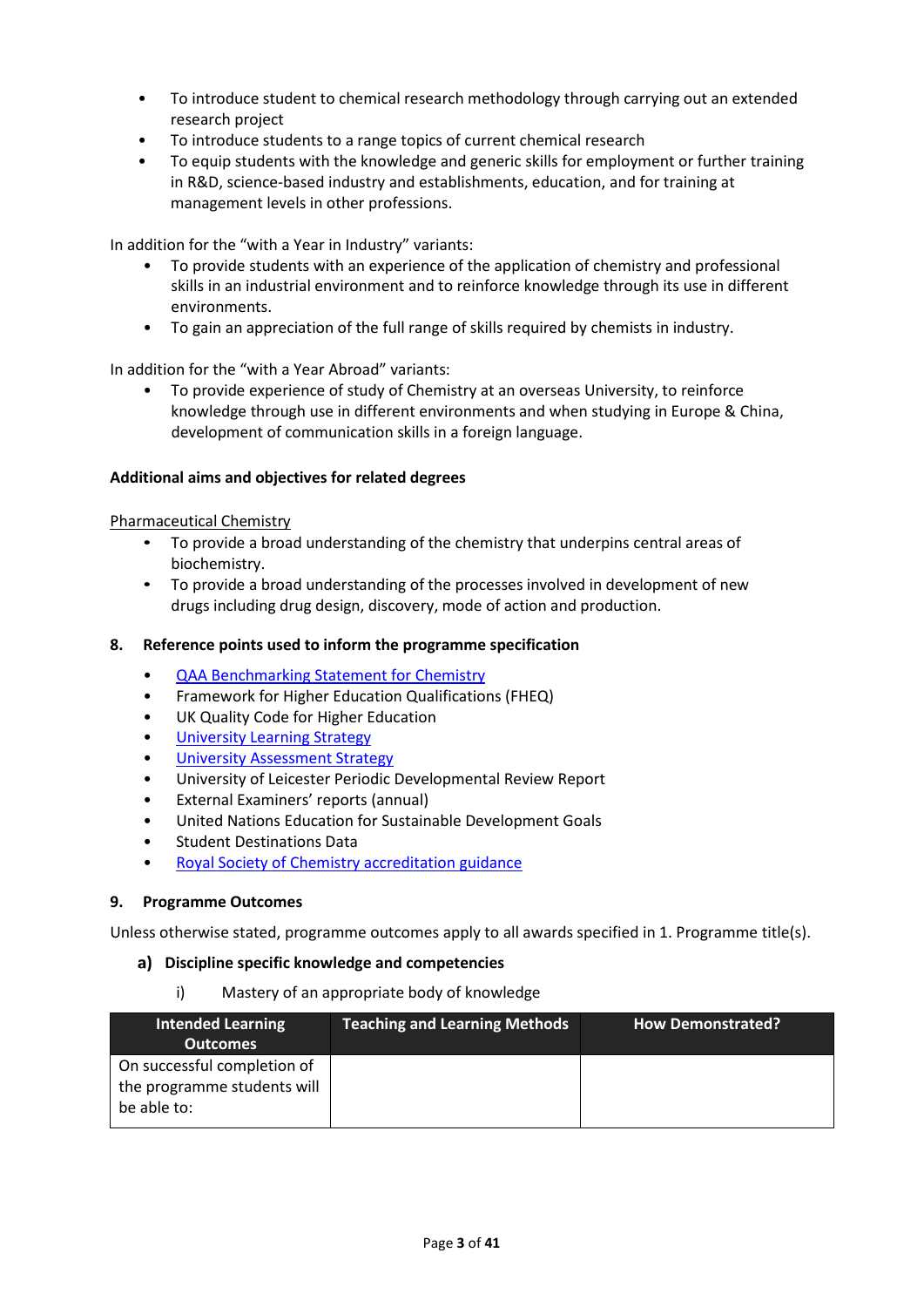| <b>Intended Learning</b><br><b>Outcomes</b>                                                                                                                                         | <b>Teaching and Learning Methods</b>                                                                                                                                                                           | <b>How Demonstrated?</b>                                                                                                                                      |
|-------------------------------------------------------------------------------------------------------------------------------------------------------------------------------------|----------------------------------------------------------------------------------------------------------------------------------------------------------------------------------------------------------------|---------------------------------------------------------------------------------------------------------------------------------------------------------------|
| recall and apply the basic<br>concepts of chemistry theory<br>across all 3 main areas of<br>chemistry* (inorganic,<br>organic & physical) and<br>related mathematics;               | Lectures; tutorials; specified &<br>directed reading; problem<br>classes; problem-based learning;<br>open ended group work;<br>laboratory practical classes;<br>research projects; computer<br>aided learning. | Written examinations; assessed<br>coursework including - tutorial<br>problems, computer tests, oral<br>presentations; assessed practical<br>work and reports. |
| solve structured and unseen<br>model problems;                                                                                                                                      | Lectures; tutorials; specified &<br>directed reading; problem<br>classes; problem-based learning;<br>open ended group work;<br>laboratory practical classes;<br>research projects; computer<br>aided learning. | Written examinations; assessed<br>coursework including - tutorial<br>problems, computer tests, oral<br>presentations; assessed practical<br>work and reports. |
| conduct experiments and<br>apply practical techniques.                                                                                                                              | Lectures; tutorials; specified &<br>directed reading; problem<br>classes; problem-based learning;<br>open ended group work;<br>laboratory practical classes;<br>research projects; computer<br>aided learning. | Written examinations; assessed<br>coursework including - tutorial<br>problems, computer tests, oral<br>presentations; assessed practical<br>work and reports. |
| Typical students should have<br>detailed knowledge of<br>selected topics in at least 2*<br>of the broad areas of<br>chemistry (analytical,<br>organic, inorganic, and<br>physical). | Lectures; tutorials; specified &<br>directed reading; problem<br>classes; problem-based learning;<br>open ended group work;<br>laboratory practical classes;<br>research projects; computer<br>aided learning. | Written examinations; assessed<br>coursework including - tutorial<br>problems, computer tests, oral<br>presentations; assessed practical<br>work and reports. |
| Demonstrate specialist<br>knowledge at Masters-level<br>(FHEQ level 7) in some areas<br>of chemistry.                                                                               | Lectures; tutorials; specified &<br>directed reading; problem<br>classes; problem-based learning;<br>open ended group work;<br>laboratory practical classes;<br>research projects; computer<br>aided learning. | Written examinations; assessed<br>coursework including - tutorial<br>problems, computer tests, oral<br>presentations; assessed practical<br>work and reports. |
| Specific to Pharmaceutical<br>Chemistry:                                                                                                                                            |                                                                                                                                                                                                                |                                                                                                                                                               |
| knowledge and<br>understanding of<br>biochemistry;                                                                                                                                  | Lectures; specified & directed<br>reading; laboratory practical<br>classes.                                                                                                                                    | Written examinations; assessed<br>coursework including - written<br>work, essays, practical reports,<br>oral presentations                                    |
| knowledge of processes of<br>drug discovery.                                                                                                                                        | Lectures; specified & directed<br>reading; laboratory practical<br>classes.                                                                                                                                    | Written examinations; assessed<br>coursework including - written<br>work, essays, practical reports,<br>oral presentations                                    |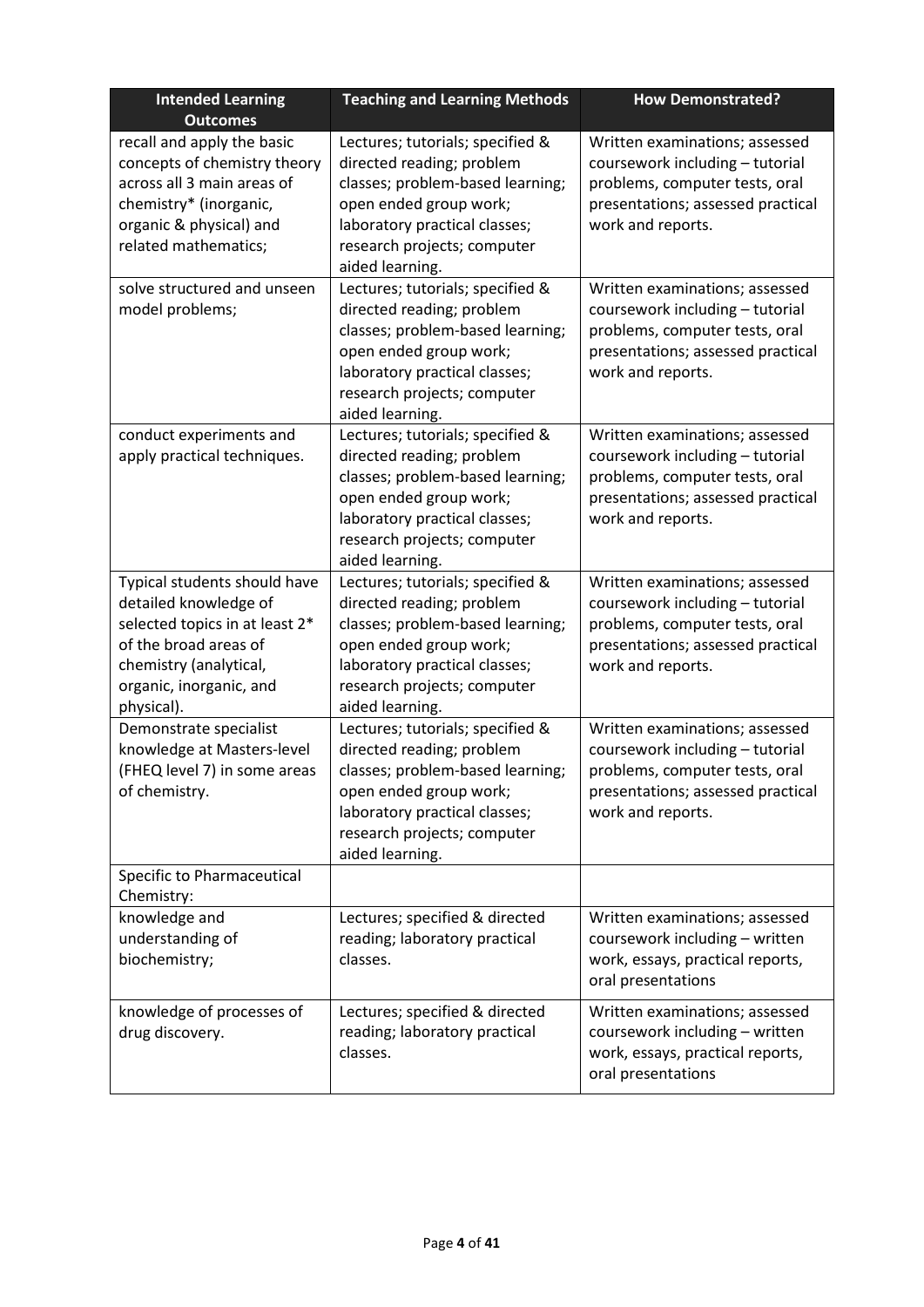| <b>Intended Learning</b><br><b>Outcomes</b>                                                                                                                                                         | <b>Teaching and Learning Methods</b>                                        | <b>How Demonstrated?</b>                                                                             |
|-----------------------------------------------------------------------------------------------------------------------------------------------------------------------------------------------------|-----------------------------------------------------------------------------|------------------------------------------------------------------------------------------------------|
| *For Pharmaceutical<br>Chemistry there is less<br>coverage of inorganic and<br>physical chemistry, in year 3,<br>the detailed knowledge is in<br>organic chemistry and<br>pharmaceutical chemistry. | Lectures; specified & directed<br>reading; laboratory practical<br>classes. | Written examinations; assessed<br>coursework including - written<br>work, essays, oral presentations |

# ii) Understanding and application of key concepts and techniques

| <b>Intended Learning</b><br><b>Outcomes</b>                                                                                                     | <b>Teaching and Learning Methods</b>                                                                                                                                                                           | <b>How Demonstrated?</b>                                                                                                                                                                             |
|-------------------------------------------------------------------------------------------------------------------------------------------------|----------------------------------------------------------------------------------------------------------------------------------------------------------------------------------------------------------------|------------------------------------------------------------------------------------------------------------------------------------------------------------------------------------------------------|
| On successful completion of<br>the programme students will<br>be able to:                                                                       |                                                                                                                                                                                                                |                                                                                                                                                                                                      |
| apply chemical concepts in<br>new situations (e.g., ability<br>to predict physical and<br>chemical properties by<br>comparison with analogues); | Lectures; tutorials; specified &<br>directed reading; problem<br>classes; problem-based learning;<br>open ended group work;<br>laboratory practical classes;<br>research projects; computer<br>aided learning. | Written examinations; assessed<br>coursework including - tutorial<br>problems, computer tests, oral<br>presentations; assessed practical<br>work, lab notebooks and<br>laboratory / project reports. |
| apply logic and chemical<br>knowledge to make<br>deductions based on<br>(limited) evidence;                                                     | Lectures; tutorials; specified &<br>directed reading; problem<br>classes; problem-based learning;<br>open ended group work;<br>laboratory practical classes;<br>research projects; computer<br>aided learning. | Written examinations; assessed<br>coursework including - tutorial<br>problems, computer tests, oral<br>presentations; assessed practical<br>work, lab notebooks and<br>laboratory / project reports. |
| solve familiar and unfamiliar<br>chemistry related problems;                                                                                    | Lectures; tutorials; specified &<br>directed reading; problem<br>classes; problem-based learning;<br>open ended group work;<br>laboratory practical classes;<br>research projects; computer<br>aided learning. | Written examinations; assessed<br>coursework including - tutorial<br>problems, computer tests, oral<br>presentations; assessed practical<br>work, lab notebooks and<br>laboratory / project reports. |
| design, construct and<br>conduct chemical<br>experiments using standard<br>equipment and following<br>safe procedures;                          | Lectures; tutorials; specified &<br>directed reading; problem<br>classes; problem-based learning;<br>open ended group work;<br>laboratory practical classes;<br>research projects; computer<br>aided learning. | Written examinations; assessed<br>coursework including - tutorial<br>problems, computer tests, oral<br>presentations; assessed practical<br>work, lab notebooks and<br>laboratory / project reports. |
| use computer programs to<br>retrieve & analyse data;                                                                                            | Lectures; tutorials; specified &<br>directed reading; problem<br>classes; problem-based learning;<br>open ended group work;<br>laboratory practical classes;<br>research projects; computer<br>aided learning. | Written examinations; assessed<br>coursework including - tutorial<br>problems, computer tests, oral<br>presentations; assessed practical<br>work, lab notebooks and<br>laboratory / project reports. |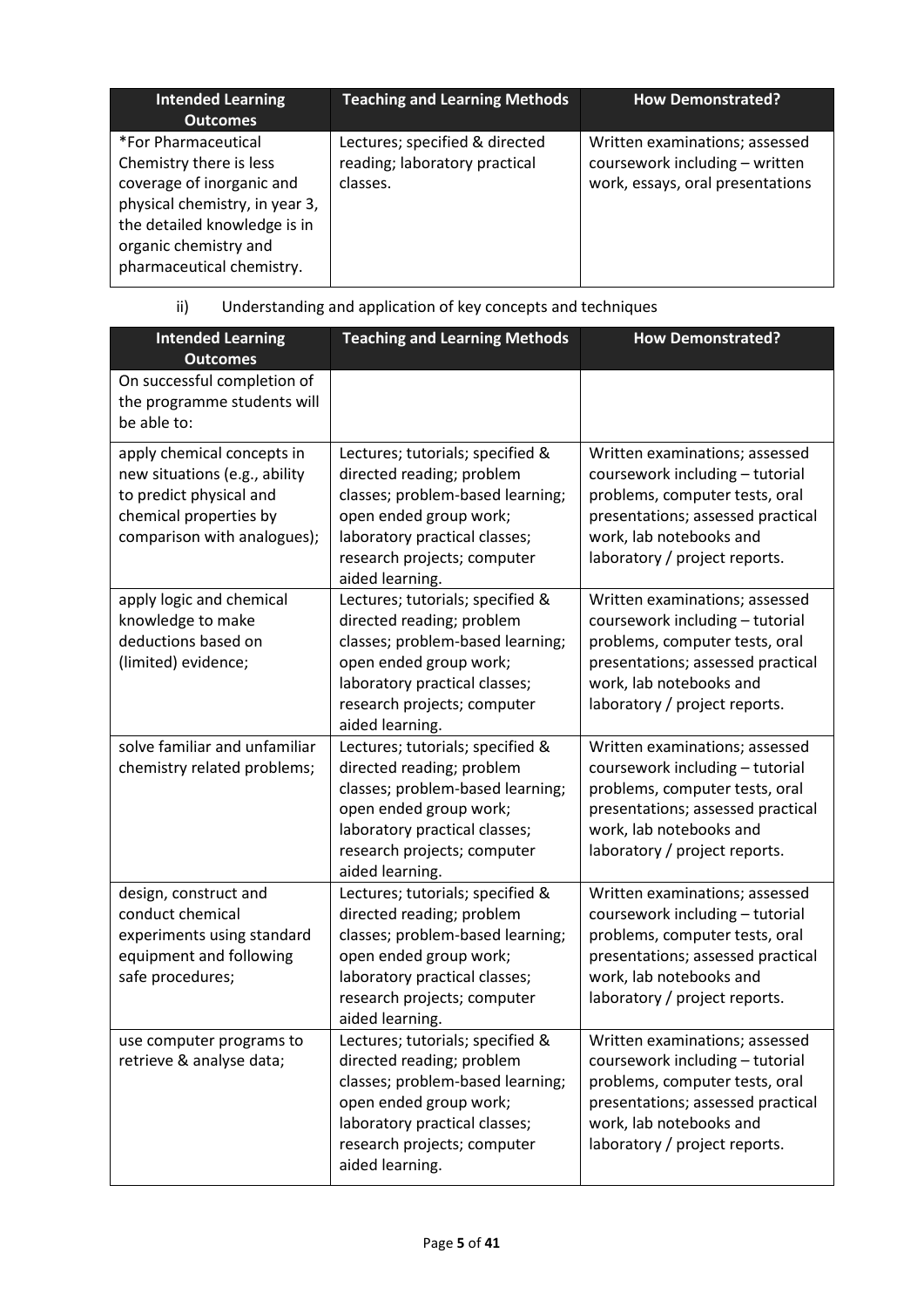| <b>Intended Learning</b><br><b>Outcomes</b>                                      | <b>Teaching and Learning Methods</b>                                                                                                                                                                           | <b>How Demonstrated?</b>                                                                                                                                                                             |
|----------------------------------------------------------------------------------|----------------------------------------------------------------------------------------------------------------------------------------------------------------------------------------------------------------|------------------------------------------------------------------------------------------------------------------------------------------------------------------------------------------------------|
| describe and discuss the<br>accumulation of scientific<br>evidence;              | Lectures; tutorials; specified &<br>directed reading; problem<br>classes; problem-based learning;<br>open ended group work;<br>laboratory practical classes;<br>research projects; computer<br>aided learning. | Written examinations; assessed<br>coursework including - tutorial<br>problems, computer tests, oral<br>presentations; assessed practical<br>work, lab notebooks and<br>laboratory / project reports. |
| design experiments<br>(practical or theoretical) to<br>solve a chemical problem; | Lectures; tutorials; specified &<br>directed reading; problem<br>classes; problem-based learning;<br>open ended group work;<br>laboratory practical classes;<br>research projects; computer<br>aided learning. | Written examinations; assessed<br>coursework including - tutorial<br>problems, computer tests, oral<br>presentations; assessed practical<br>work, lab notebooks and<br>laboratory / project reports. |
| apply conceptual knowledge<br>in a research environment.                         | Lectures; tutorials; specified &<br>directed reading; problem<br>classes; problem-based learning;<br>open ended group work;<br>laboratory practical classes;<br>research projects; computer<br>aided learning. | Written examinations; assessed<br>coursework including - tutorial<br>problems, computer tests, oral<br>presentations; assessed practical<br>work, lab notebooks and<br>laboratory / project reports. |

# iii) Critical analysis of key issues

| <b>Intended Learning</b><br><b>Outcomes</b>                                            | <b>Teaching and Learning Methods</b>                                                                                                                                           | <b>How Demonstrated?</b>                                                                                                                  |
|----------------------------------------------------------------------------------------|--------------------------------------------------------------------------------------------------------------------------------------------------------------------------------|-------------------------------------------------------------------------------------------------------------------------------------------|
| On successful completion of<br>the programme students will<br>be able to:              |                                                                                                                                                                                |                                                                                                                                           |
| critically appraise physical &<br>chemical information and<br>discuss its limitations; | Lectures; tutorials; problem-<br>based learning; problem classes,<br>open ended group work;<br>laboratory practical classes;<br>research projects; computer<br>aided learning. | Written examinations; practical &<br>projects reports; oral<br>presentations; assessed practical<br>work; assessed computer<br>exercises. |
| draw quantitative<br>conclusions from sample<br>data;                                  | Lectures; tutorials; problem-<br>based learning; problem classes,<br>open ended group work;<br>laboratory practical classes;<br>research projects; computer<br>aided learning. | Written examinations; practical &<br>projects reports; oral<br>presentations; assessed practical<br>work; assessed computer<br>exercises. |
| summarise key findings of<br>scientific papers;                                        | Lectures; tutorials; problem-<br>based learning; problem classes,<br>open ended group work;<br>laboratory practical classes;<br>research projects; computer<br>aided learning. | Written examinations; practical &<br>projects reports; oral<br>presentations; assessed practical<br>work; assessed computer<br>exercises. |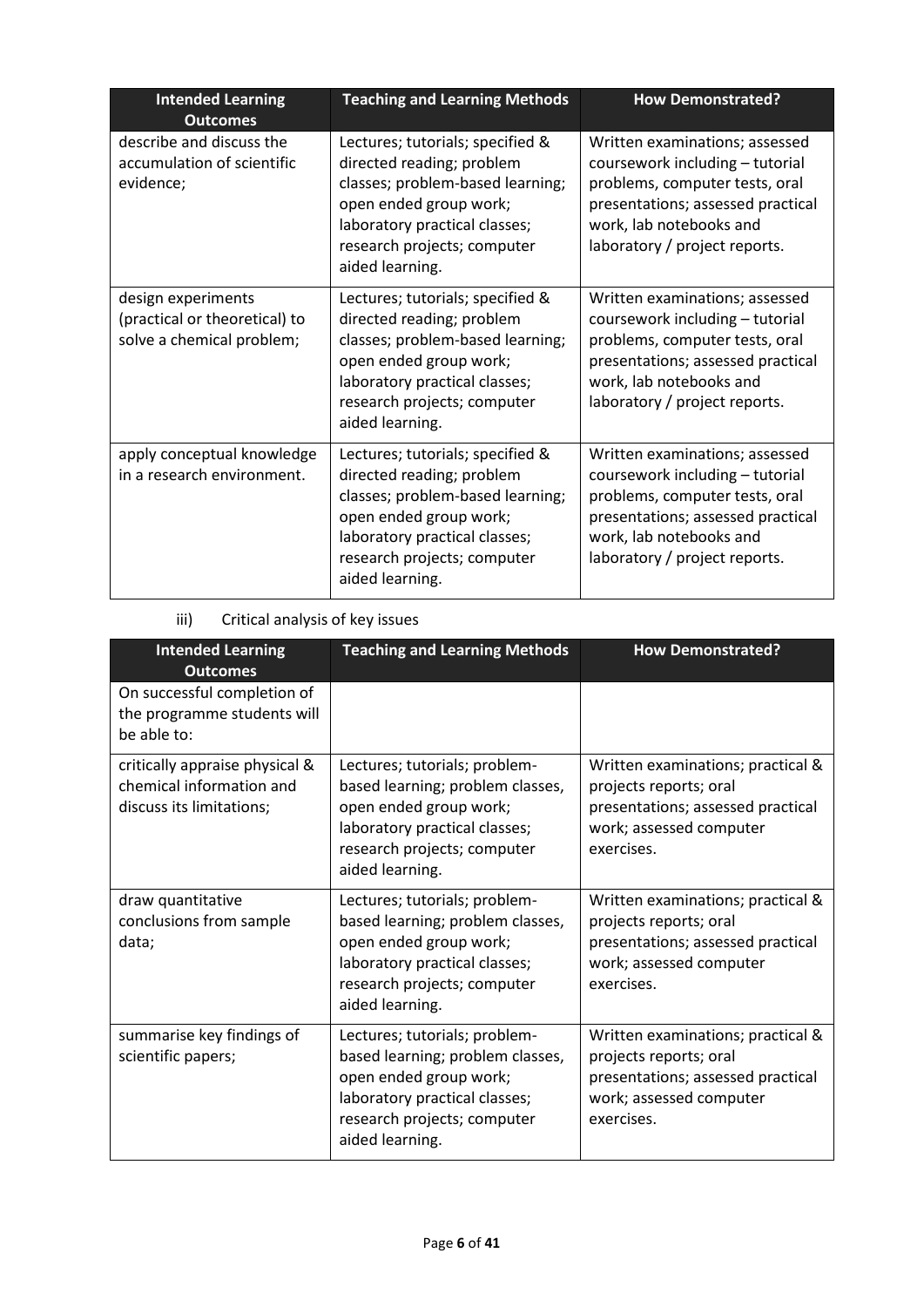| <b>Intended Learning</b><br><b>Outcomes</b>           | <b>Teaching and Learning Methods</b>                                                                                                                                           | <b>How Demonstrated?</b>                                                                                                                  |
|-------------------------------------------------------|--------------------------------------------------------------------------------------------------------------------------------------------------------------------------------|-------------------------------------------------------------------------------------------------------------------------------------------|
| critically assess and compare<br>scientific theories. | Lectures; tutorials; problem-<br>based learning; problem classes,<br>open ended group work;<br>laboratory practical classes;<br>research projects; computer<br>aided learning. | Written examinations; practical &<br>projects reports; oral<br>presentations; assessed practical<br>work; assessed computer<br>exercises. |

| iv) |  | Clear and concise presentation of material |  |
|-----|--|--------------------------------------------|--|
|     |  |                                            |  |

| <b>Intended Learning</b><br><b>Outcomes</b>                                                                                              | <b>Teaching and Learning Methods</b>                                                                                                                                      | <b>How Demonstrated?</b>                                                                                                                                                                            |
|------------------------------------------------------------------------------------------------------------------------------------------|---------------------------------------------------------------------------------------------------------------------------------------------------------------------------|-----------------------------------------------------------------------------------------------------------------------------------------------------------------------------------------------------|
| On successful completion of<br>the programme students will<br>be able to:                                                                |                                                                                                                                                                           |                                                                                                                                                                                                     |
| present scientific ideas, data<br>and results in a variety of<br>(appropriate) forms e.g.,<br>reports, seminars, posters,<br>papers etc; | Lectures, tutorials; problem-<br>based learning; group-based<br>problem classes; open ended<br>group project work; laboratory<br>practical classes; research<br>projects. | Laboratory notebooks; practical<br>and project reports; oral<br>presentations; assessed practical<br>work including lab samples &<br>associated data; assessed<br>computer exercises; tutorial work |
| use appropriate software for<br>presenting and modelling<br>chemical structures and<br>systems;                                          | Lectures, tutorials; problem-<br>based learning; group-based<br>problem classes; open ended<br>group project work; laboratory<br>practical classes; research<br>projects. | Laboratory notebooks; practical<br>and project reports; oral<br>presentations; assessed practical<br>work including lab samples &<br>associated data; assessed<br>computer exercises; tutorial work |
| participate in scientific<br>discussion and debate.                                                                                      | Lectures, tutorials; problem-<br>based learning; group-based<br>problem classes; open ended<br>group project work; laboratory<br>practical classes; research<br>projects. | Laboratory notebooks; practical<br>and project reports; oral<br>presentations; assessed practical<br>work including lab samples &<br>associated data; assessed<br>computer exercises; tutorial work |

# v) Critical appraisal of evidence with appropriate insight

| <b>Intended Learning</b><br><b>Outcomes</b>                               | <b>Teaching and Learning Methods</b>                                                                                                     | <b>How Demonstrated?</b>                                                                                                                                     |
|---------------------------------------------------------------------------|------------------------------------------------------------------------------------------------------------------------------------------|--------------------------------------------------------------------------------------------------------------------------------------------------------------|
| On successful completion of<br>the programme students will<br>be able to: |                                                                                                                                          |                                                                                                                                                              |
| discuss and implement<br>experimental methodology;                        | Tutorials; problem-based<br>learning; lectures; open ended<br>group project work; laboratory<br>practical classes; research<br>projects. | Written examinations; reports;<br>oral presentations; assessed<br>practical work; assessed<br>computer exercises; assessed<br>problems; project assessments. |
| collect and critically analyse<br>data;                                   | Tutorials; problem-based<br>learning; lectures; open ended<br>group project work; laboratory<br>practical classes; research<br>projects. | Written examinations; reports;<br>oral presentations; assessed<br>practical work; assessed<br>computer exercises; assessed<br>problems; project assessments. |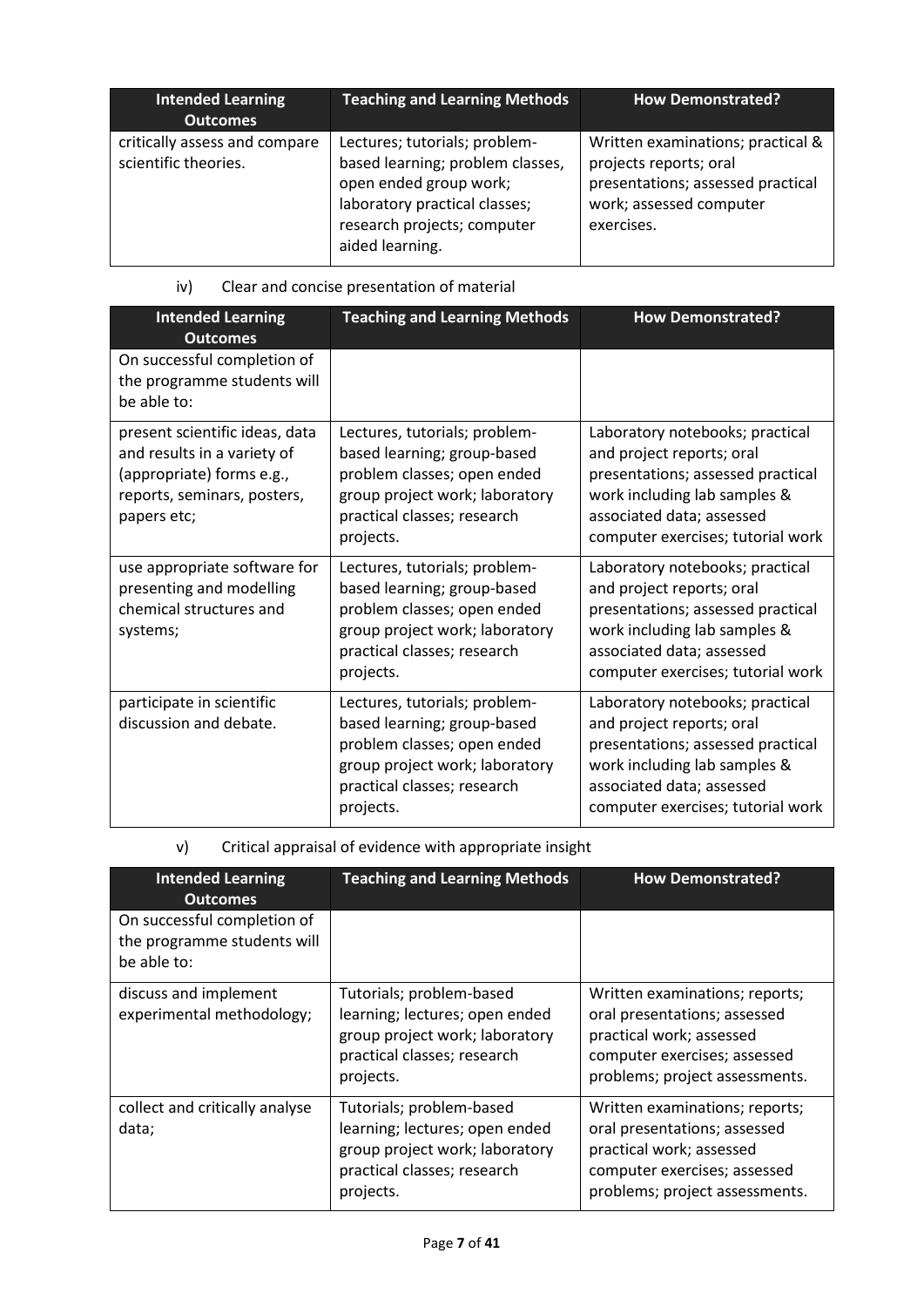| <b>Intended Learning</b><br><b>Outcomes</b>                  | <b>Teaching and Learning Methods</b>                                                                                                     | <b>How Demonstrated?</b>                                                                                                                                     |
|--------------------------------------------------------------|------------------------------------------------------------------------------------------------------------------------------------------|--------------------------------------------------------------------------------------------------------------------------------------------------------------|
| draw valid inferences from<br>data in a variety of settings; | Tutorials; problem-based<br>learning; lectures; open ended<br>group project work; laboratory<br>practical classes; research<br>projects. | Written examinations; reports;<br>oral presentations; assessed<br>practical work; assessed<br>computer exercises; assessed<br>problems; project assessments. |
| discuss and criticize scientific<br>literature.              | Tutorials; problem-based<br>learning; lectures; open ended<br>group project work; laboratory<br>practical classes; research<br>projects. | Written examinations; reports;<br>oral presentations; assessed<br>practical work; assessed<br>computer exercises; assessed<br>problems; project assessments. |

# vi) Other discipline specific competencies

| <b>Intended Learning</b><br><b>Outcomes</b>                               | <b>Teaching and Learning Methods</b>                     | <b>How Demonstrated?</b>                                                                  |
|---------------------------------------------------------------------------|----------------------------------------------------------|-------------------------------------------------------------------------------------------|
| On successful completion of<br>the programme students will<br>be able to: |                                                          |                                                                                           |
| discuss, design, and<br>implement scientific<br>experiments;              | Tutorials; problem-based<br>learning; research projects. | Written reports; oral<br>presentations; assessed practical<br>work; written examinations. |
| competently use a range of<br>standard laboratory<br>equipment;           | Tutorials; problem-based<br>learning; research projects. | Written reports; oral<br>presentations; assessed practical<br>work; written examinations. |
| describe and adhere to<br>laboratory safety<br>procedures;                | Tutorials; problem-based<br>learning; research projects. | Written reports; oral<br>presentations; assessed practical<br>work; written examinations. |
| describe and discuss some<br>areas of current research in<br>chemistry.   | Tutorials; problem-based<br>learning; research projects. | Written reports; oral<br>presentations; assessed practical<br>work; written examinations. |

# **b)** Transferable skills

### i) Oral communication

| <b>Intended Learning</b><br><b>Outcomes</b>                               | <b>Teaching and Learning Methods</b>                                                       | <b>How Demonstrated?</b>                                   |
|---------------------------------------------------------------------------|--------------------------------------------------------------------------------------------|------------------------------------------------------------|
| On successful completion of<br>the programme students will<br>be able to: |                                                                                            |                                                            |
| describe and discuss<br>scientific concepts to a<br>variety of audiences; | Tutorials; problem-based<br>learning; group problem solving<br>classes; research projects. | Oral presentations and<br>questioning (including projects) |
| give reasoned arguments in<br>response to chemical<br>questions.          | Tutorials; problem-based<br>learning; group problem solving<br>classes; research projects. | Oral presentations and<br>questioning (including projects) |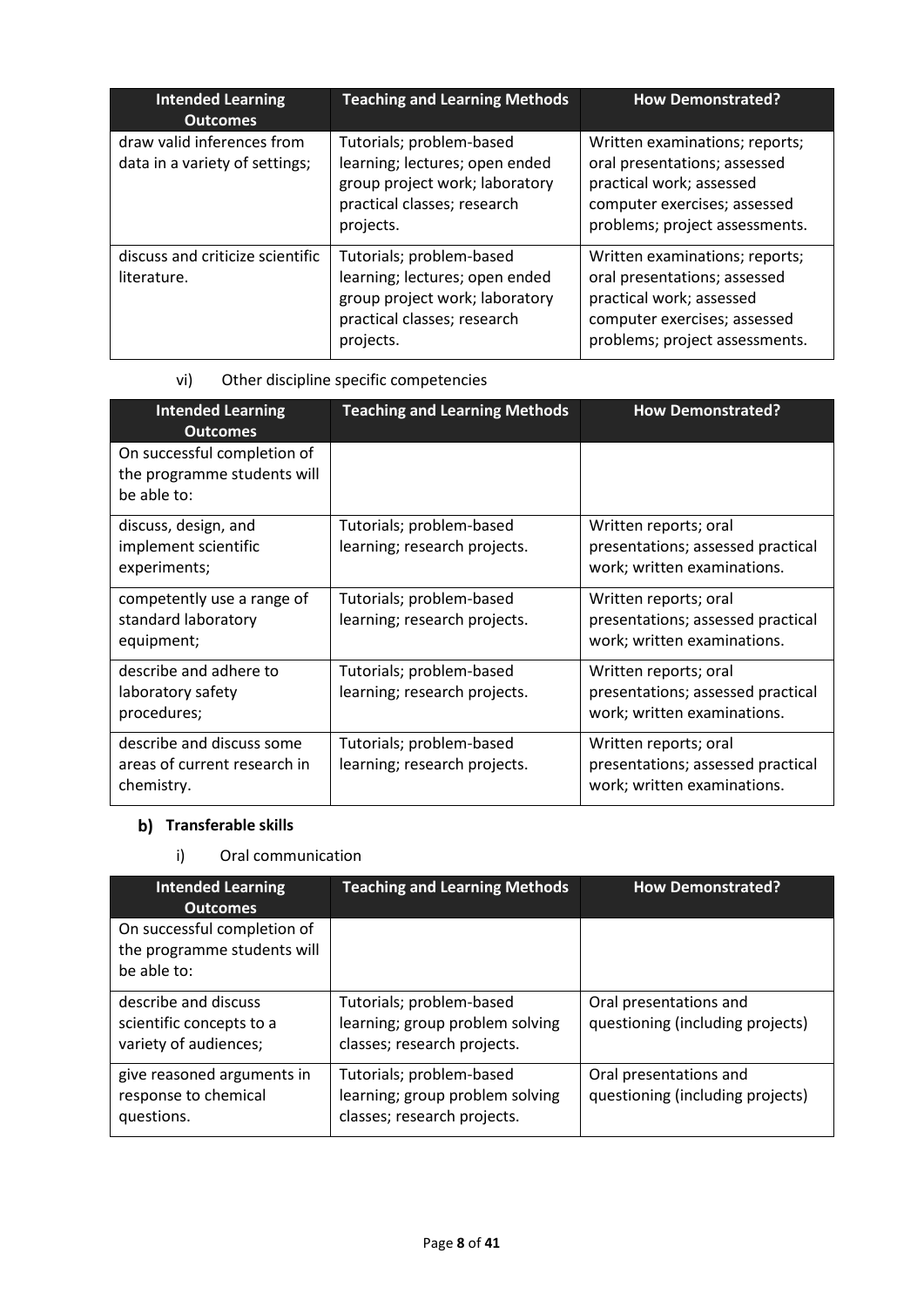ii) Written communication

| <b>Intended Learning</b><br><b>Outcomes</b>                                                                | <b>Teaching and Learning Methods</b>                                                                              | <b>How Demonstrated?</b>                                                                                                                     |
|------------------------------------------------------------------------------------------------------------|-------------------------------------------------------------------------------------------------------------------|----------------------------------------------------------------------------------------------------------------------------------------------|
| On successful completion of<br>the programme students will<br>be able to:                                  |                                                                                                                   |                                                                                                                                              |
| write concise and clear<br>scientific reports, laboratory<br>notebooks & reports and<br>project summaries; | Tutorials; problem-based<br>learning; laboratory practical<br>classes; CV writing workshop;<br>research projects. | Written lab-notebooks, project<br>and laboratory reports; assessed<br>CVs; assessed coursework<br>including essays, written<br>examinations. |
| write CVs;                                                                                                 | Tutorials; problem-based<br>learning; laboratory practical<br>classes; CV writing workshop;<br>research projects. | Written lab-notebooks, project<br>and laboratory reports; assessed<br>CVs; assessed coursework<br>including essays, written<br>examinations. |
| clearly discuss some areas of<br>current research in<br>chemistry in written form.                         | Tutorials; problem-based<br>learning; laboratory practical<br>classes; CV writing workshop;<br>research projects. | Written lab-notebooks, project<br>and laboratory reports; assessed<br>CVs; assessed coursework<br>including essays, written<br>examinations. |

### iii) Information technology

| <b>Intended Learning</b><br><b>Outcomes</b>                                               | <b>Teaching and Learning Methods</b>                                                                       | <b>How Demonstrated?</b>                                                                                      |
|-------------------------------------------------------------------------------------------|------------------------------------------------------------------------------------------------------------|---------------------------------------------------------------------------------------------------------------|
| On successful completion of<br>the programme students will<br>be able to:                 |                                                                                                            |                                                                                                               |
| use spreadsheets, word<br>processing and presentation<br>facilities;                      | Workshops; research projects;<br>literature-based coursework<br>exercises; laboratory practical<br>classes | Assessed IT tasks;<br>laboratory/project assessments;<br>practical and project reports;<br>assessed problems. |
| use basic IT skills to access<br>chemical information from<br>online databases;           | Workshops; research projects;<br>literature-based coursework<br>exercises; laboratory practical<br>classes | Assessed IT tasks;<br>laboratory/project assessments;<br>practical and project reports;<br>assessed problems. |
| use mathematical packages<br>for data analysis;                                           | Workshops; research projects;<br>literature-based coursework<br>exercises; laboratory practical<br>classes | Assessed IT tasks;<br>laboratory/project assessments;<br>practical and project reports;<br>assessed problems. |
| use chemistry specific<br>software such as drawing or<br>molecular modelling<br>packages. | Workshops; research projects;<br>literature-based coursework<br>exercises; laboratory practical<br>classes | Assessed IT tasks;<br>laboratory/project assessments;<br>practical and project reports;<br>assessed problems. |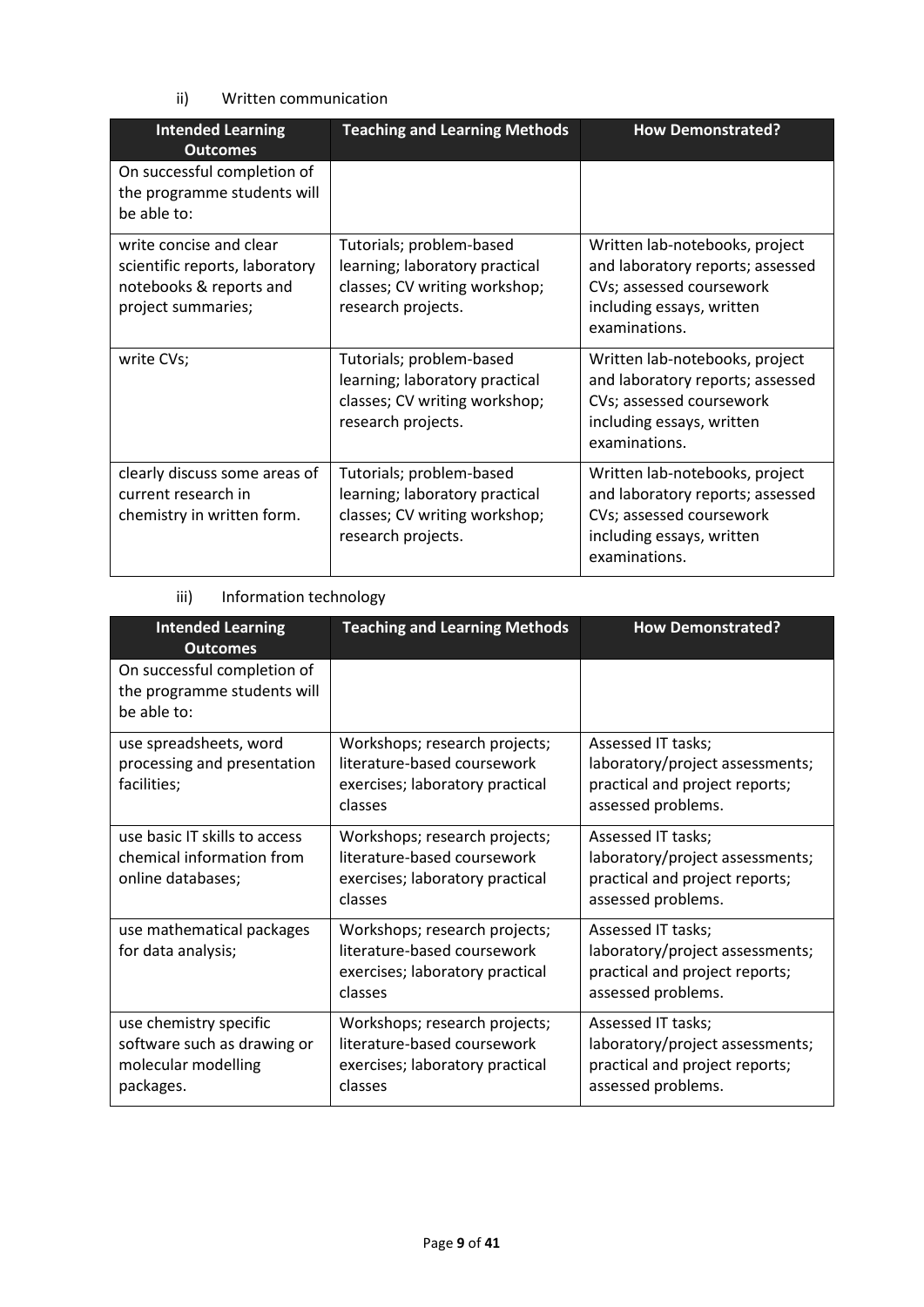iv) Numeracy

| <b>Intended Learning</b><br><b>Outcomes</b>                               | <b>Teaching and Learning Methods</b>                                                                                      | <b>How Demonstrated?</b>                                                                                                     |
|---------------------------------------------------------------------------|---------------------------------------------------------------------------------------------------------------------------|------------------------------------------------------------------------------------------------------------------------------|
| On successful completion of<br>the programme students will<br>be able to: |                                                                                                                           |                                                                                                                              |
| use analytical and graphical<br>methods;                                  | Lectures; group problem solving<br>classes; problem-based learning;<br>research project; laboratory<br>practical classes. | Written examinations; practical<br>and project reports; oral<br>presentations; assessed practical<br>work; assessed problems |
| analyse data;                                                             | Lectures; group problem solving<br>classes; problem-based learning;<br>research project; laboratory<br>practical classes. | Written examinations; practical<br>and project reports; oral<br>presentations; assessed practical<br>work; assessed problems |
| solve numerical problems<br>involving e.g., calculus, linear<br>algebra.  | Lectures; group problem solving<br>classes; problem-based learning;<br>research project; laboratory<br>practical classes. | Written examinations; practical<br>and project reports; oral<br>presentations; assessed practical<br>work; assessed problems |

# v) Team working

| <b>Intended Learning</b><br><b>Outcomes</b>                               | <b>Teaching and Learning Methods</b>                                                                       | <b>How Demonstrated?</b>                                                    |
|---------------------------------------------------------------------------|------------------------------------------------------------------------------------------------------------|-----------------------------------------------------------------------------|
| On successful completion of<br>the programme students will<br>be able to: |                                                                                                            |                                                                             |
| discuss concepts and<br>formulate plans working<br>with peers;            | Group problem solving classes,<br>coursework & projects; problem-<br>based learning; research<br>projects. | Group assessment (outcomes and<br>oral questioning); project<br>assessment. |
| recognise individual<br>strengths within a team;                          | Group problem solving classes,<br>coursework & projects; problem-<br>based learning; research<br>projects. | Group assessment (outcomes and<br>oral questioning); project<br>assessment. |
| organise time and tasks<br>coherently between group<br>members;           | Group problem solving classes,<br>coursework & projects; problem-<br>based learning; research<br>projects. | Group assessment (outcomes and<br>oral questioning); project<br>assessment. |
| produce joint<br>reports/presentations.                                   | Group problem solving classes,<br>coursework & projects; problem-<br>based learning; research<br>projects. | Group assessment (outcomes and<br>oral questioning); project<br>assessment. |

# vi) Problem solving

| <b>Intended Learning</b><br><b>Outcomes</b>                               | Teaching and Learning Methods | <b>How Demonstrated?</b> |
|---------------------------------------------------------------------------|-------------------------------|--------------------------|
| On successful completion of<br>the programme students will<br>be able to: |                               |                          |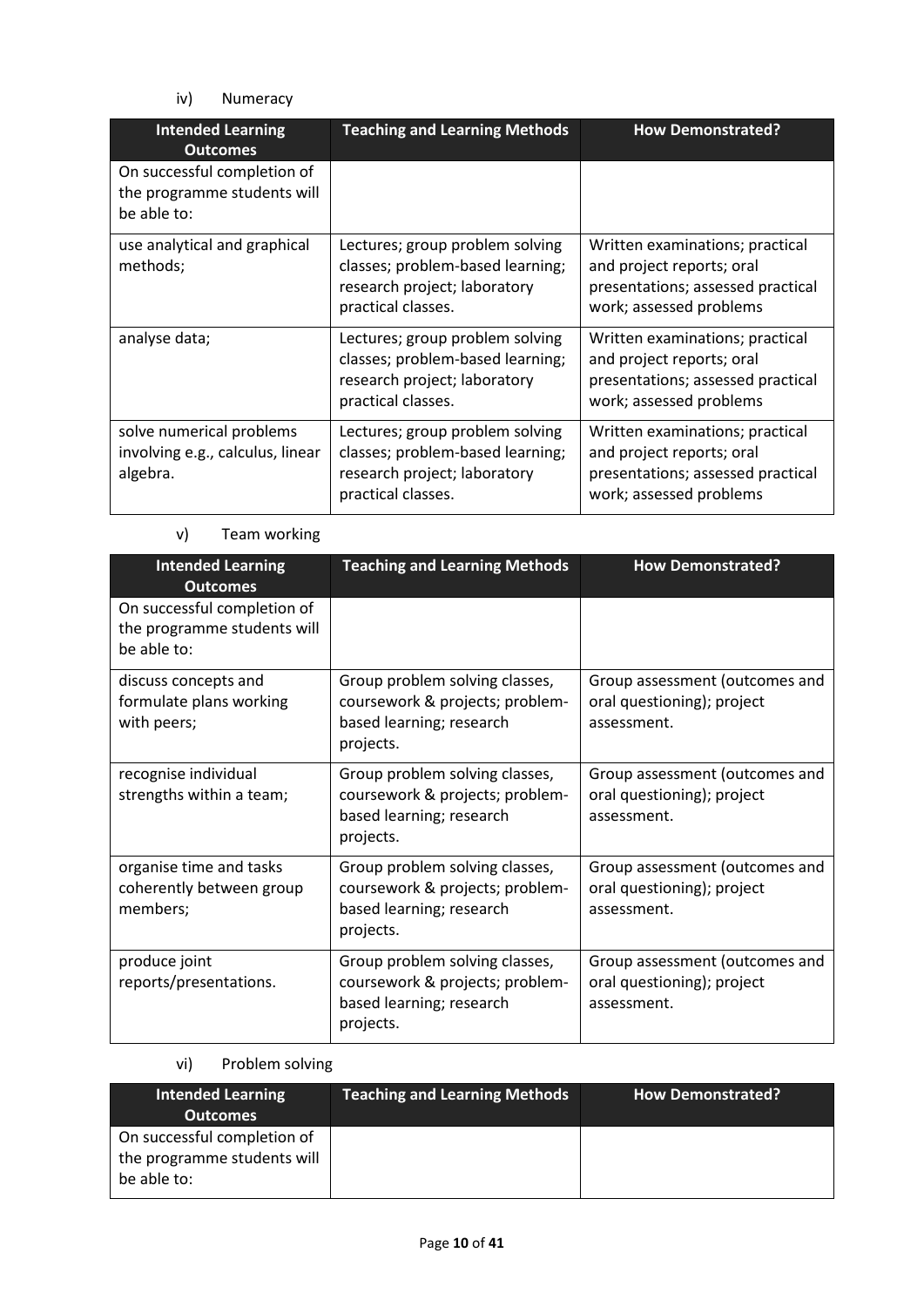| <b>Intended Learning</b><br><b>Outcomes</b>                                        | <b>Teaching and Learning Methods</b>                                                                                 | <b>How Demonstrated?</b>                                                                    |
|------------------------------------------------------------------------------------|----------------------------------------------------------------------------------------------------------------------|---------------------------------------------------------------------------------------------|
| analyse problems;                                                                  | Lectures; tutorials; problem-<br>based learning; laboratory<br>classes; open ended group work;<br>research projects. | Assessed examinations; assessed<br>problems; group work<br>assessment; project assessments. |
| plan and implement<br>projects;                                                    | Lectures; tutorials; problem-<br>based learning; laboratory<br>classes; open ended group work;<br>research projects. | Assessed examinations; assessed<br>problems; group work<br>assessment; project assessments. |
| apply chemistry knowledge<br>and problem-solving ability<br>to novel applications; | Lectures; tutorials; problem-<br>based learning; laboratory<br>classes; open ended group work;<br>research projects. | Assessed examinations; assessed<br>problems; group work<br>assessment; project assessments. |
| solve unfamiliar numerical<br>problems.                                            | Lectures; tutorials; problem-<br>based learning; laboratory<br>classes; open ended group work;<br>research projects. | Assessed examinations; assessed<br>problems; group work<br>assessment; project assessments. |

# vii) Information handling

| <b>Intended Learning</b><br><b>Outcomes</b>                                                                                                               | <b>Teaching and Learning Methods</b>                                                                                                            | <b>How Demonstrated?</b>                                                                            |
|-----------------------------------------------------------------------------------------------------------------------------------------------------------|-------------------------------------------------------------------------------------------------------------------------------------------------|-----------------------------------------------------------------------------------------------------|
| On successful completion of<br>the programme students will<br>be able to:                                                                                 |                                                                                                                                                 |                                                                                                     |
| gather, retrieve, and<br>manipulate chemical<br>information and data from a<br>variety of sources, analyse &<br>use it to support a chemical<br>argument; | Lectures, tutorials; problem-<br>based learning; laboratory and<br>project supervision; group<br>problem solving classes; research<br>projects. | Assessed examinations; assessed<br>problems; project and laboratory<br>reports; oral presentations. |
| describe and discuss the<br>scientific method;                                                                                                            | Lectures, tutorials; problem-<br>based learning; laboratory and<br>project supervision; group<br>problem solving classes; research<br>projects. | Assessed examinations; assessed<br>problems; project and laboratory<br>reports; oral presentations. |
| present data in various forms<br>(e.g., tabular and graphical);                                                                                           | Lectures, tutorials; problem-<br>based learning; laboratory and<br>project supervision; group<br>problem solving classes; research<br>projects. | Assessed examinations; assessed<br>problems; project and laboratory<br>reports; oral presentations. |
| access, search and appraise<br>articles in scientific<br>journals/literature.                                                                             | Lectures, tutorials; problem-<br>based learning; laboratory and<br>project supervision; group<br>problem solving classes; research<br>projects. | Assessed examinations; assessed<br>problems; project and laboratory<br>reports; oral presentations. |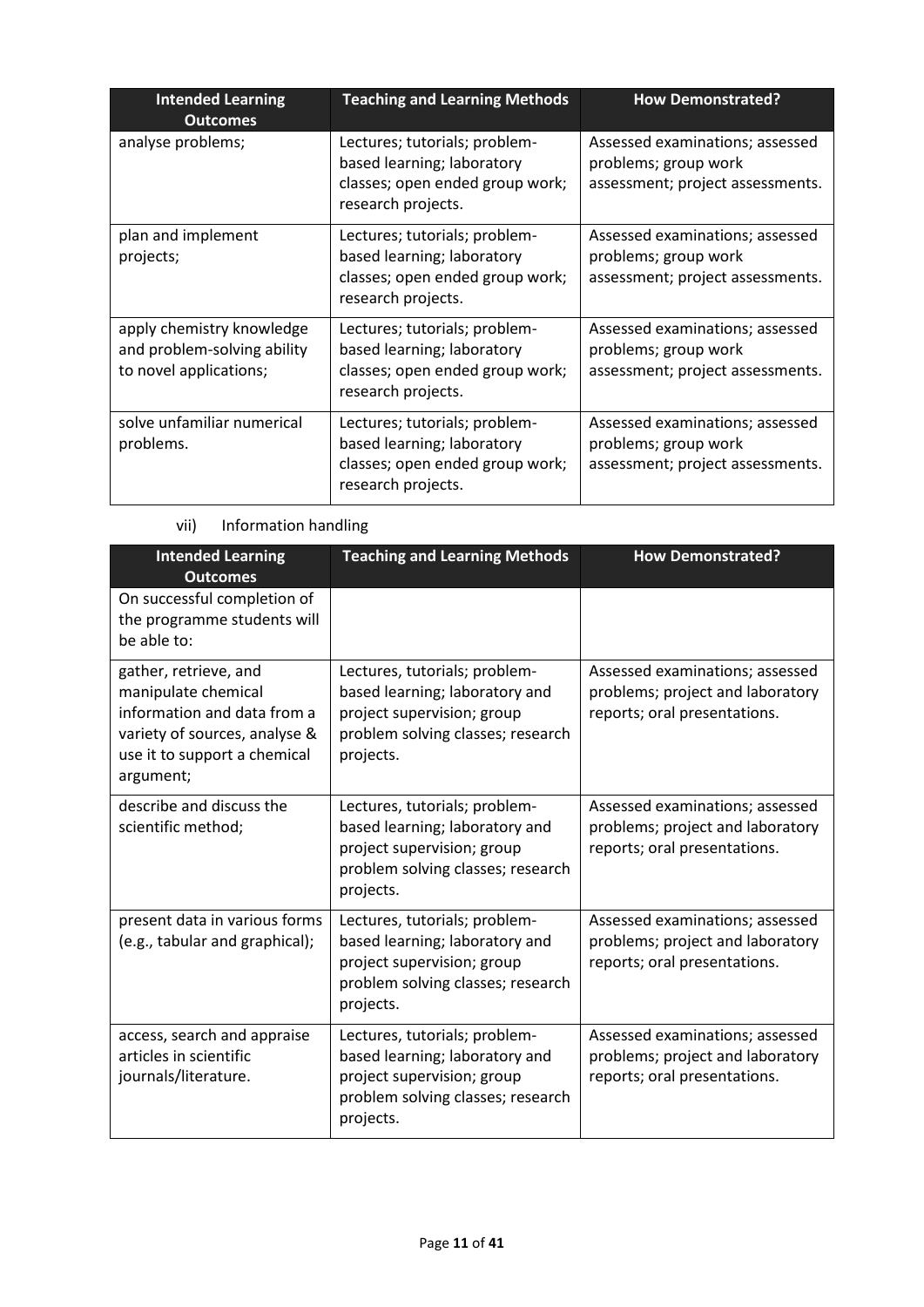viii) Skills for lifelong learning

| <b>Intended Learning</b><br><b>Outcomes</b>                                                                                     | <b>Teaching and Learning Methods</b>                                                                                  | <b>How Demonstrated?</b>                                                                                                 |
|---------------------------------------------------------------------------------------------------------------------------------|-----------------------------------------------------------------------------------------------------------------------|--------------------------------------------------------------------------------------------------------------------------|
| On successful completion of<br>the programme students will<br>be able to:                                                       |                                                                                                                       |                                                                                                                          |
| plan and undertake projects<br>involving elements of<br>independent research;                                                   | Laboratory classes & research<br>projects; careers / skills training<br>sessions; lectures from visiting<br>speakers. | Open note assessments; meeting<br>deadlines; Project assessments;<br>written examinations; assessed<br>CV <sub>s</sub> . |
| access, search and appraise<br>scholarly articles;                                                                              | Laboratory classes & research<br>projects; careers / skills training<br>sessions; lectures from visiting<br>speakers. | Open note assessments; meeting<br>deadlines; Project assessments;<br>written examinations; assessed<br>CVs.              |
| collect and analyse data;                                                                                                       | Laboratory classes & research<br>projects; careers / skills training<br>sessions; lectures from visiting<br>speakers. | Open note assessments; meeting<br>deadlines; Project assessments;<br>written examinations; assessed<br>CVs.              |
| search for and pursue<br>employment and/or further<br>study opportunities;                                                      | Laboratory classes & research<br>projects; careers / skills training<br>sessions; lectures from visiting<br>speakers. | Open note assessments; meeting<br>deadlines; Project assessments;<br>written examinations; assessed<br>CV <sub>s</sub> . |
| work effectively in teams;                                                                                                      | Laboratory classes & research<br>projects; careers / skills training<br>sessions; lectures from visiting<br>speakers. | Open note assessments; meeting<br>deadlines; Project assessments;<br>written examinations; assessed<br>CVs.              |
| work to deadlines managing<br>their time effectively.                                                                           | Laboratory classes & research<br>projects; careers / skills training<br>sessions; lectures from visiting<br>speakers. | Open note assessments; meeting<br>deadlines; Project assessments;<br>written examinations; assessed<br>CVs.              |
| Students taking an industrial<br>placement year will also<br>appreciate the cultural<br>environment of different<br>businesses. | Experience with industry.                                                                                             | Reflective coursework exercises.                                                                                         |

# ix) Year in Industry

| <b>Intended Learning</b><br><b>Outcomes</b>                                          | <b>Teaching and Learning Methods</b>                                                                                                                                                                                               | <b>How Demonstrated?</b>                                            |
|--------------------------------------------------------------------------------------|------------------------------------------------------------------------------------------------------------------------------------------------------------------------------------------------------------------------------------|---------------------------------------------------------------------|
| Select appropriate resources<br>for researching/securing<br>placement opportunities. | Students are provided with<br>dedicated and timetabled<br>sessions to prepare to search and<br>secure a year in industry.<br>Problem solving classes,<br>Masterclasses, Career<br>development programmes,<br>Independent research. | Formative module feedback<br>through session tasks and<br>exercises |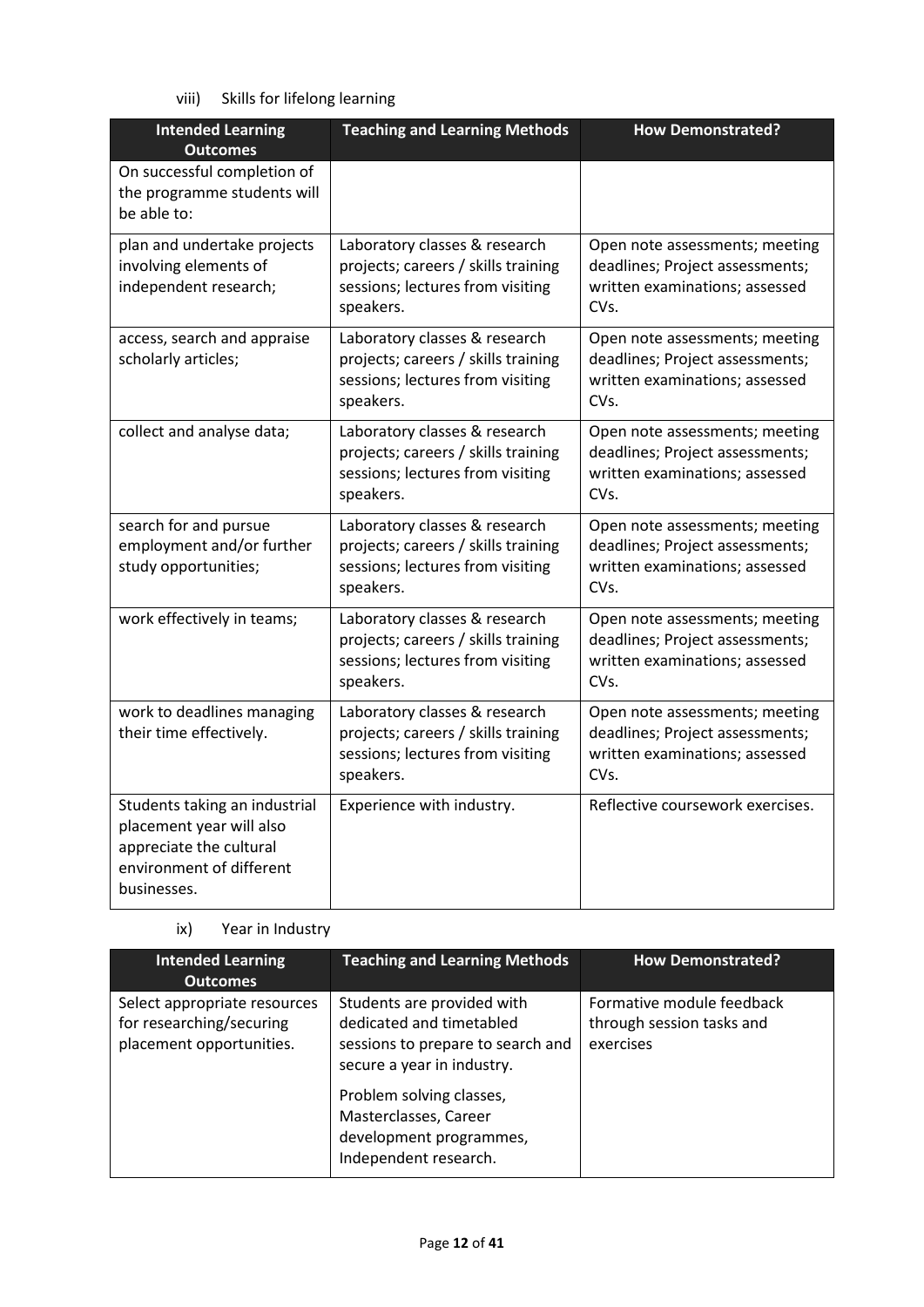| <b>Intended Learning</b><br><b>Outcomes</b>                                                                                                                         | <b>Teaching and Learning Methods</b>                                                                                        | <b>How Demonstrated?</b>                                                                                                                                                                                                                            |
|---------------------------------------------------------------------------------------------------------------------------------------------------------------------|-----------------------------------------------------------------------------------------------------------------------------|-----------------------------------------------------------------------------------------------------------------------------------------------------------------------------------------------------------------------------------------------------|
| Explain the process for<br>applying for and securing a<br>relevant placement.                                                                                       | Students are provided with<br>dedicated and timetabled<br>sessions to prepare to search and<br>secure a year in industry.   | Formative module feedback<br>through session tasks and<br>exercises                                                                                                                                                                                 |
|                                                                                                                                                                     | Problem solving classes,<br>Masterclasses, Career<br>development programmes,<br>Independent research.                       |                                                                                                                                                                                                                                                     |
| Construct effective<br>applications for placement<br>opportunities.                                                                                                 | Students are provided with<br>dedicated and timetabled<br>sessions to prepare to search and<br>secure a year in industry.   | Formative module feedback<br>through session tasks and<br>exercises                                                                                                                                                                                 |
|                                                                                                                                                                     | Problem solving classes,<br>Masterclasses, Career<br>development programmes,<br>Independent research.                       |                                                                                                                                                                                                                                                     |
| Recognise suitable plans for<br>transitioning into a<br>placement.                                                                                                  | Students are provided with<br>dedicated and timetabled<br>sessions to prepare to search and<br>secure a year in industry.   | Formative module feedback<br>through session tasks and<br>exercises                                                                                                                                                                                 |
|                                                                                                                                                                     | Problem solving classes,<br>Masterclasses, Career<br>development programmes,<br>Independent research.                       |                                                                                                                                                                                                                                                     |
| Apply the theoretical and<br>practical aspects of the<br>material studied at the<br>University and demonstrate<br>the personal and<br>professional skills necessary | Students undertake a minimum<br>of 9 months experience in the<br>workplace.<br>Project supervision, independent<br>research | <b>Completion of Monthly Reflective</b><br>Journals to record skills<br>development, major<br>achievements, key areas of work,<br>learning points and challenges<br>overcome.                                                                       |
| for your role within the<br>organisation.                                                                                                                           |                                                                                                                             | Assessed by a Placement<br>Portfolio, comprising of a<br>Reflective Summary, Professional<br>Development Plan, and Updated<br>CV (excluded from word count) to<br>formally assess on a pass or fail<br>basis.                                       |
|                                                                                                                                                                     |                                                                                                                             | Formative feedback during a<br>Placement Visit (in person or via<br>Skype) from Placement Provider<br>and Placement Tutor regarding<br>reflection on skills development,<br>areas of strength and weakness<br>and contribution to the<br>workplace. |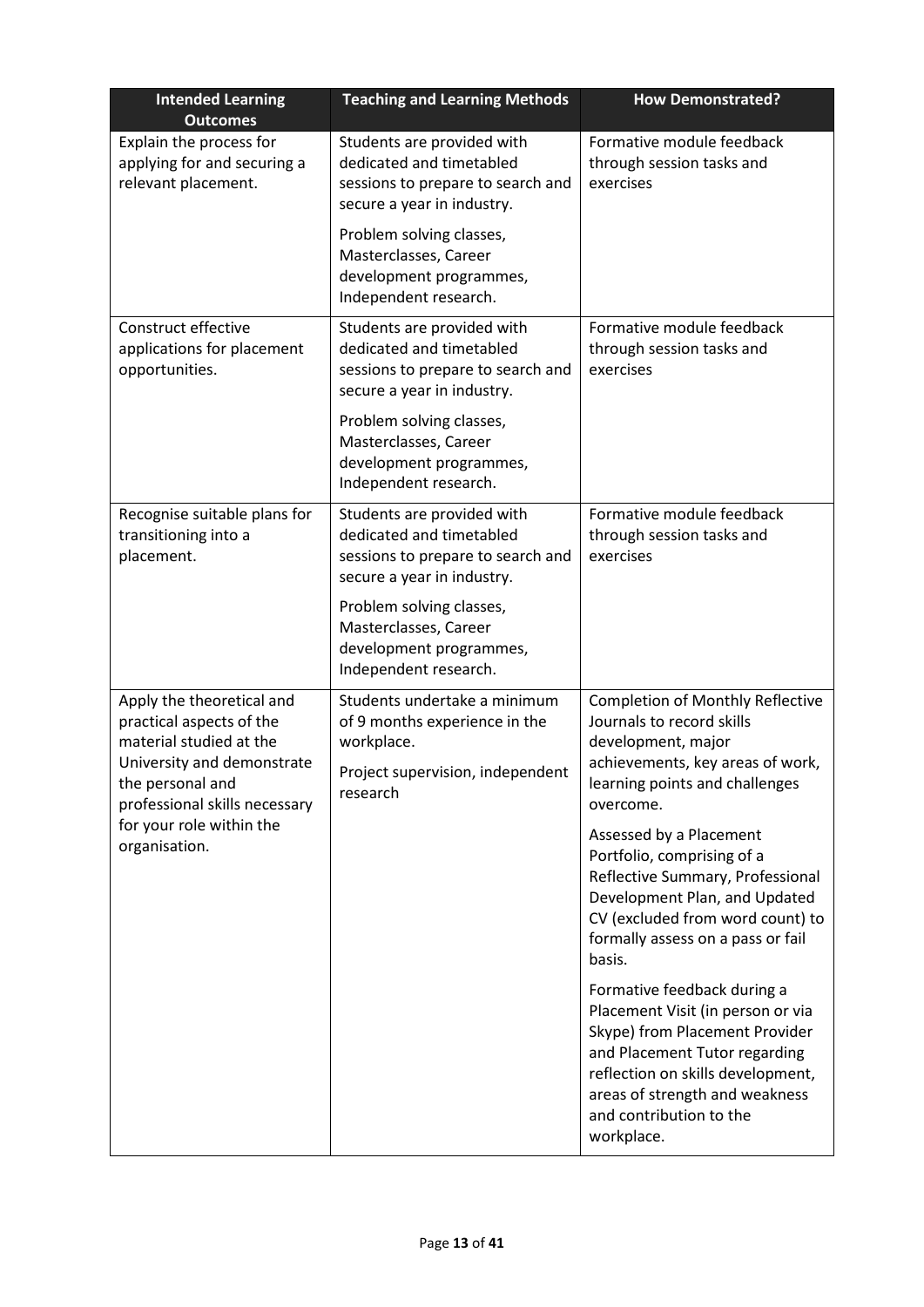| <b>Intended Learning</b><br><b>Outcomes</b>                                                                                                       | <b>Teaching and Learning Methods</b>                                                                                        | <b>How Demonstrated?</b>                                                                                                                                                                                                                            |
|---------------------------------------------------------------------------------------------------------------------------------------------------|-----------------------------------------------------------------------------------------------------------------------------|-----------------------------------------------------------------------------------------------------------------------------------------------------------------------------------------------------------------------------------------------------|
| Compose a Professional<br>Development Plan<br>considering your strengths,<br>development areas and<br>motivations for your next<br>step.          | Students undertake a minimum<br>of 9 months experience in the<br>workplace.<br>Project supervision, independent<br>research | <b>Completion of Monthly Reflective</b><br>Journals to record skills<br>development, major<br>achievements, key areas of work,<br>learning points and challenges<br>overcome.                                                                       |
|                                                                                                                                                   |                                                                                                                             | Assessed by a Placement<br>Portfolio, comprising of a<br>Reflective Summary, Professional<br>Development Plan, and Updated<br>CV (excluded from word count) to<br>formally assess on a pass or fail<br>basis.                                       |
|                                                                                                                                                   |                                                                                                                             | Formative feedback during a<br>Placement Visit (in person or via<br>Skype) from Placement Provider<br>and Placement Tutor regarding<br>reflection on skills development,<br>areas of strength and weakness<br>and contribution to the<br>workplace. |
| Modify your CV to include<br>the skills and experience you<br>have gained through your<br>significant experience gained<br>in the past 12 months. | Students undertake a minimum<br>of 9 months experience in the<br>workplace.<br>Project supervision, independent<br>research | <b>Completion of Monthly Reflective</b><br>Journals to record skills<br>development, major<br>achievements, key areas of work,<br>learning points and challenges<br>overcome.                                                                       |
|                                                                                                                                                   |                                                                                                                             | Assessed by a Placement<br>Portfolio, comprising of a<br>Reflective Summary, Professional<br>Development Plan, and Updated<br>CV (excluded from word count) to<br>formally assess on a pass or fail<br>basis.                                       |
|                                                                                                                                                   |                                                                                                                             | Formative feedback during a<br>Placement Visit (in person or via<br>Skype) from Placement Provider<br>and Placement Tutor regarding<br>reflection on skills development,<br>areas of strength and weakness<br>and contribution to the<br>workplace. |

### **10. Progression points**

This programme follows the standard Scheme of Progression set out in **Senate Regulations** - see the version of Senate Regulation 5 governing undergraduate programmes relevant to the year of entry.

The following additional progression requirements for this programme have been approved: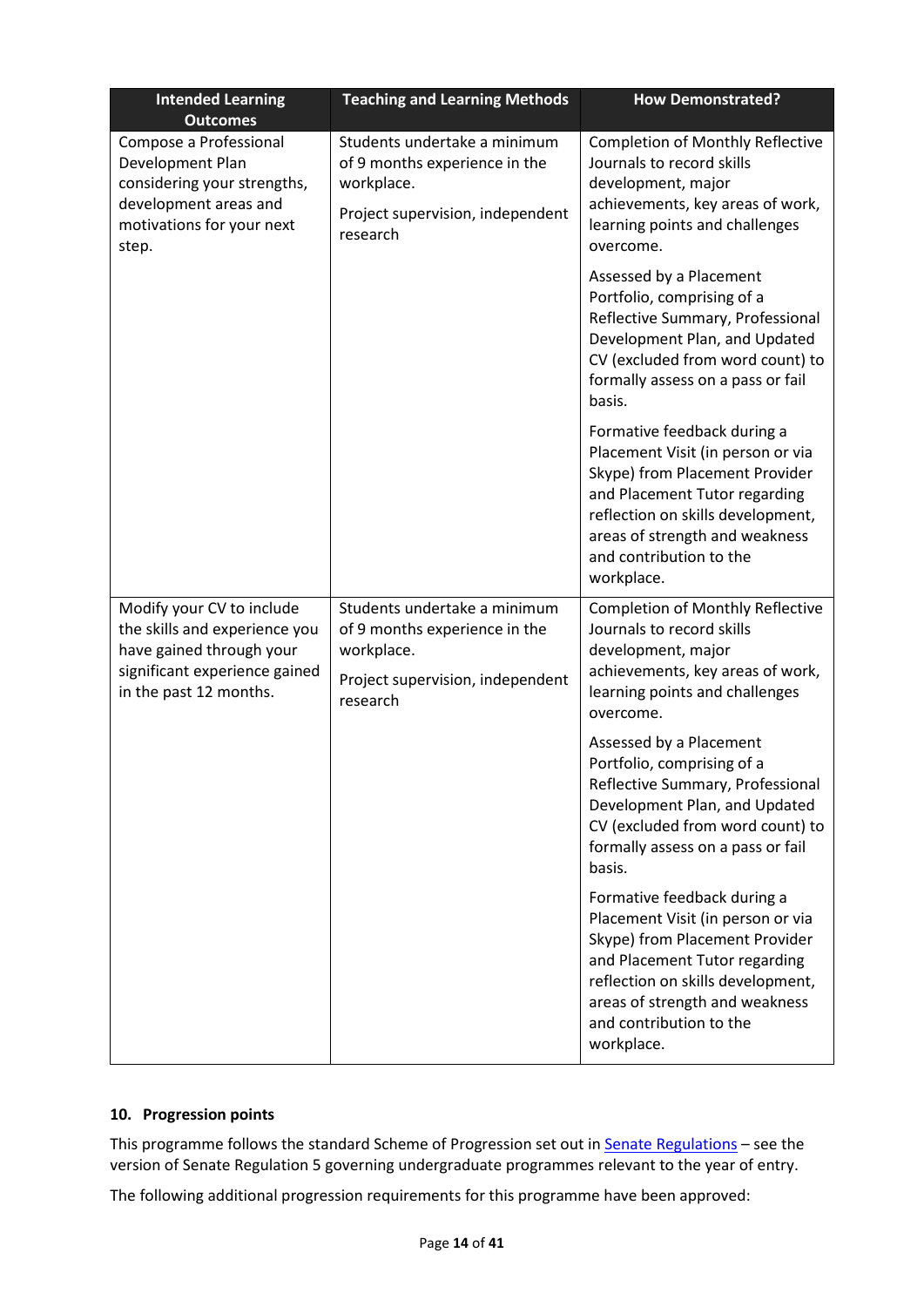- **Practical & project requirements:** Modules CH1205, CH2204, CH3271, CH4261 & CH4262 must be passed **at the first attempt**, except at the discretion of the Board of Examiners who may ask students to resubmit one or more assessed coursework elements where it is possible for students to achieve a pass mark for the module by improving their mark in individual coursework elements. There are no resit opportunities for missed non-mitigated practical work. Practical modules CH1205, CH2204 & CH3271 also have a requirement of at least 90% attendance (and completion) of scheduled *laboratory* sessions; if this is not achieved then the module will be automatically failed. A limited number of additional "catchup" sessions may be provided for students who have accepted mitigation for nonattendance.
- **Year 2 to 3 progression:** In order to remain on the MChem programme students are required to achieve a CWA of at least 60% at the end of Year Two and have no resits. Students whose CWA is between 55-60% (or who have a resit) will be individually considered for progression by the exam board in light of any mitigating or other circumstances. Students who fail to meet these criteria at the end of the second year are required to transfer to the relevant BSc programme.
- **Students undertaking a Year Abroad** are required to achieve an average of 60% or higher in their Year Two Semester 1 examinations (and coursework) in order to be allowed to make an application to the overseas University. If a student fails to meet this requirement they may be able to remain as a MChem student, but may not go on their year abroad (students with marks between 57-60% will be considered on a case-by-case basis).
- **Year 3 to 4 progression:** Students will need a Year Three CWA of 50% or higher to progress to Year Four. Failure to achieve this will mean that they are considered by the Board of Examiners for the appropriate bachelor's degree. Students taking a placement year may be able to graduate with a BSc with a Year in Industry or a Year Abroad as long as they have met the requirements outlined below.
- **Failure of modules in Year Three MChem for campus-based students**: In exceptional circumstances a student may fail some credits in Year Three. If only 15 credits are failed then students can proceed to Year Four and re-sit the failed assessments or, alternatively, they can graduate immediately with a BSc, as the third year of the MChem programme meets the intended learning outcomes of the equivalent BSc programme.
- **Failure of modules in Year Three MChem for students on placement:**
	- o **Industry:** If students fail either module CH3601 or CH3602 and pass both CH3651 and CH3652 then they will be automatically transferred to Year Three of the appropriate BSc degree and graduate "with a Year in Industry" on successful completion of their final year. If students fail either module CH3651 or CH3652 then they will be automatically transferred to the Year Three of the appropriate BSc degree and will not graduate "with a Year in Industry".
	- o **Abroad USA & Canada:** There are no resits for modules taken in the USA or Canada. If a student fails a module counting towards their 24 USA or Canadian credit hours then they will be automatically transferred to the start of Year Three of the appropriate BSc programme. If they have passed >75% of the modules taken in the USA/Canada then, after successful completion of Year Three, they can graduate "with a Year Abroad" otherwise they will graduate with a BSc degree.
	- o **Abroad Europe, China & Japan:** If students fail either module CH3601 or CH3602 and pass both CH3651 and CH3652 then they will be automatically transferred to Year Three of the appropriate BSc degree and graduate "with a Year Abroad" on successful completion of their final year. If students fail either module CH3651 or CH3652 then they will be automatically transferred to Year Three of the appropriate BSc degree and will not graduate "with a Year Abroad".
- **Year 4 completion:** To graduate with an Integrated Masters degree students will need an overall CWA for Year Four of 50% or higher. They will also need to pass both elements of the research project CH4261 & CH4262. Failure to achieve either of these requirements will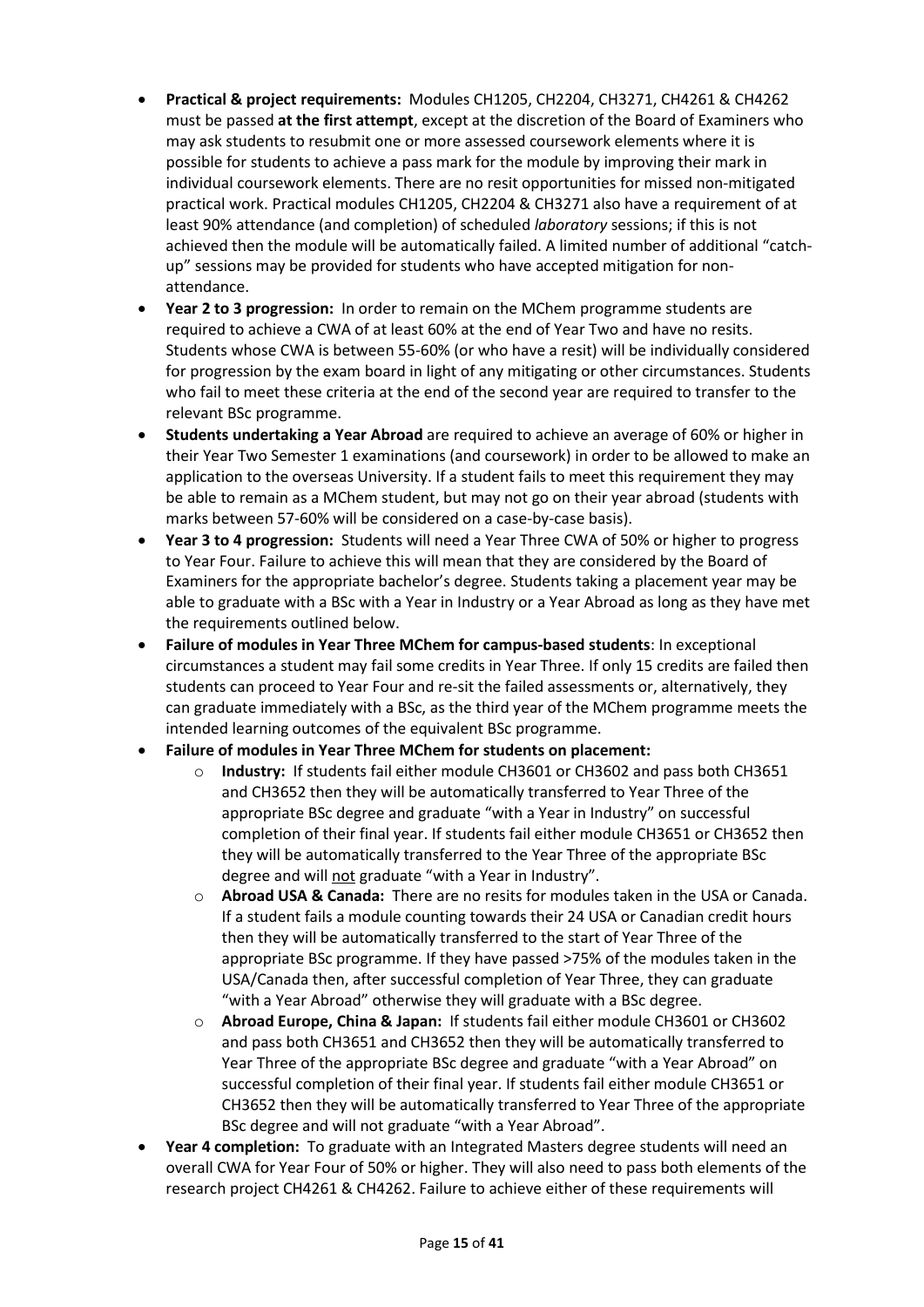mean that they are considered by the Board of Examiners for the appropriate bachelor's degree.

#### • **Progression onto a Year in Industry**

The progression criteria for a 'year in industry' programme is to meet the requirements needed to progress to the next level of study as outlined in the University's Senate 5 Regulations.

Where a degree programme has a requirement from a Professional or Statutory Body (PSRB) for academic attainment for students undertake a year in industry are exempt from the proposed new progression criteria and will continue to uphold existing progression criteria. A Placement Student will revert back to the degree without Year in Industry if:

- They fail to secure a year in industry role.
- They fail to pass the assessment related to the year in industry.
- The year in industry ends early due to the behaviour of the Placement Student not being in accordance with the University's Regulations for Students, Student Responsibilities. The Placement Student will need to suspend for the remainder of the academic year. To prevent such an incident from happening, processes are in place to identify any possible issues or concerns early in the year in industry role. This includes a start check, regular communications, visits to the workplace (physical and/or virtual) and evaluation. Communication and contact between the Placement Student, Placement Provider and University provides support should issues arise.
- They discontinue their Year in Industry. A student can return to their campus-based studies no later than the end of teaching week 2 at the start of the academic year should they decide to discontinue their Year in Industry they should complete a Course Transfer From. If a Placement Student decides to discontinue their Year in Industry after this point they will need to suspend their studies for the remainder of the academic year.

Nine months is the minimum time required for a year in industry to be formally recognised. If the year in industry is terminated earlier than 9 months as a result of event outside of the Placement Students control (for example redundancy, or company liquidation), the following process will be adopted:

- If the Placement Student has completed  $1-6$  months, they will be supported to search for another placement to take them up to the 9 months required for the year in industry to be formally recognised. If the Placement Student does not find a placement to meet this criteria they will be required to suspend and transferred onto the degree without Year in Industry.
- If the Placement Student has completed 7-8 months, they will be supported to search for another placement to take them up to the 9 months required for the year in industry to be formally recognised. If the Placement Student cannot source an additional placement to take them to 9 months, assessments related to the year in industry will be set for the student to make it possible for the individual learning objectives for the year in industry to be met. This will allow the Year in Industry to be recognised in the degree certificate.
- A Placement Student will not be permitted to undertake a placement which runs across two academic years.

In cases where a student has failed to meet a requirement to progress, he or she will be required to withdraw from the course

#### **Course transfers**

**Transfer between different degrees:**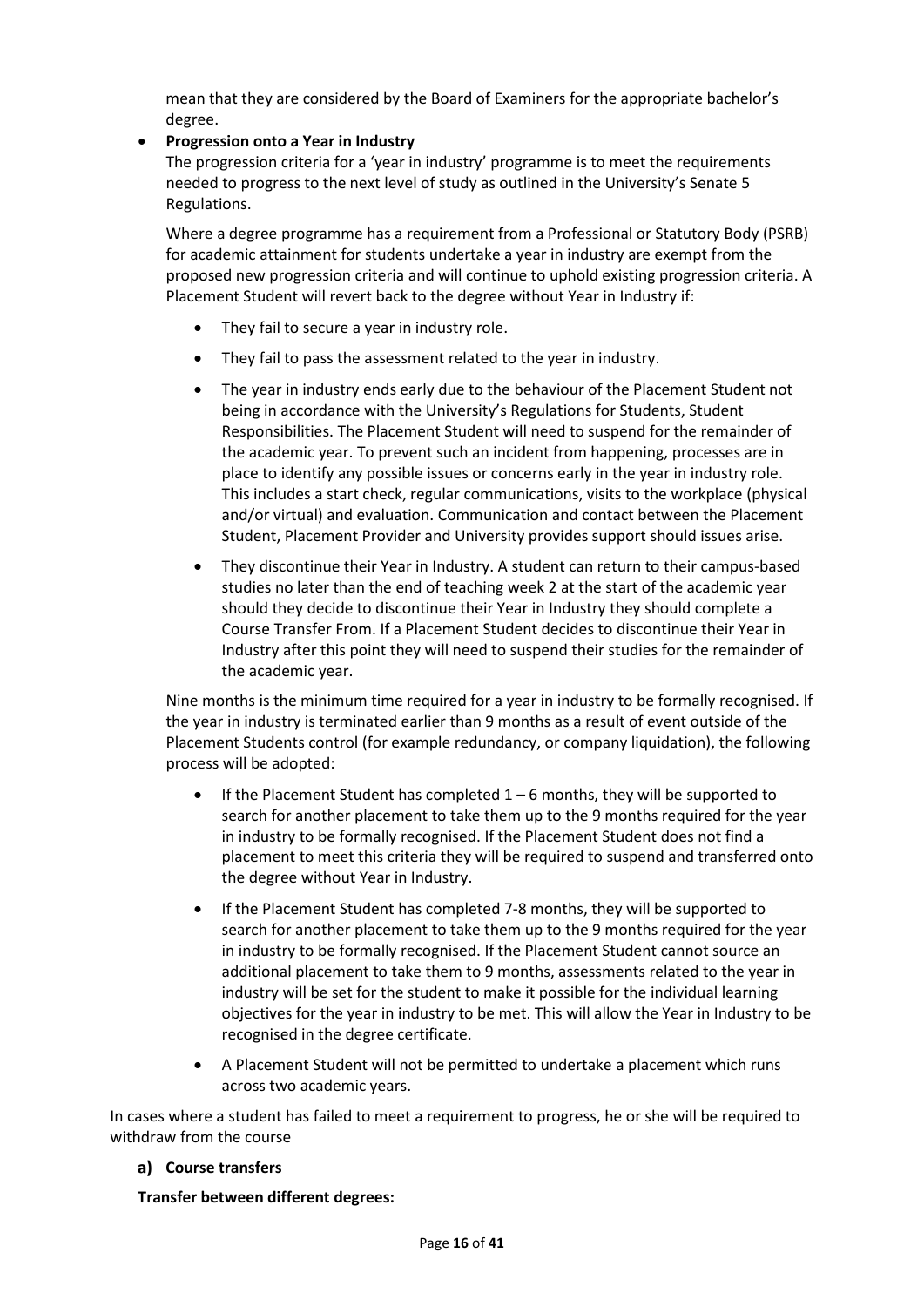- Transfer from MChem Pharmaceutical Chemistry to MChem Chemistry is allowed at the end of Year One (and in exceptional cases at the end of Year Two).
- Transfer from MChem Chemistry to MChem Pharmaceutical Chemistry is only allowed up until the start of Semester 2 of Year One.
- Transfer on to a degree with a year abroad or in industry is only allowed by the end of the second week of Year Two (exceptionally the department may allow a student to transfer onto these programmes after this date).

### **11. Criteria for award and classification**

This programme follows the standard scheme of undergraduate award and classification set out in [Senate Regulations](http://www.le.ac.uk/senate-regulations) – see the version of *Senate Regulation 5 governing undergraduate programmes* relevant to the year of entry.

The following additional award requirements for this programme have been approved:

#### **Awarding requirements for Royal Society of Chemistry accredited degrees**

• To meet Royal Society of Chemistry accreditation requirements, we require all students to pass at least one Level One or Level Two module in all three areas of the subject (organic, inorganic, and physical chemistry – see table below). Students will need to do this by the end of their studies in order to graduate with a degree in Chemistry/Pharmaceutical Chemistry/Chemistry with Enterprise.

| <b>Organic Chemistry</b>                                                                                                        | <b>Inorganic Chemistry</b>                                                                                                      | <b>Physical Chemistry</b>                                                                                                       | Pharmaceutical<br><b>Chemistry only</b>                                                                                                              |
|---------------------------------------------------------------------------------------------------------------------------------|---------------------------------------------------------------------------------------------------------------------------------|---------------------------------------------------------------------------------------------------------------------------------|------------------------------------------------------------------------------------------------------------------------------------------------------|
| By the end of their<br>studies, students<br>must have passed at<br>least one of the<br>following modules:<br>CH1201 and CH2201. | By the end of their<br>studies, students<br>must have passed at<br>least one of the<br>following modules:<br>CH1202 and CH2202. | By the end of their<br>studies, students<br>must have passed at<br>least one of the<br>following modules:<br>CH1203 and CH2203. | By the end of<br>their studies,<br>students must<br>have passed at<br>least two of the<br>following<br>modules:<br>CH1209, BS2013,<br>CH3211, CH4211 |

- In addition, students will also need to gain an overall (CWA across both modules) pass mark of 40% for the two final year project modules CH4261 & CH4262.
- Students who meet all other progression and awarding regulations but fail to meet all these accreditation requirements may be awarded a non-accredited degree in Chemical Science/Pharmaceutical and Chemical Sciences.

#### **12. Special features**

Small group tutorials, group problem solving, student-centred learning, research-based projects, links with industry, problem and context-based learning, opportunities for industrial placements and years abroad.

#### Placements

It is the student's responsibility to secure a year in industry role. Students should attend Placement Preparation modules, additional support workshops and 1-2-1 appointments with the Career Development Service. Employer led activities provide a platform for students to engage with organisations who are recruiting students for year in industry roles.

When a Placement Student starts a year in industry, they will be required to complete health and safety documents and confirm they have completed a formal induction process no later than the 2nd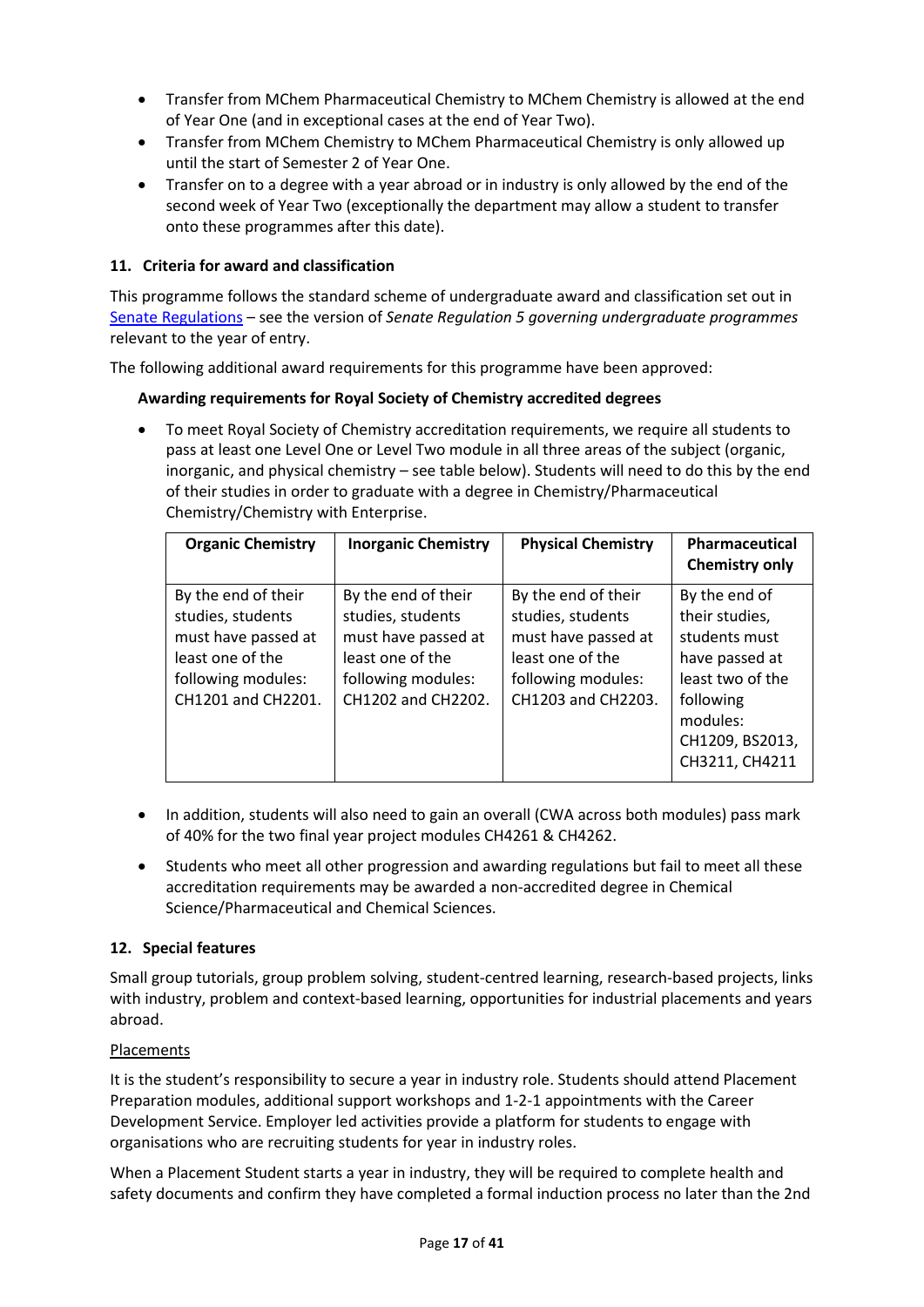week of placement. A Placement Student on the Year in Industry variant will also gain from being able to:

- Apply the theoretical and practical aspects of the material studied at the University and demonstrate the personal and professional skills necessary for your role within the organisation.
- Compose a Professional Development Plan considering your strengths, development areas and motivations for your next step.
- Modify your CV to include the skills and experience you have gained through your significant experience gained in the past 12 months.

### **13. Indications of programme quality**

All degrees were accredited by the Royal Society of Chemistry in Jan 2016

Academic Review

External examiners reports

Destinations of Leavers from Higher Education (DLHE) survey

#### **14. External Examiner(s) reports**

The details of the External Examiner(s) for this programme and the most recent External Examiners' reports for this programme can be found at **[exampapers@Leicester](https://exampapers.le.ac.uk/)** [log-in required]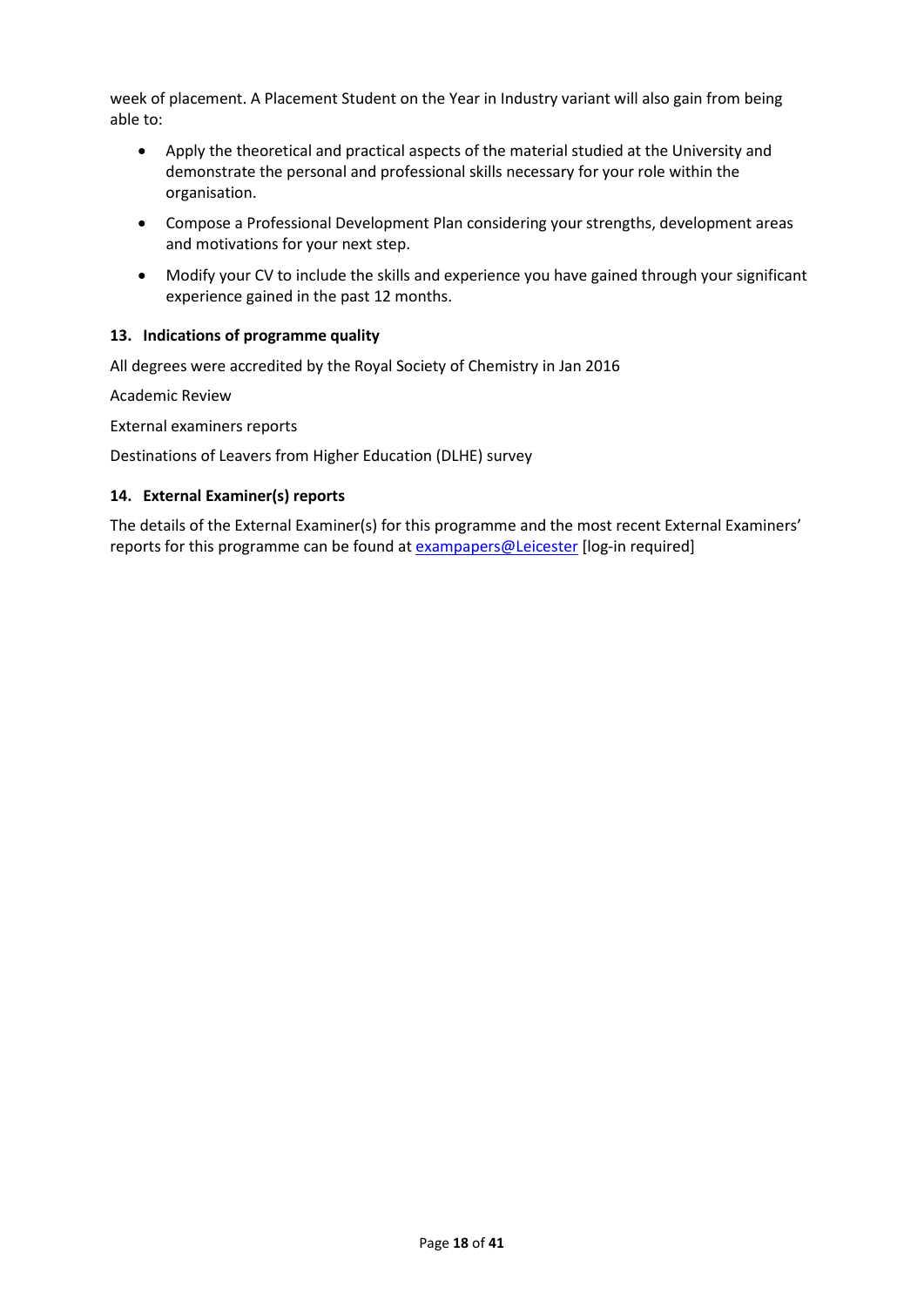

# **Programme Specification (Undergraduate) FOR ENTRY YEAR: 2022/23**

**Date created:** 31/03/21 **Last amended:** 13/12/2021 **Version no.** 1

### **Appendix 1: Programme structure (programme regulations)**

The University regularly reviews its programmes and modules to ensure that they reflect the current status of the discipline and offer the best learning experience to students. On occasion, it may be necessary to alter particular aspects of a course or module.

MChem Chemistry

#### **Updates to the programme**

| <b>Academic year affected</b>         | <b>Module Code(s)</b>          | Update                                                                                                                          |
|---------------------------------------|--------------------------------|---------------------------------------------------------------------------------------------------------------------------------|
| 2022/23; 2023/24; 2024/25;<br>2025/26 | CH1209, BS2013, CH3211, CH4211 | For MChem Pharmaceutical Chemistry, students must pass at least two of these<br>modules to meet PSRB accreditation requirements |
|                                       |                                |                                                                                                                                 |
|                                       |                                |                                                                                                                                 |
|                                       |                                |                                                                                                                                 |
|                                       |                                |                                                                                                                                 |

### **Level 4/Year 1 2022/23**

Credit breakdown

| <b>Status</b> | <b>Year long</b> | Semester 1 | Semester 2 |
|---------------|------------------|------------|------------|
| Core          | 75 credits       | 30 credits | 15 credits |
| Optional      | n/a              | n/a        | n/a        |

120 credits in total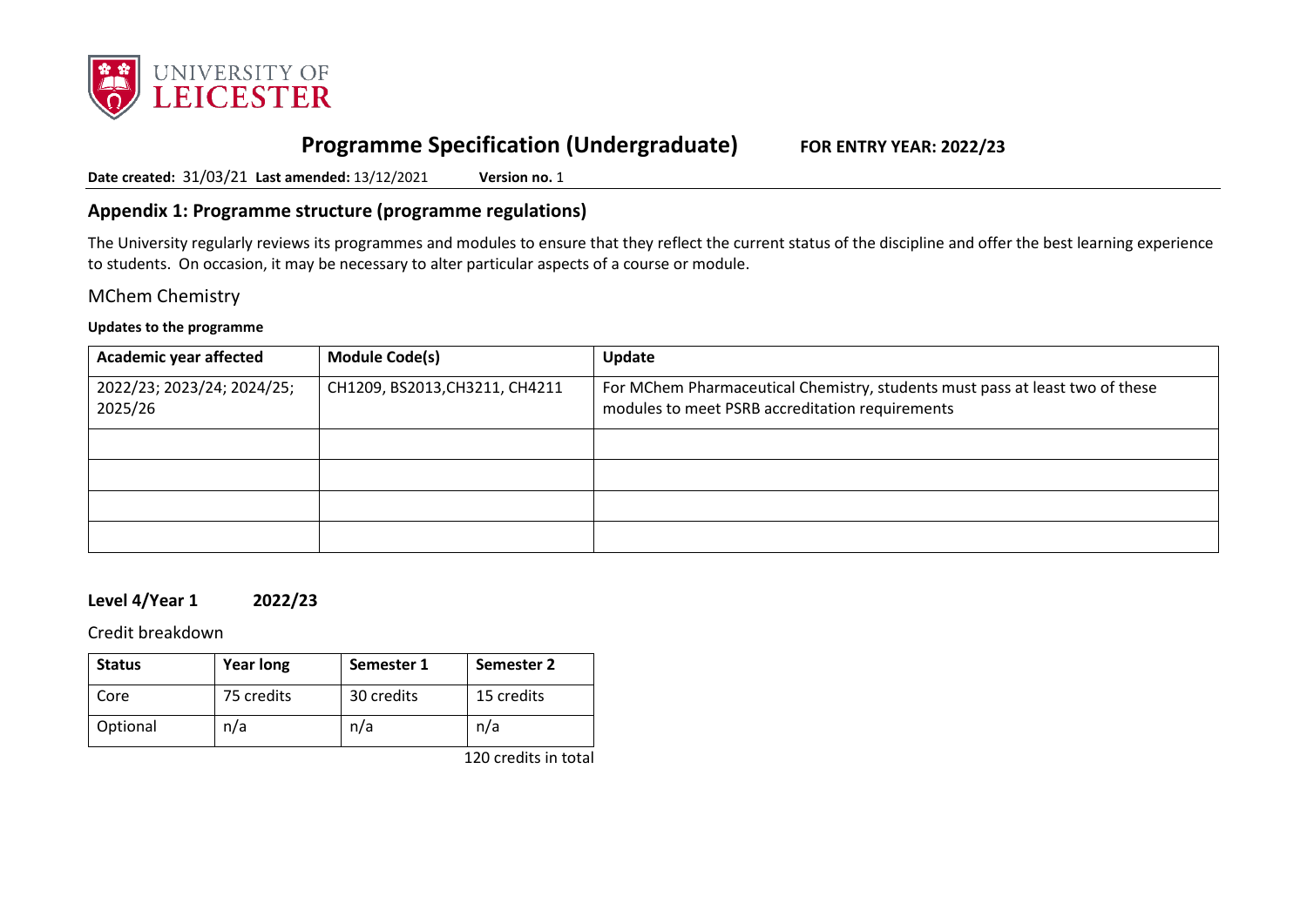# Core modules

| <b>Delivery period</b> | Code   | <b>Title</b>                                           | <b>Credits</b> |
|------------------------|--------|--------------------------------------------------------|----------------|
| Sem 1                  | CH1200 | <b>General Chemistry</b>                               | 15 credits     |
| Sem 1                  | CH1206 | Scientific Method & Principles of Analytical Chemistry | 15 credits     |
| Sem <sub>2</sub>       | CH1207 | Chemistry of the Real World                            | 15 credits     |
| Year long              | CH1201 | <b>Introductory Organic Chemistry</b>                  | 15 credits     |
| Year long              | CH1202 | Introductory Inorganic Chemistry                       | 15 credits     |
| Year long              | CH1203 | <b>Introductory Physical Chemistry</b>                 | 15 credits     |
| Year long              | CH1204 | Chemistry Key Skills and Maths                         | 15 credits     |
| Year long              | CH1205 | <b>Introductory Practical Chemistry</b>                | 15 credits     |

### **Notes**

Delivery of Year Long modules is weighted towards Semester 2 to ensure approximate equal student workload between semesters.

# **Level 5/Year 2 2023/24**

### Credit breakdown

| <b>Status</b> | <b>Year long</b> | Semester 1 | Semester 2 |
|---------------|------------------|------------|------------|
| Core          | 75 credits       | 30 credits | 15 credits |
| Optional      | n/a              | n/a        | n/a        |

120 credits in total

| Delivery period | Code   | Title                                  | <b>Credits</b> |
|-----------------|--------|----------------------------------------|----------------|
| Sem 1           | CH2200 | Spectroscopy Theory and Practice       | 15 credits     |
| Sem 1           | CH2207 | <b>Polymer and Materials Chemistry</b> | 15 credits     |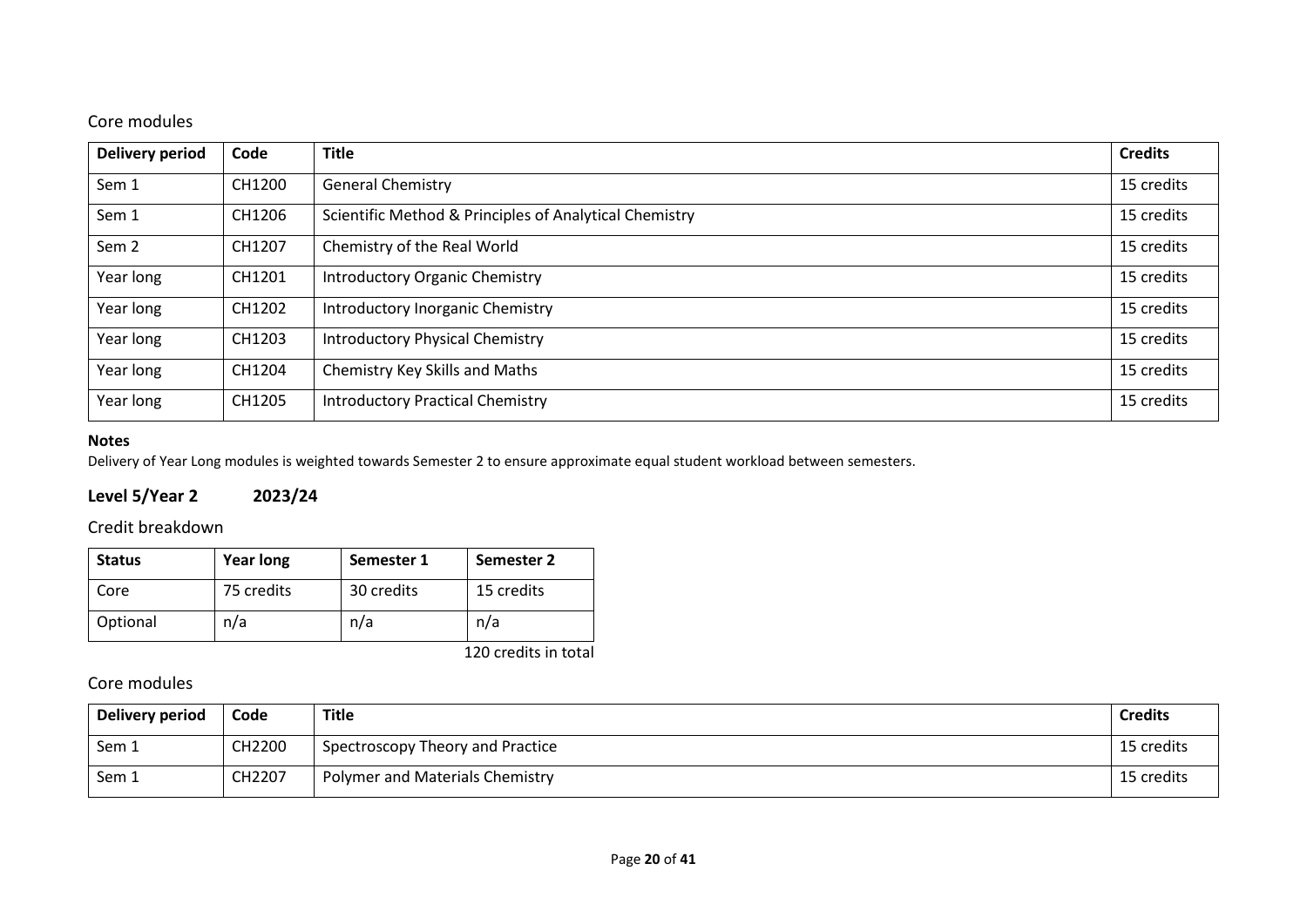| Delivery period  | Code   | <b>Title</b>                       | <b>Credits</b> |
|------------------|--------|------------------------------------|----------------|
| Sem <sub>2</sub> | CH2206 | Analytical Chemistry in Practice   | 15 credits     |
| Year long        | CH2201 | <b>Organic Chemistry</b>           | 15 credits     |
| Year long        | CH2202 | <b>Inorganic Chemistry</b>         | 15 credits     |
| Year long        | CH2203 | <b>Physical Chemistry</b>          | 15 credits     |
| Year long        | CH2204 | Practical Chemistry and Key Skills | 30 credits     |

Delivery of Year Long modules is weighted towards Semester 2 to ensure approximate equal student workload between semesters.

# **Level 6/Year 3 2024/25**

# Credit breakdown

| <b>Status</b> | <b>Year long</b> | Semester 1 | Semester 2      |
|---------------|------------------|------------|-----------------|
| Core          | 45 credits       | 30 credits | 15 credits      |
| Optional      | n/a              | n/a        | 30 credits      |
|               |                  |            | $1.20 \pm 1.11$ |

120 credits in total

| <b>Delivery period</b> | Code   | <b>Title</b>                        | <b>Credits</b> |
|------------------------|--------|-------------------------------------|----------------|
| Sem 1                  | CH3201 | <b>Advanced Organic Chemistry</b>   | 15 credits     |
| Sem 1                  | CH3202 | <b>Advanced Inorganic Chemistry</b> | 15 credits     |
| Sem <sub>2</sub>       | CH3203 | <b>Advanced Physical Chemistry</b>  | 15 credits     |
| Year long              | CH3270 | MChem General Paper and Key Skills  | 15 credits     |
| Year long              | CH3271 | <b>Advanced Chemistry Practical</b> | 30 credits     |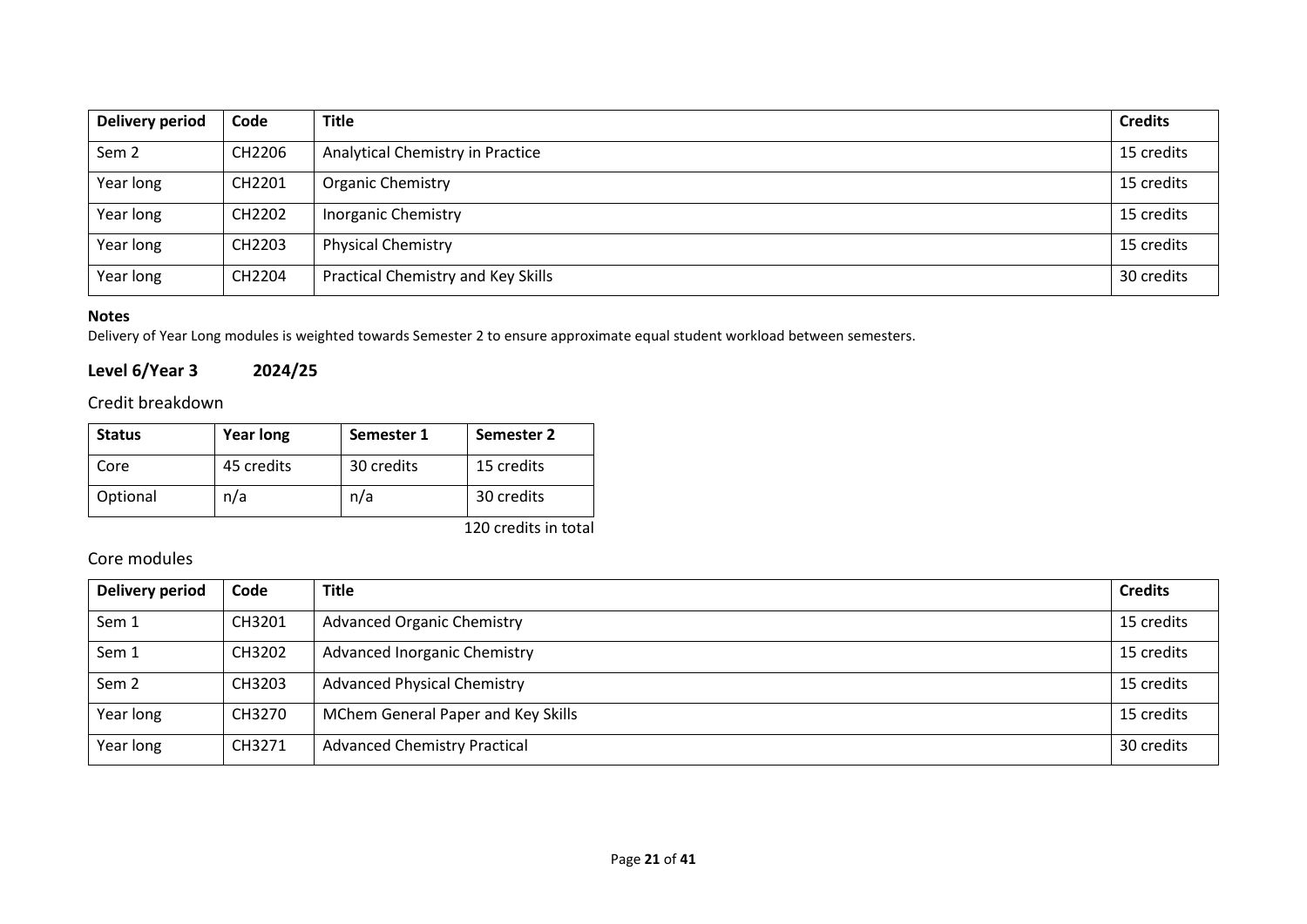Delivery of Year Long modules is weighted to ensure approximate equal student workload between semesters.

### Option modules

| Delivery period | Code   | <b>Title</b>                         | <b>Credits</b> |
|-----------------|--------|--------------------------------------|----------------|
| Semester 2      | CH3204 | <b>Biological Chemistry</b>          | 15 credits     |
| Semester 2      | CH3205 | Metals in Synthesis                  | 15 credits     |
| Semester 2      | CH3206 | <b>Advanced Analytical Chemistry</b> | 15 credits     |
| Semester 2      | CH3208 | <b>Advanced Materials Chemistry</b>  | 15 credits     |

#### **Notes**

This is an indicative list of option modules and not definitive of what will be available. Option module choice is also subject to availability, timetabling, student number restrictions and, where appropriate, students having taken appropriate pre-requisite modules.

# **Level 7/Year 4 2025/26**

#### Credit breakdown

| <b>Status</b> | <b>Year long</b> | Semester 1 | Semester 2           |
|---------------|------------------|------------|----------------------|
| Core          | 60 credits       | n/a        | n/a                  |
| Optional      | 60 credits       | n/a        | n/a                  |
|               |                  |            | 120 credits in total |

# Core modules

| Delivery period | Code   | <b>Title</b>                    | <b>Credits</b> |
|-----------------|--------|---------------------------------|----------------|
| Year long       | CH4261 | Chemistry Project Part 1        | 30 credits     |
| Year long       | CH4262 | <b>Chemistry Project Part 2</b> | 30 credits     |

#### **Notes**

Delivery of Year Long modules is weighted to ensure approximate equal student workload between semesters.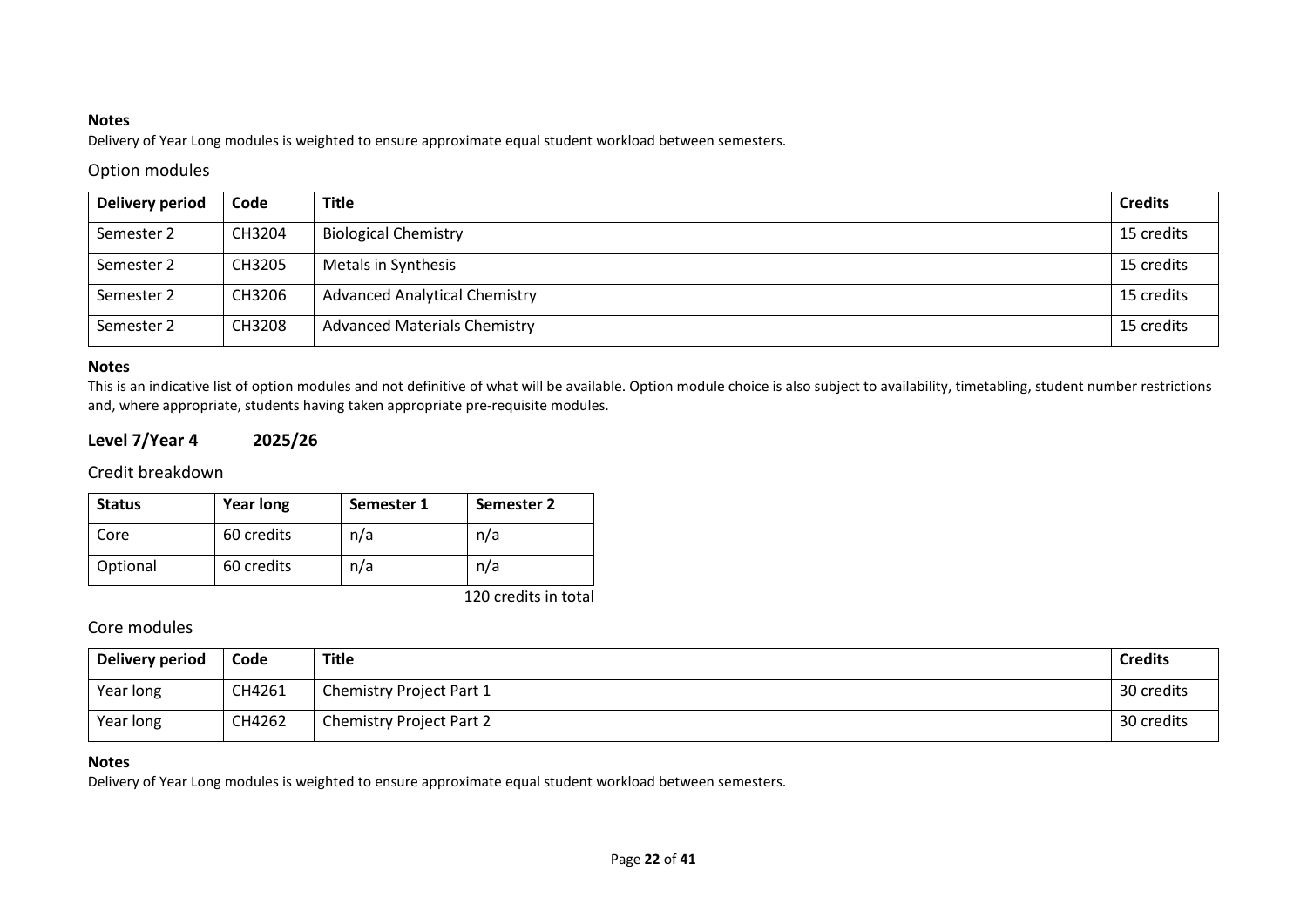## Option modules

| <b>Delivery period</b> | Code   | <b>Title</b>                                         | <b>Credits</b> |
|------------------------|--------|------------------------------------------------------|----------------|
| Year long              | CH4201 | Advanced Structure Determination                     | 15 credits     |
| Year long              | CH4202 | <b>Advanced Synthetic Methods</b>                    | 15 credits     |
| Year long              | CH4203 | Earth System Science                                 | 15 credits     |
| Year long              | CH4207 | <b>Computational Chemistry and Quantum Mechanics</b> | 15 credits     |
| Year long              | CH4208 | <b>Bioinorganic Chemistry</b>                        | 15 credits     |
| Year long              | CH4211 | <b>Medicinal Chemistry</b>                           | 15 credits     |

#### **Notes**

This is an indicative list of option modules and not definitive of what will be available. Option module choice is also subject to availability, timetabling, student number restrictions and, where appropriate, students having taken appropriate pre-requisite modules.

## MChem Chemistry with a Year in Industry

### **Level 4/Year 1 2022/23**

#### Credit breakdown

| <b>Status</b> | <b>Year long</b> | Semester 1 | Semester 2 |
|---------------|------------------|------------|------------|
| Core          | 75 credits       | 30 credits | 15 credits |
| Optional      | n/a              | n/a        | n/a        |

120 credits in total

| Delivery period | Code   | Title                  | <b>Credits</b> |
|-----------------|--------|------------------------|----------------|
| Sem 1           | CH1200 | Chemistry<br>General C | credits        |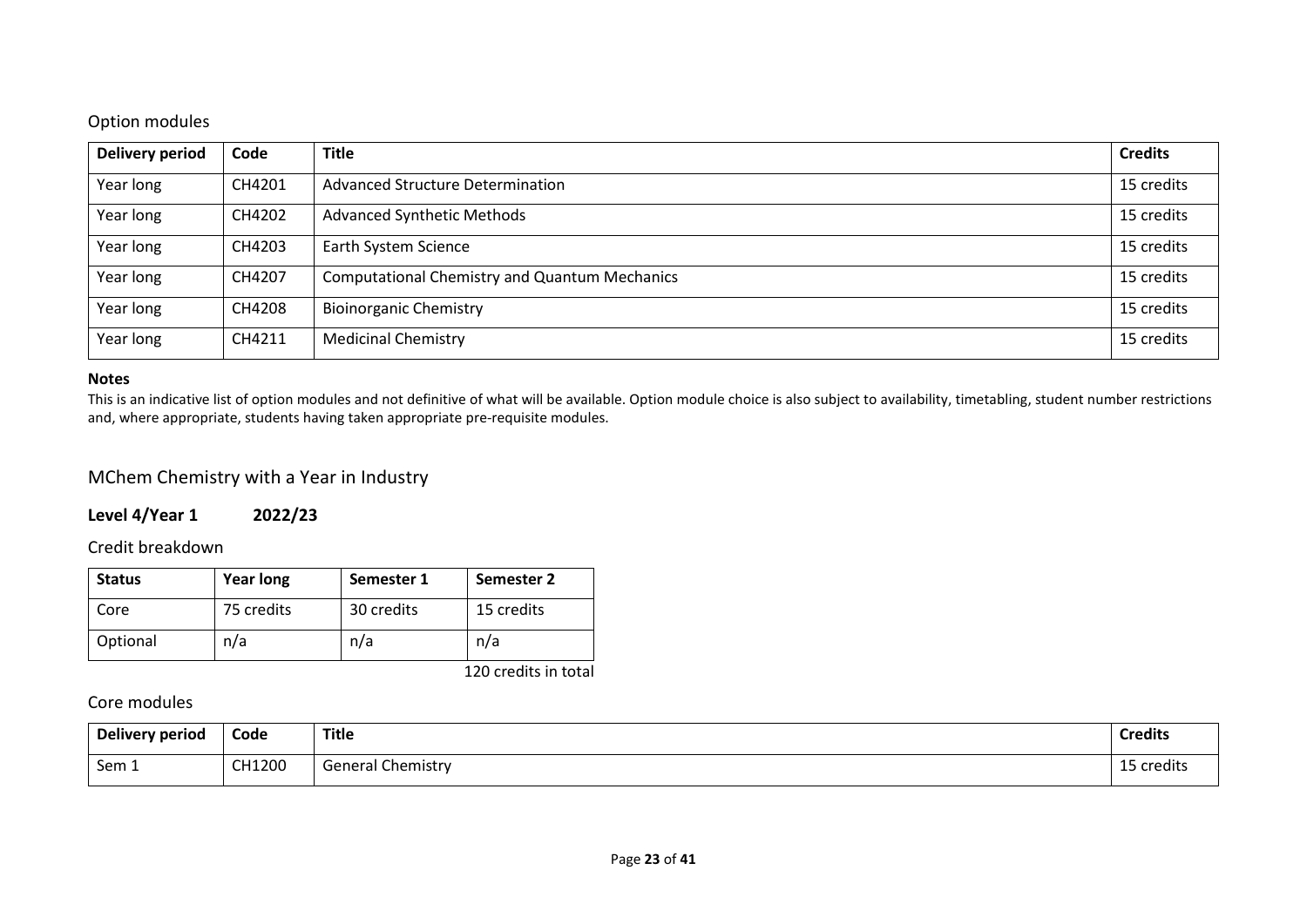| <b>Delivery period</b> | Code   | <b>Title</b>                                           | <b>Credits</b> |
|------------------------|--------|--------------------------------------------------------|----------------|
| Sem 1                  | CH1206 | Scientific Method & Principles of Analytical Chemistry | 15 credits     |
| Sem <sub>2</sub>       | CH1207 | Chemistry of the Real World                            | 15 credits     |
| Year long              | CH1201 | <b>Introductory Organic Chemistry</b>                  | 15 credits     |
| Year long              | CH1202 | Introductory Inorganic Chemistry                       | 15 credits     |
| Year long              | CH1203 | <b>Introductory Physical Chemistry</b>                 | 15 credits     |
| Year long              | CH1204 | Chemistry Key Skills and Maths                         | 15 credits     |
| Year long              | CH1205 | <b>Introductory Practical Chemistry</b>                | 15 credits     |

#### **Notes** Delivery of Year Long modules is weighted towards Semester 2 to ensure approximate equal student workload between semesters.

**Level 5/Year 2 2023/24**

Credit breakdown

| <b>Status</b> | <b>Year long</b> | Semester 1 | Semester 2 |
|---------------|------------------|------------|------------|
| Core          | 75 credits       | 30 credits | 15 credits |
| Optional      | n/a              | n/a        | n/a        |

120 credits in total

| <b>Delivery period</b> | Code    | <b>Title</b>                     | <b>Credits</b> |
|------------------------|---------|----------------------------------|----------------|
| Sem 1                  | CH2200  | Spectroscopy Theory and Practice | 15 credits     |
| Sem 1                  | CH2207  | Polymer and Materials Chemistry  | 15 credits     |
| Sem 1                  | ADCH221 | Placement Preparation 1          | n/a            |
| Sem <sub>2</sub>       | CH2206  | Analytical Chemistry in Practice | 15 credits     |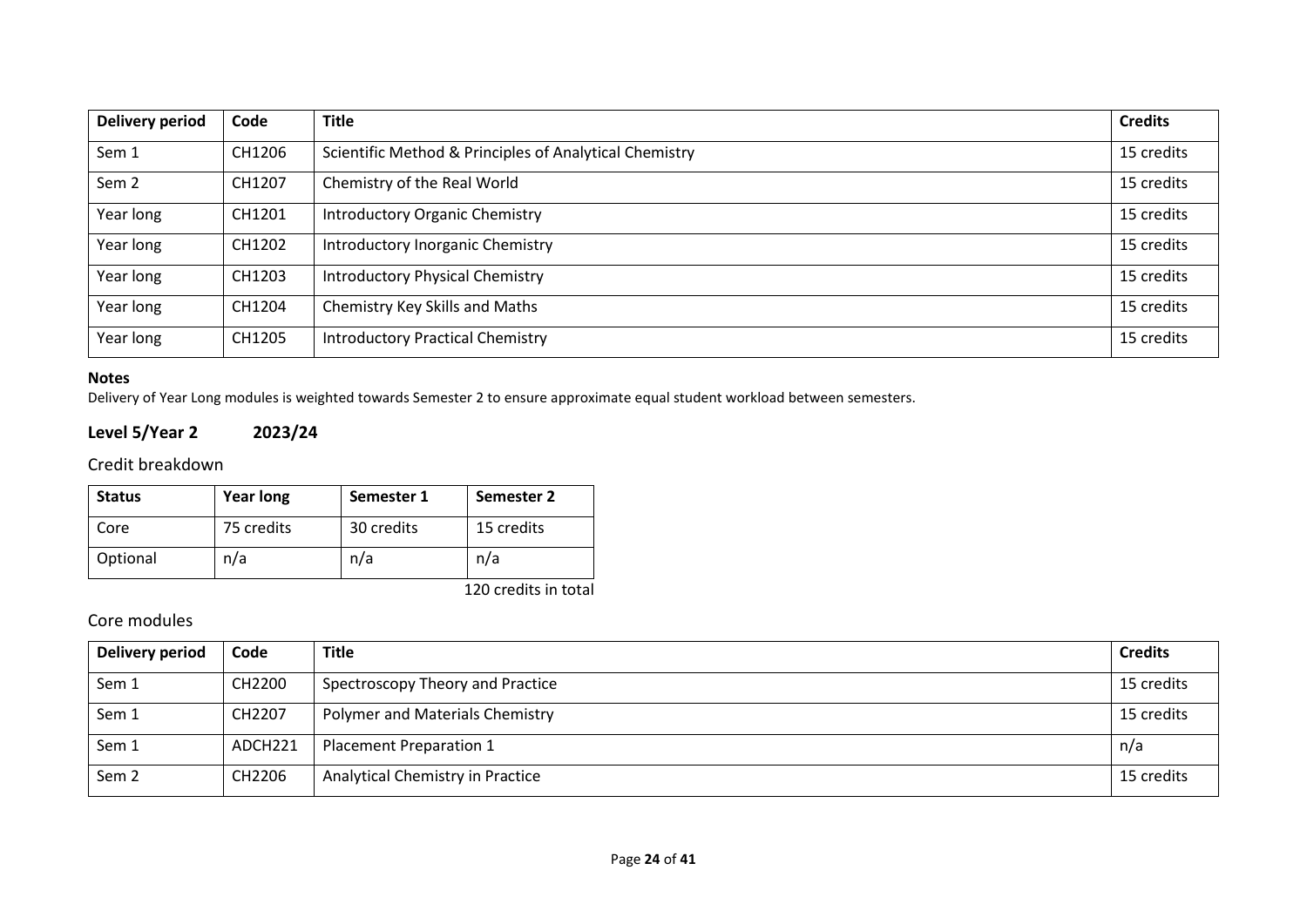| <b>Delivery period</b> | Code                | <b>Title</b>                          | <b>Credits</b> |
|------------------------|---------------------|---------------------------------------|----------------|
| Sem 2                  | ADCH <sub>222</sub> | <b>Placement Preparation 2</b>        | n/a            |
| Year long              | CH2201              | <b>Organic Chemistry</b>              | 15 credits     |
| Year long              | CH2202              | <b>Inorganic Chemistry</b>            | 15 credits     |
| Year long              | CH2203              | <b>Physical Chemistry</b>             | 15 credits     |
| Year long              | CH2204              | Practical Chemistry and Key Skills    | 30 credits     |
| Year long              | ADCH001             | <b>Industrial Placement Workshops</b> | n/a            |

Delivery of Year Long modules is weighted towards Semester 2 to ensure approximate equal student workload between semesters.

# **Level 6/Year 3 2024/25**

Credit breakdown

|          | <b>Year long</b> | Semester 1 | Semester 2 |
|----------|------------------|------------|------------|
| Core     | 120 credits      | n/a        | n/a        |
| Optional | n/a              | n/a        | n/a        |

120 credits in total

| Delivery period | Code    | <b>Title</b>                            | <b>Credits</b> |
|-----------------|---------|-----------------------------------------|----------------|
| Year long       | CH3601  | Core Chemistry Distance Learning Part 1 | 30 credits     |
| Year long       | CH3602  | Core Chemistry Distance Learning Part 2 | 30 credits     |
| Year long       | CH3651  | <b>Placement Project Practical</b>      | 30 credits     |
| Year long       | CH3652  | <b>Placement Project Report</b>         | 30 credits     |
| Year long       | ADCH223 | On Placement                            | n/a            |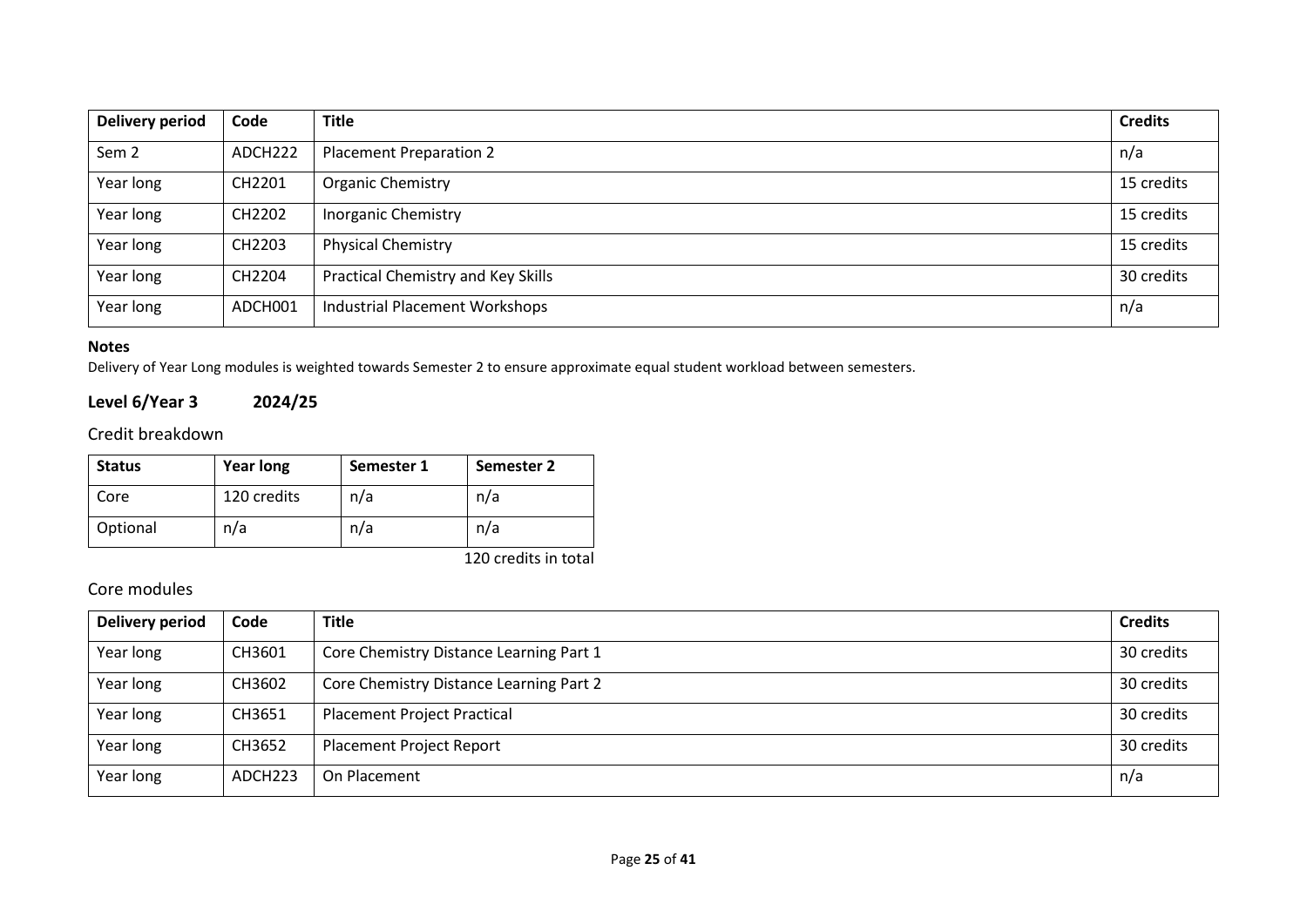Delivery of Year Long modules is weighted to ensure approximate equal student workload between semesters. CH3601 and CH3602 contain some sub-module optionality.

# **Level 7/Year 4 2025/26**

### Credit breakdown

| <b>Status</b> | <b>Year long</b> | Semester 1 | <b>Semester 2</b> |
|---------------|------------------|------------|-------------------|
| Core          | 60 credits       | n/a        | n/a               |
| Optional      | 60 credits       | n/a        | n/a               |

120 credits in total

# Core modules

| Delivery period | Code   | <b>Title</b>                    | <b>Credits</b> |
|-----------------|--------|---------------------------------|----------------|
| Year long       | CH4261 | <b>Chemistry Project Part 1</b> | 30 credits     |
| Year long       | CH4262 | <b>Chemistry Project Part 2</b> | 30 credits     |

### **Notes**

Delivery of Year Long modules is weighted to ensure approximate equal student workload between semesters.

### Option modules

| Delivery period | Code   | <b>Title</b>                                         | <b>Credits</b> |
|-----------------|--------|------------------------------------------------------|----------------|
| Year long       | CH4201 | <b>Advanced Structure Determination</b>              | 15 credits     |
| Year long       | CH4202 | <b>Advanced Synthetic Methods</b>                    | 15 credits     |
| Year long       | CH4203 | Earth System Science                                 | 15 credits     |
| Year long       | CH4207 | <b>Computational Chemistry and Quantum Mechanics</b> | 15 credits     |
| Year long       | CH4208 | <b>Bioinorganic Chemistry</b>                        | 15 credits     |
| Year long       | CH4211 | <b>Medicinal Chemistry</b>                           | 15 credits     |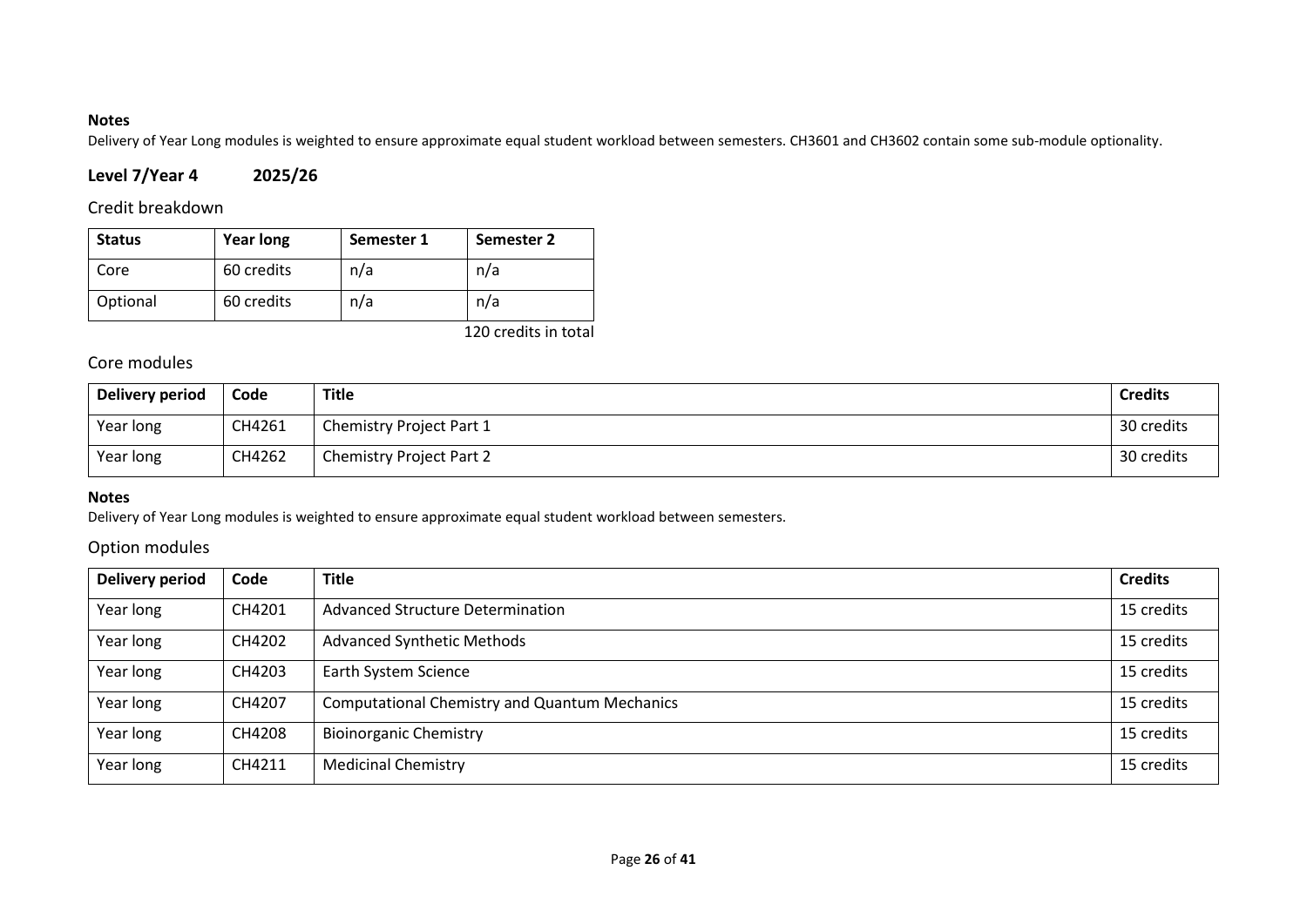This is an indicative list of option modules and not definitive of what will be available. Option module choice is also subject to availability, timetabling, student number restrictions and, where appropriate, students having taken appropriate pre-requisite modules.

## MChem Chemistry with a Year Abroad

# **Level 4/Year 1 2022/23**

Credit breakdown

| <b>Status</b> | <b>Year long</b> | Semester 1 | Semester 2 |
|---------------|------------------|------------|------------|
| Core          | 75 credits       | 30 credits | 15 credits |
| Optional      | n/a              | n/a        | n/a        |

#### 120 credits in total

### Core modules

| <b>Delivery period</b> | Code   | <b>Title</b>                                           | <b>Credits</b> |
|------------------------|--------|--------------------------------------------------------|----------------|
| Sem 1                  | CH1200 | <b>General Chemistry</b>                               | 15 credits     |
| Sem 1                  | CH1206 | Scientific Method & Principles of Analytical Chemistry | 15 credits     |
| Sem <sub>2</sub>       | CH1207 | Chemistry of the Real World                            | 15 credits     |
| Year long              | CH1201 | <b>Introductory Organic Chemistry</b>                  | 15 credits     |
| Year long              | CH1202 | Introductory Inorganic Chemistry                       | 15 credits     |
| Year long              | CH1203 | <b>Introductory Physical Chemistry</b>                 | 15 credits     |
| Year long              | CH1204 | Chemistry Key Skills and Maths                         | 15 credits     |
| Year long              | CH1205 | <b>Introductory Practical Chemistry</b>                | 15 credits     |

#### **Notes**

Delivery of Year Long modules is weighted towards Semester 2 to ensure approximate equal student workload between semesters.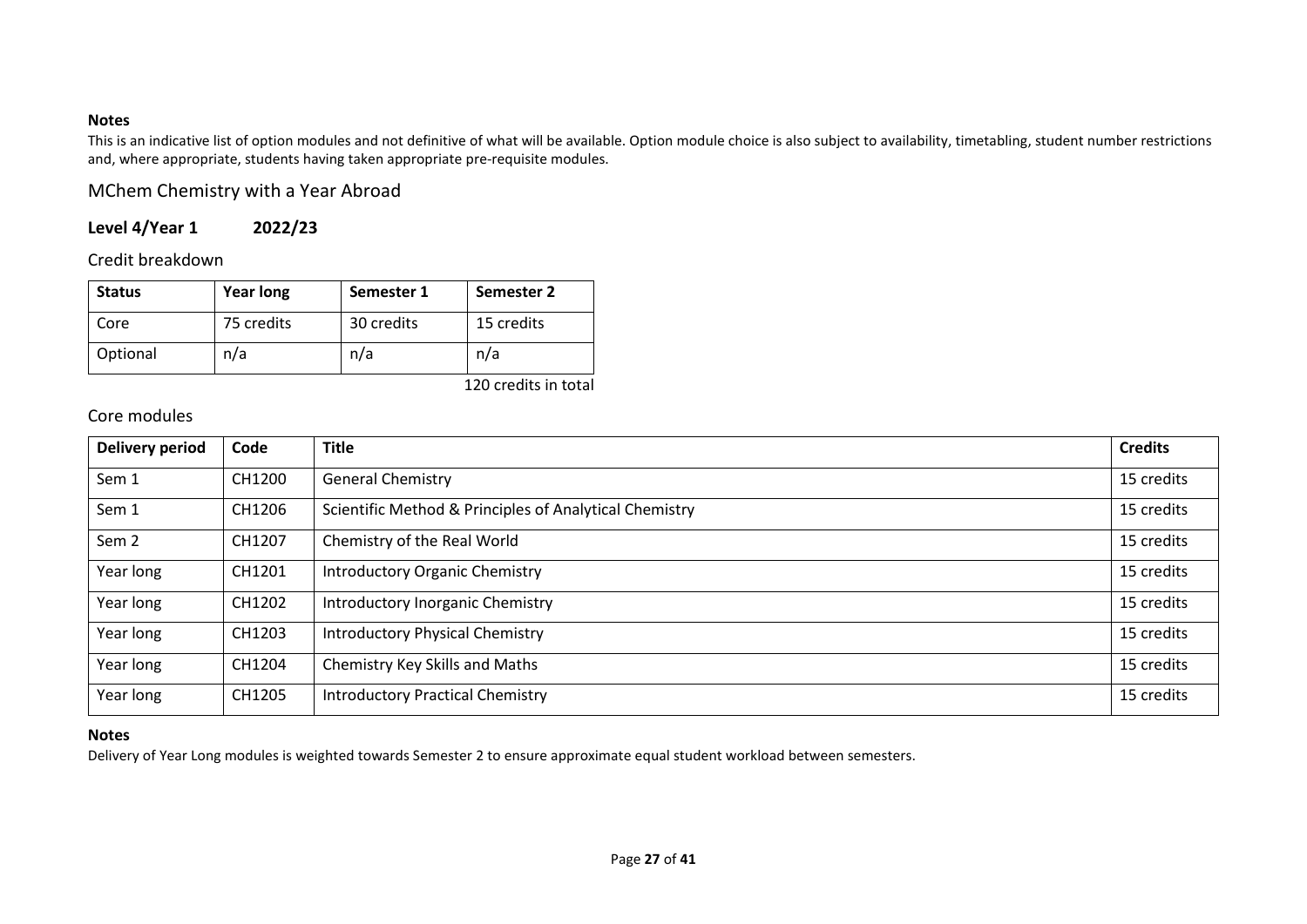# **Level 5/Year 2 2023/24**

### Credit breakdown

| <b>Status</b> | <b>Year long</b> | Semester 1 | Semester 2 |
|---------------|------------------|------------|------------|
| Core          | 75 credits       | 30 credits | 15 credits |
| Optional      | n/a              | n/a        | n/a        |

120 credits in total

## Core modules

| <b>Delivery period</b> | Code   | <b>Title</b>                       | <b>Credits</b> |
|------------------------|--------|------------------------------------|----------------|
| Sem 1                  | CH2200 | Spectroscopy Theory and Practice   | 15 credits     |
| Sem 1                  | CH2207 | Polymer and Materials Chemistry    | 15 credits     |
| Sem <sub>2</sub>       | CH2206 | Analytical Chemistry in Practice   | 15 credits     |
| Year long              | CH2201 | Organic Chemistry                  | 15 credits     |
| Year long              | CH2202 | <b>Inorganic Chemistry</b>         | 15 credits     |
| Year long              | CH2203 | <b>Physical Chemistry</b>          | 15 credits     |
| Year long              | CH2204 | Practical Chemistry and Key Skills | 30 credits     |

### **Notes**

Delivery of Year Long modules is weighted towards Semester 2 to ensure approximate equal student workload between semesters.

# **Level 6/Year 3 2024/25**

Credit breakdown

| <b>Status</b> | <b>Year long</b> | Semester 1 | Semester 2 |
|---------------|------------------|------------|------------|
| Core          | 120 credits      | n/a        | n/a        |
| Optional      | n/a              | n/a        | n/a        |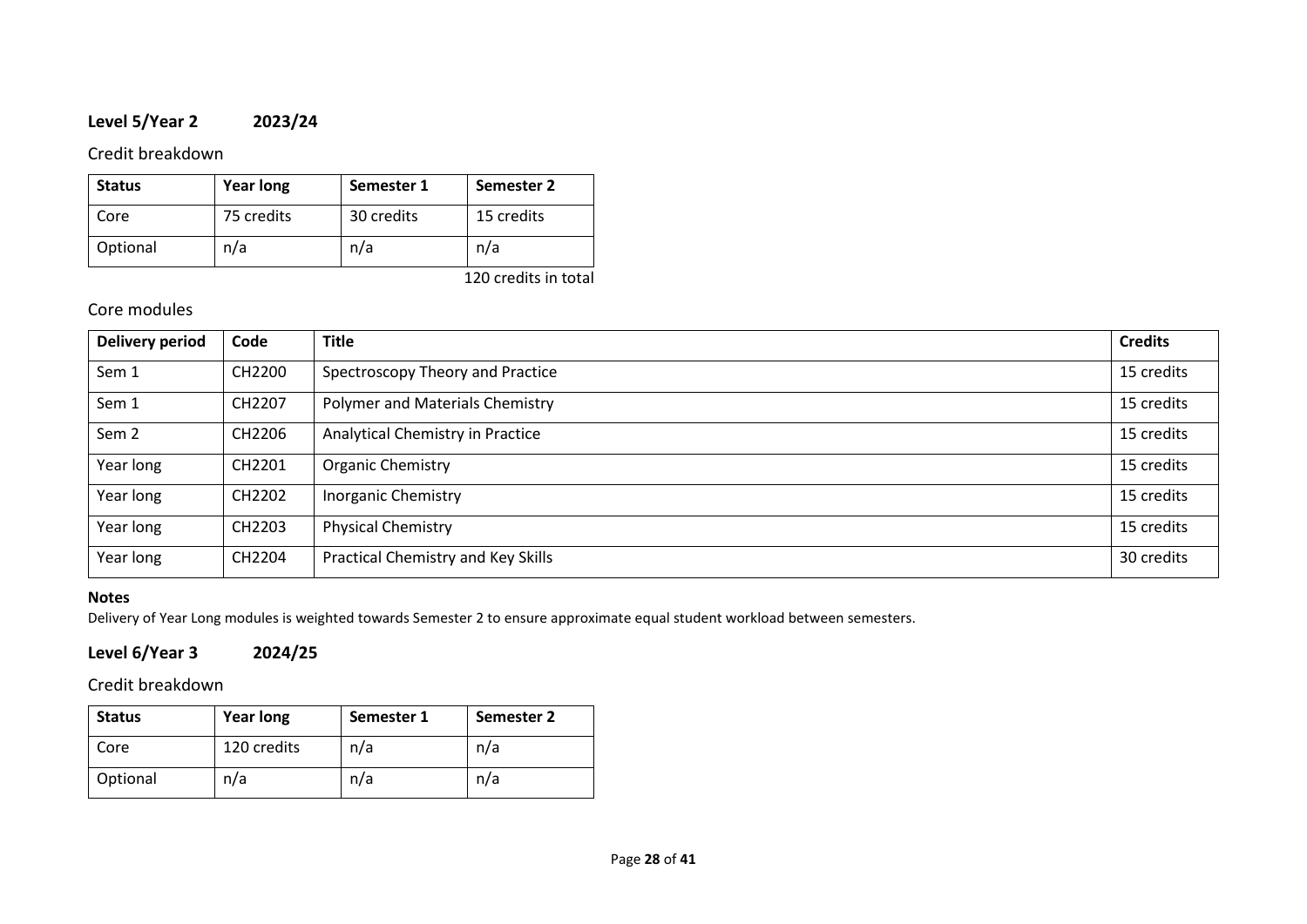#### 120 credits in total

#### Core modules

| Delivery period | Code   | <b>Title</b>                            | <b>Credits</b> |
|-----------------|--------|-----------------------------------------|----------------|
| Year long       | CH3601 | Core Chemistry Distance Learning Part 1 | 30 credits     |
| Year long       | CH3602 | Core Chemistry Distance Learning Part 2 | 30 credits     |
| Year long       | CH3651 | <b>Placement Project Practical</b>      | 30 credits     |
| Year long       | CH3652 | <b>Placement Project Report</b>         | 30 credits     |

#### **Notes**

Delivery of Year Long modules is weighted to ensure approximate equal student workload between semesters. CH3601 and CH3602 contain some sub-module optionality.

These modules are taken only by students whose Year Abroad is spent at a partner institution in Europe, China or Japan. Students whose Year Abroad is at a partner institution in the USA or Canada take modules from their host university. Choices should be discussed with the Study Abroad Coordinator; there may be subsequent restrictions on Year Four optional choice.

### **Level 7/Year 4 2025/26**

Credit breakdown

| <b>Status</b> | <b>Year long</b> | Semester 1 | Semester 2 |
|---------------|------------------|------------|------------|
| Core          | 60 credits       | n/a        | n/a        |
| Optional      | 60 credits       | n/a        | n/a        |

120 credits in total

| Delivery period | Code   | Title                           | <b>Credits</b> |
|-----------------|--------|---------------------------------|----------------|
| Year long       | CH4261 | Chemistry Project Part 1        | 30 credits     |
| Year long       | CH4262 | <b>Chemistry Project Part 2</b> | 30 credits     |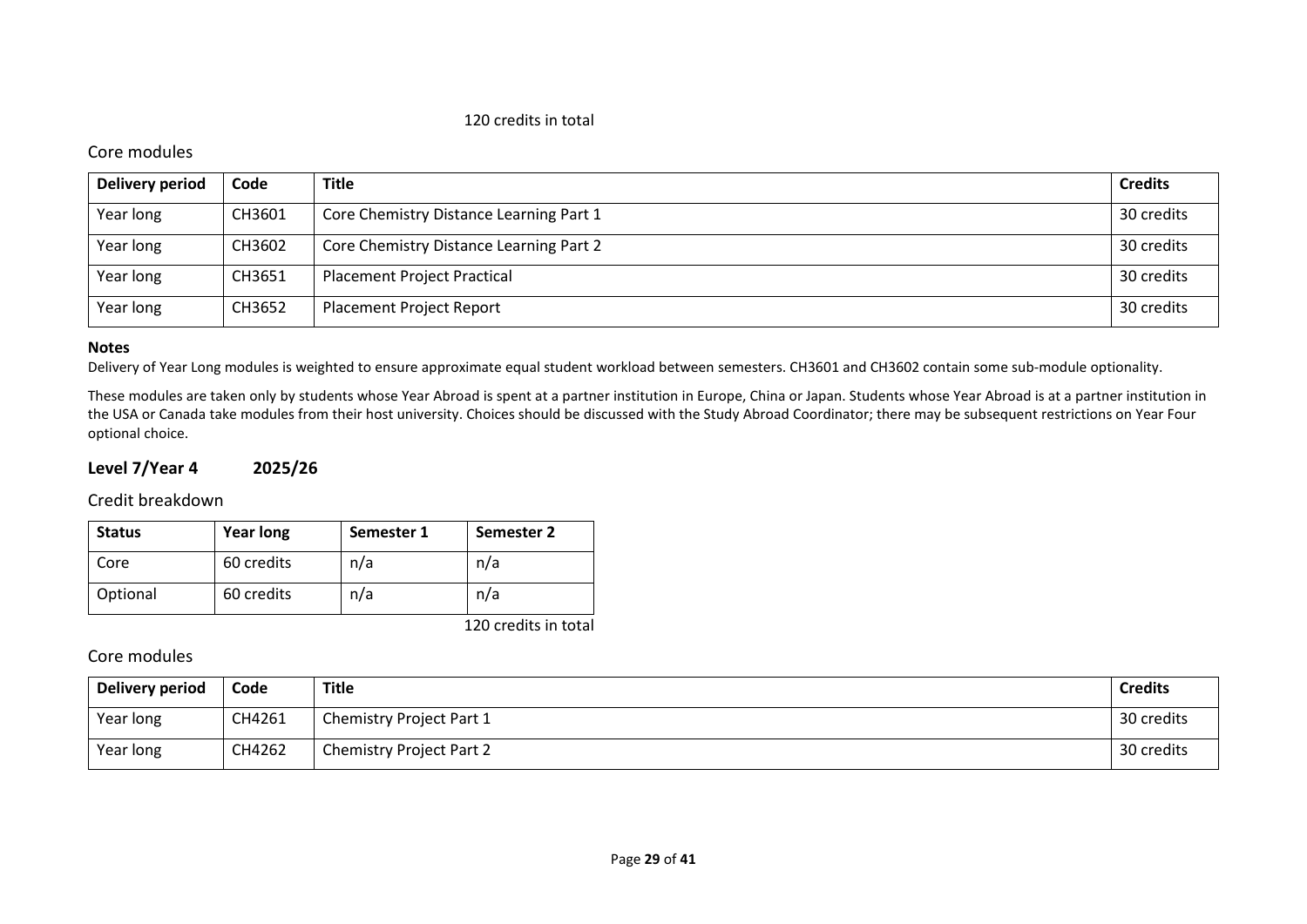Delivery of Year Long modules is weighted to ensure approximate equal student workload between semesters.

### Option modules

| <b>Delivery period</b> | Code   | <b>Title</b>                                         | <b>Credits</b> |
|------------------------|--------|------------------------------------------------------|----------------|
| Year long              | CH4201 | Advanced Structure Determination                     | 15 credits     |
| Year long              | CH4202 | <b>Advanced Synthetic Methods</b>                    | 15 credits     |
| Year long              | CH4203 | Earth System Science                                 | 15 credits     |
| Year long              | CH4207 | <b>Computational Chemistry and Quantum Mechanics</b> | 15 credits     |
| Year long              | CH4208 | <b>Bioinorganic Chemistry</b>                        | 15 credits     |
| Year long              | CH4211 | <b>Medicinal Chemistry</b>                           | 15 credits     |

### **Notes**

This is an indicative list of option modules and not definitive of what will be available. Option module choice is also subject to availability, timetabling, student number restrictions and, where appropriate, students having taken appropriate pre-requisite modules.

# MChem Pharmaceutical Chemistry

# **Level 4/Year 1 2022/23**

Credit breakdown

| <b>Status</b> | <b>Year long</b> | Semester 1 | Semester 2 |
|---------------|------------------|------------|------------|
| Core          | 75 credits       | 30 credits | 15 credits |
| Optional      | n/a              | n/a        | n/a        |

120 credits in total

| Delivery period    | Code   | <b>Title</b>             | <b>Credits</b>                         |
|--------------------|--------|--------------------------|----------------------------------------|
| Sem $\overline{ }$ | CH1200 | <b>General Chemistry</b> | $\sim$ $\sim$<br>$ C^{r}$<br>, credits |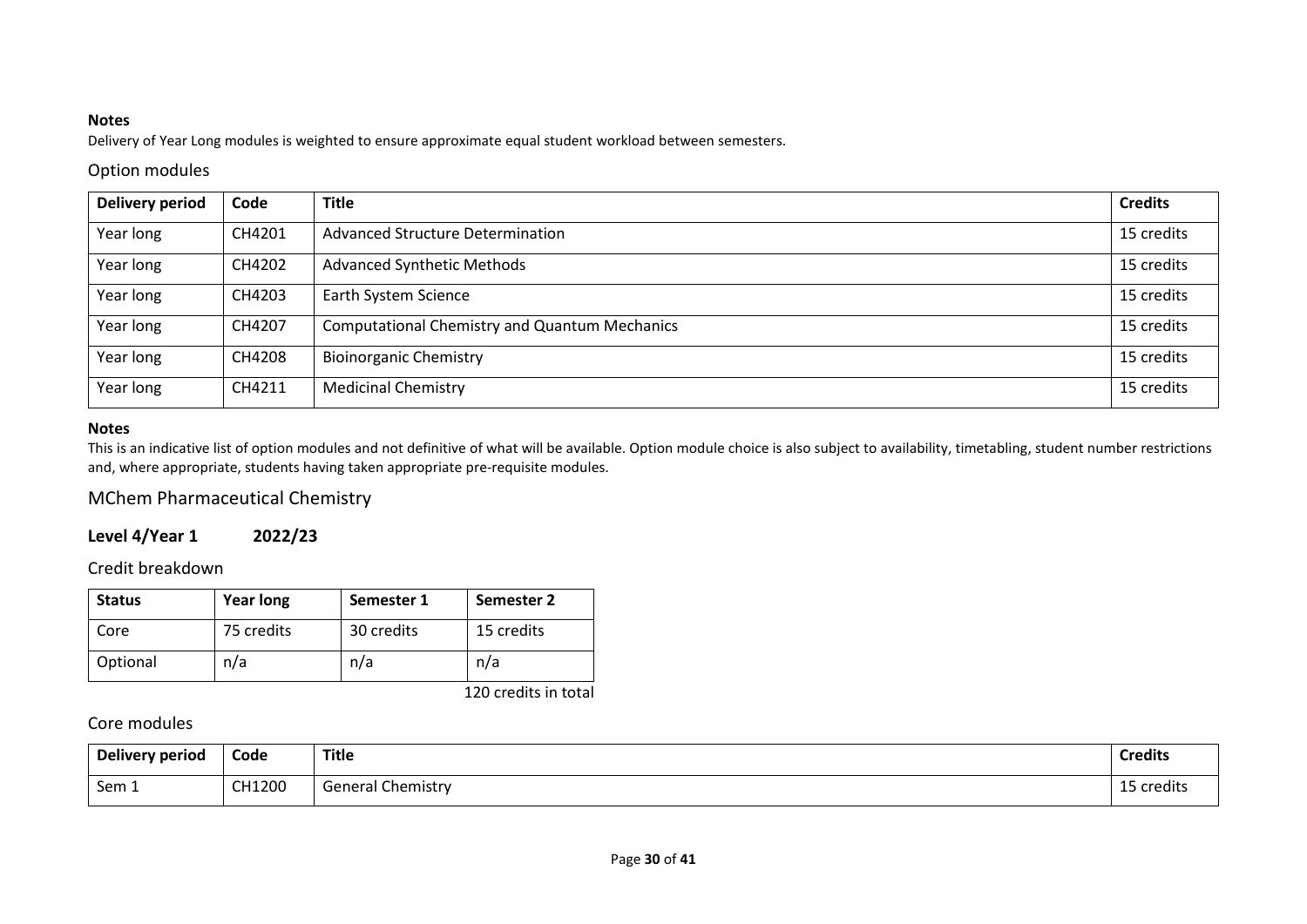| <b>Delivery period</b> | Code   | <b>Title</b>                                           | <b>Credits</b> |
|------------------------|--------|--------------------------------------------------------|----------------|
| Sem 1                  | CH1206 | Scientific Method & Principles of Analytical Chemistry | 15 credits     |
| Sem <sub>2</sub>       | CH1209 | <b>Introductory Pharmaceutical Chemistry</b>           | 15 credits     |
| Year long              | CH1201 | <b>Introductory Organic Chemistry</b>                  | 15 credits     |
| Year long              | CH1202 | Introductory Inorganic Chemistry                       | 15 credits     |
| Year long              | CH1203 | <b>Introductory Physical Chemistry</b>                 | 15 credits     |
| Year long              | CH1204 | Chemistry Key Skills and Maths                         | 15 credits     |
| Year long              | CH1205 | <b>Introductory Practical Chemistry</b>                | 15 credits     |

**Level 5/Year 2 2023/24**

Credit breakdown

| <b>Status</b> | <b>Year long</b> | Semester 1 | Semester 2 |
|---------------|------------------|------------|------------|
| Core          | 75 credits       | 30 credits | 15 credits |
| Optional      | n/a              | n/a        | n/a        |

120 credits in total

Delivery of Year Long modules is weighted towards Semester 2 to ensure approximate equal student workload between semesters.

| <b>Delivery period</b> | Code   | <b>Title</b>                     | <b>Credits</b> |
|------------------------|--------|----------------------------------|----------------|
| Sem 1                  | BS2013 | Physiology and Pharmacology      | 15 credits     |
| Sem 1                  | CH2200 | Spectroscopy Theory and Practice | 15 credits     |
| Sem <sub>2</sub>       | CH2206 | Analytical Chemistry in Practice | 15 credits     |
| Year long              | CH2201 | <b>Organic Chemistry</b>         | 15 credits     |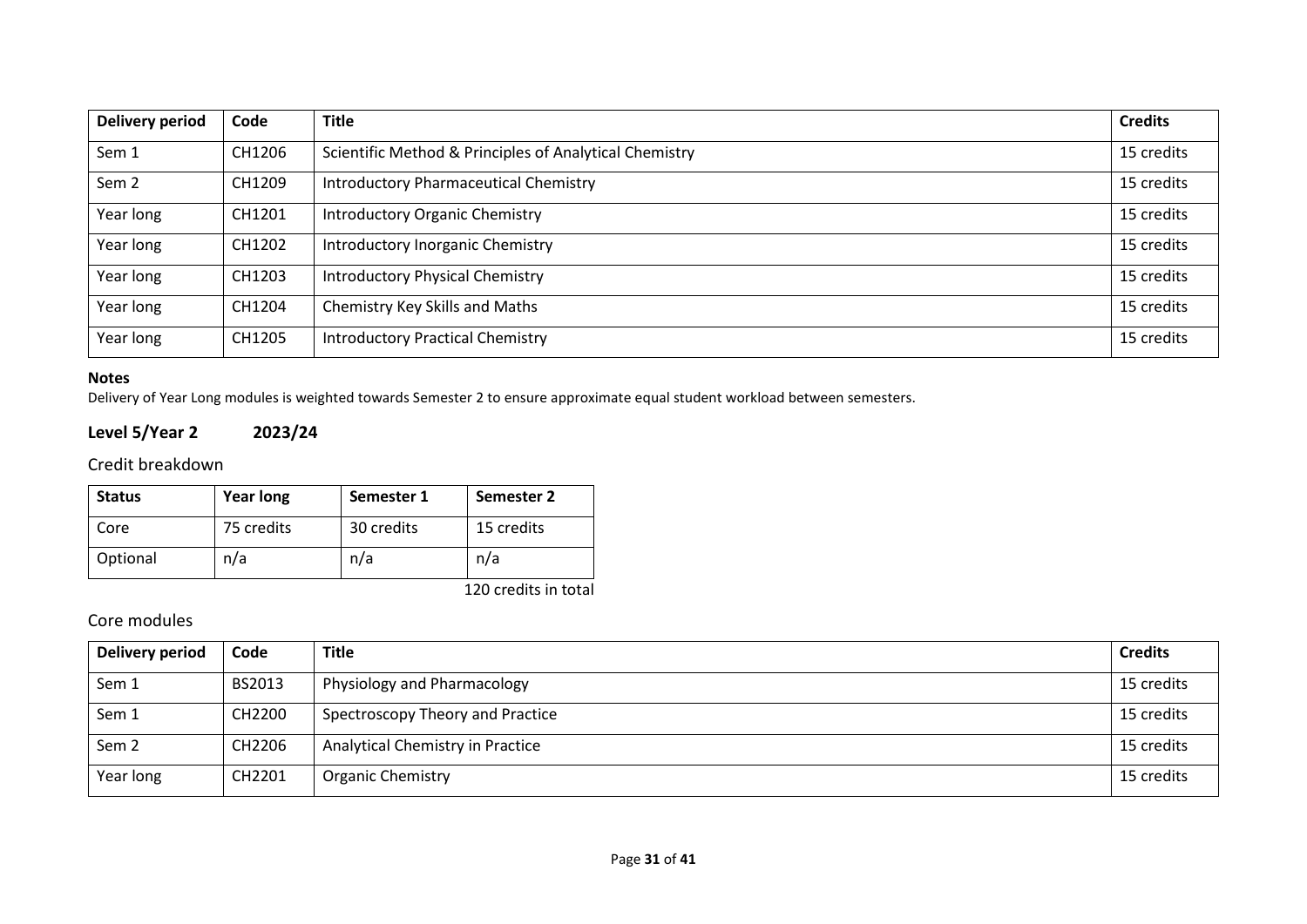| Delivery period | Code   | Title                                     | <b>Credits</b> |
|-----------------|--------|-------------------------------------------|----------------|
| Year long       | CH2202 | <b>Inorganic Chemistry</b>                | 15 credits     |
| Year long       | CH2203 | <b>Physical Chemistry</b>                 | 15 credits     |
| Year long       | CH2204 | <b>Practical Chemistry and Key Skills</b> | 30 credits     |

Delivery of Year Long modules is weighted towards Semester 2 to ensure approximate equal student workload between semesters.

### **Level 6/Year 3 2024/25**

### Credit breakdown

| <b>Status</b> | <b>Year long</b> | Semester 1 | Semester 2 |
|---------------|------------------|------------|------------|
| Core          | 45 credits       | 30 credits | 15 credits |
| Optional      | n/a              | n/a        | 30 credits |

120 credits in total

# Core modules

| Delivery period  | Code   | <b>Title</b>                        | <b>Credits</b> |
|------------------|--------|-------------------------------------|----------------|
| Sem 1            | CH3201 | <b>Advanced Organic Chemistry</b>   | 15 credits     |
| Sem 1            | CH3202 | <b>Advanced Inorganic Chemistry</b> | 15 credits     |
| Sem <sub>2</sub> | CH3211 | <b>Pharmaceutical Chemistry</b>     | 15 credits     |
| Year long        | CH3270 | MChem General Paper and Key Skills  | 15 credits     |
| Year long        | CH3271 | <b>Advanced Chemistry Practical</b> | 30 credits     |

### **Notes**

Delivery of Year Long modules is weighted to ensure approximate equal student workload between semesters.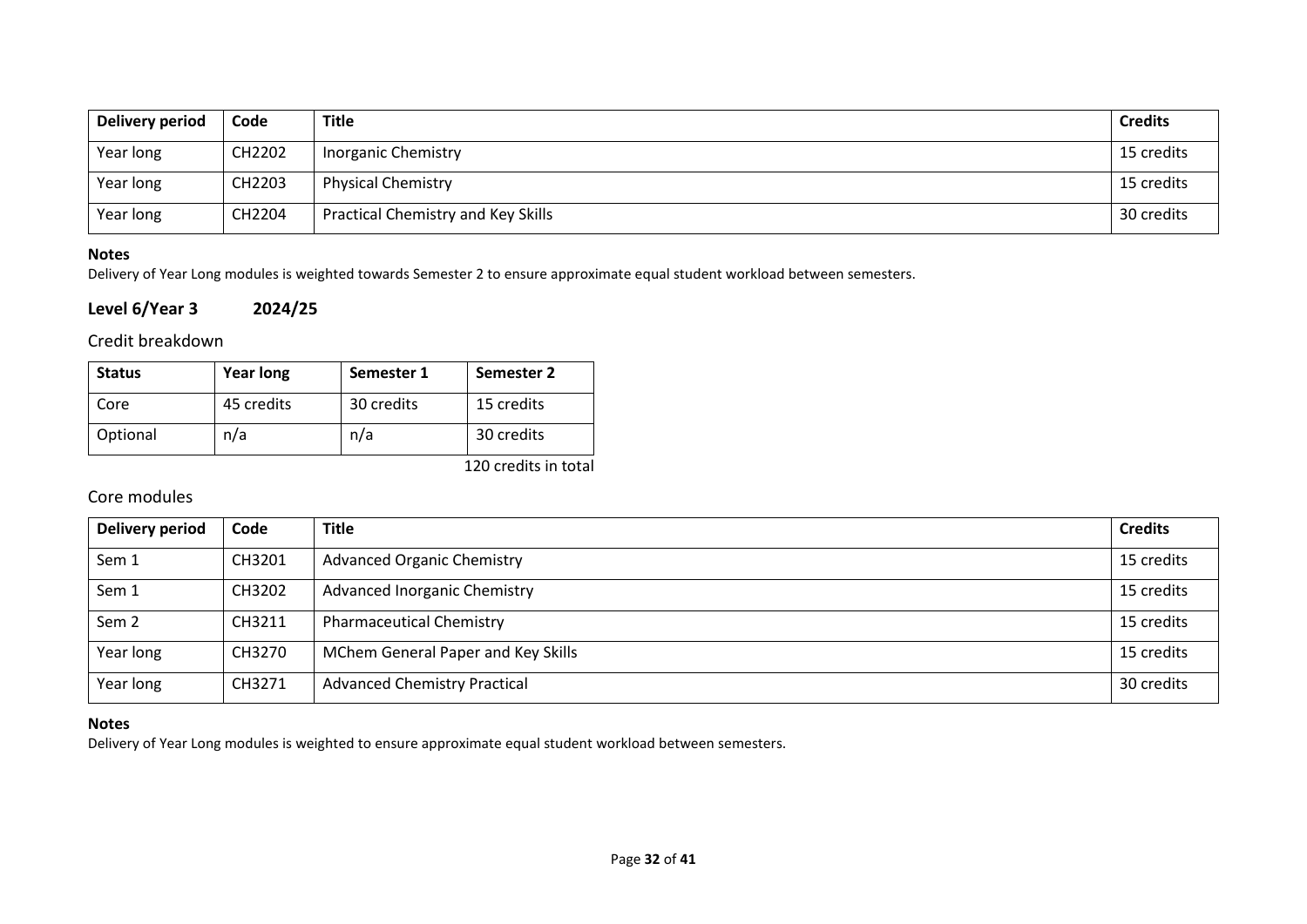### Option modules

| Delivery period | Code   | <b>Title</b>                         | <b>Credits</b> |
|-----------------|--------|--------------------------------------|----------------|
| Semester 2      | CH3203 | <b>Advanced Physical Chemistry</b>   | 15 credits     |
| Semester 2      | CH3204 | <b>Biological Chemistry</b>          | 15 credits     |
| Semester 2      | CH3205 | Metals in Synthesis                  | 15 credits     |
| Semester 2      | CH3206 | <b>Advanced Analytical Chemistry</b> | 15 credits     |
| Semester 2      | CH3208 | <b>Advanced Materials Chemistry</b>  | 15 credits     |

#### **Notes**

This is an indicative list of option modules and not definitive of what will be available. Option module choice is also subject to availability, timetabling, student number restrictions and, where appropriate, students having taken appropriate pre-requisite modules.

### **Level 7/Year 4 2025/26**

### Credit breakdown

| <b>Status</b> | <b>Year long</b> | Semester 1 | Semester 2 |
|---------------|------------------|------------|------------|
| Core          | 75 credits       | n/a        | n/a        |
| Optional      | 45 credits       | n/a        | n/a        |

120 credits in total

### Core modules

| Delivery period | Code   | <b>Title</b>                    | <b>Credits</b> |
|-----------------|--------|---------------------------------|----------------|
| Year long       | CH4211 | <b>Medicinal Chemistry</b>      | 15 credits     |
| Year long       | CH4261 | Chemistry Project Part 1        | 30 credits     |
| Year long       | CH4262 | <b>Chemistry Project Part 2</b> | 30 credits     |

#### **Notes**

Delivery of Year Long modules is weighted to ensure approximate equal student workload between semesters.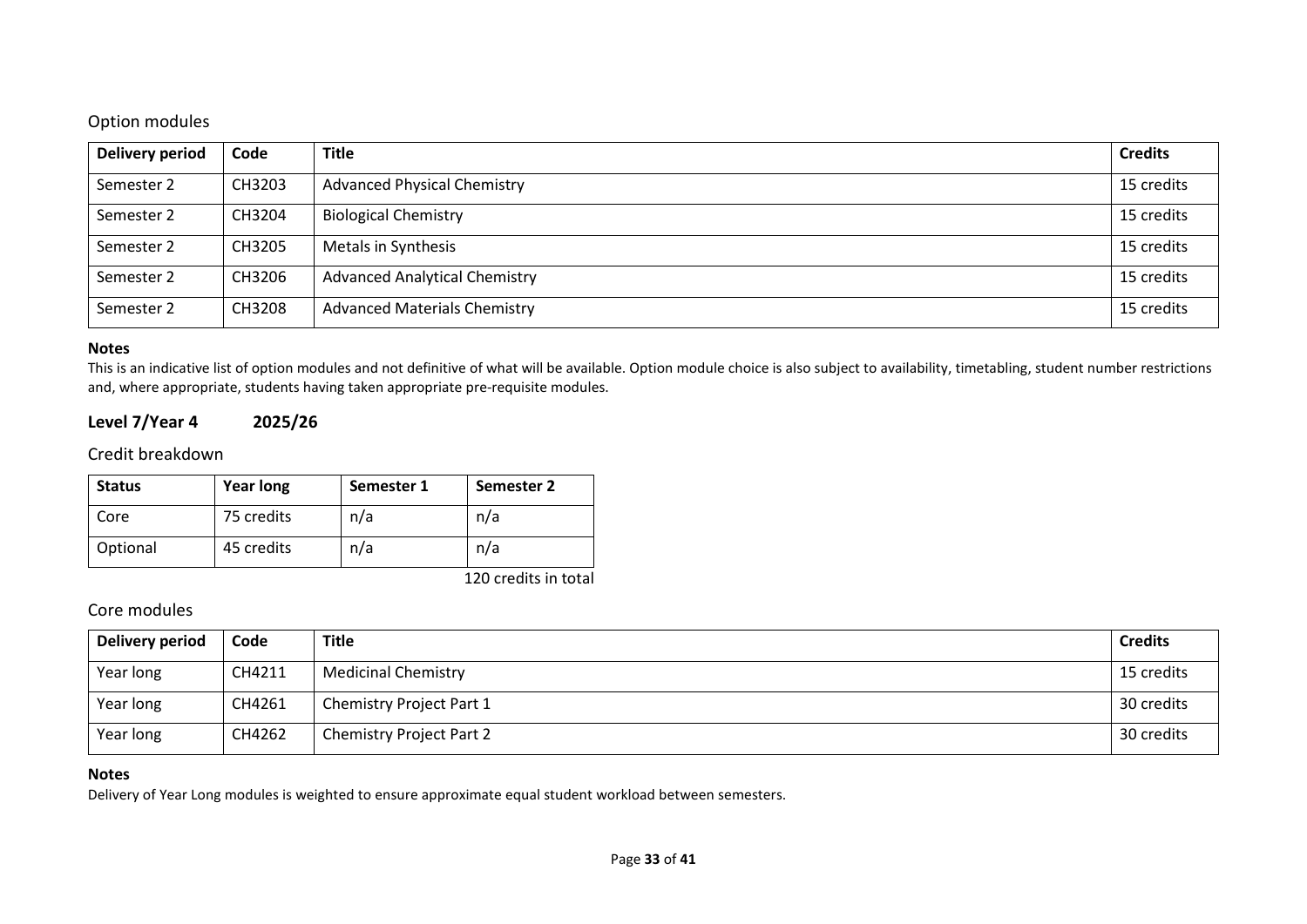# Option modules

| <b>Delivery period</b> | Code   | <b>Title</b>                                         | <b>Credits</b> |
|------------------------|--------|------------------------------------------------------|----------------|
| Year long              | CH4201 | Advanced Structure Determination                     | 15 credits     |
| Year long              | CH4202 | <b>Advanced Synthetic Methods</b>                    | 15 credits     |
| Year long              | CH4203 | Earth System Science                                 | 15 credits     |
| Year long              | CH4207 | <b>Computational Chemistry and Quantum Mechanics</b> | 15 credits     |
| Year long              | CH4208 | <b>Bioinorganic Chemistry</b>                        | 15 credits     |

#### **Notes**

This is an indicative list of option modules and not definitive of what will be available. Option module choice is also subject to availability, timetabling, student number restrictions and, where appropriate, students having taken appropriate pre-requisite modules.

# MChem Pharmaceutical Chemistry with a Year in Industry

### **Level 4/Year 1 2022/23**

Credit breakdown

| <b>Status</b> | <b>Year long</b> | Semester 1 | Semester 2 |
|---------------|------------------|------------|------------|
| Core          | 75 credits       | 30 credits | 15 credits |
| Optional      | n/a              | n/a        | n/a        |

120 credits in total

| Delivery period | Code   | <b>Title</b>                                           | <b>Credits</b> |
|-----------------|--------|--------------------------------------------------------|----------------|
| Sem 1           | CH1200 | <b>General Chemistry</b>                               | 15 credits     |
| Sem 1           | CH1206 | Scientific Method & Principles of Analytical Chemistry | 15 credits     |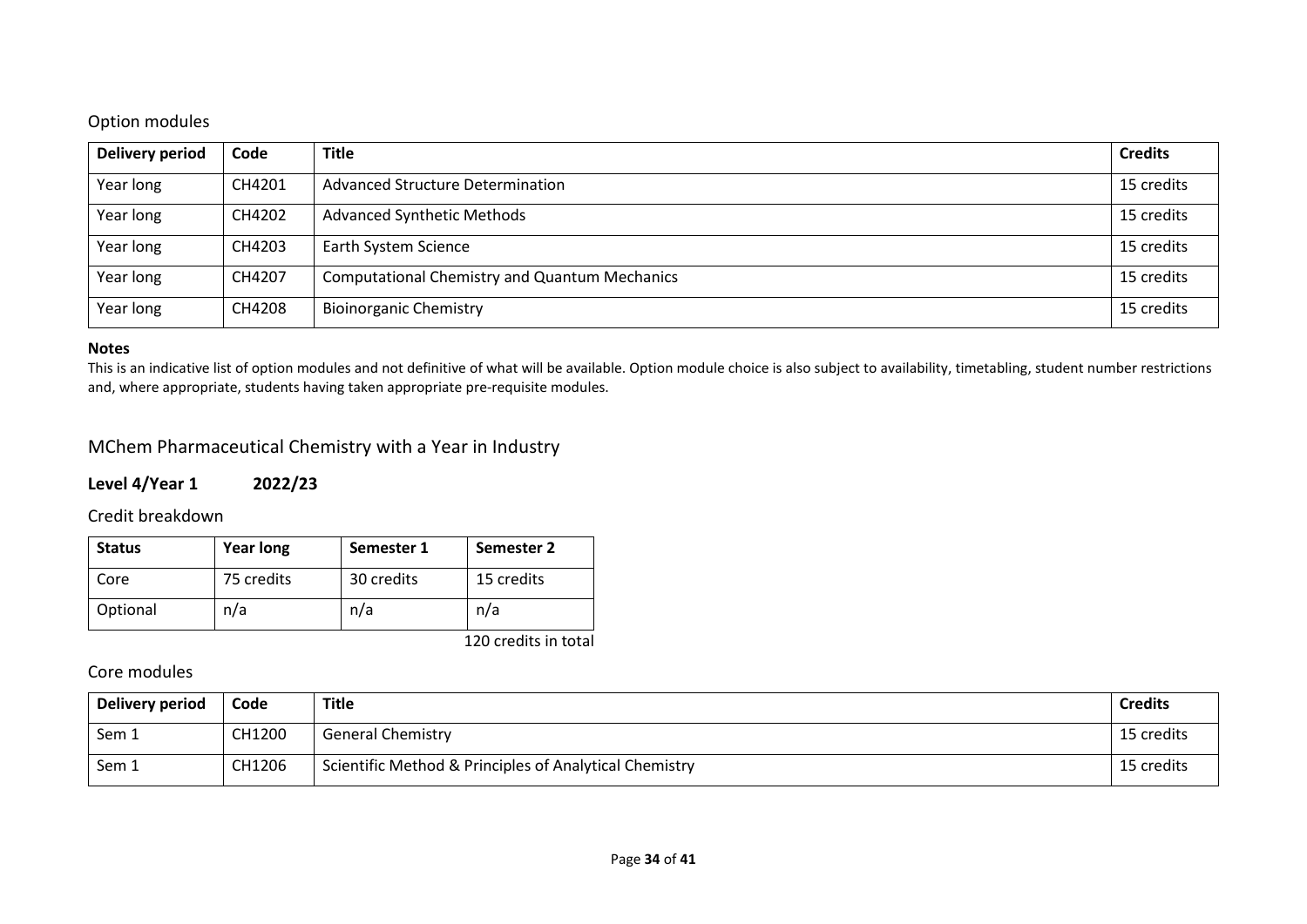| Delivery period  | Code   | <b>Title</b>                            | <b>Credits</b> |
|------------------|--------|-----------------------------------------|----------------|
| Sem <sub>2</sub> | CH1209 | Introductory Pharmaceutical Chemistry   |                |
| Year long        | CH1201 | <b>Introductory Organic Chemistry</b>   | 15 credits     |
| Year long        | CH1202 | Introductory Inorganic Chemistry        |                |
| Year long        | CH1203 | <b>Introductory Physical Chemistry</b>  | 15 credits     |
| Year long        | CH1204 | Chemistry Key Skills and Maths          | 15 credits     |
| Year long        | CH1205 | <b>Introductory Practical Chemistry</b> | 15 credits     |

Delivery of Year Long modules is weighted towards Semester 2 to ensure approximate equal student workload between semesters.

# **Level 5/Year 2 2023/24**

Credit breakdown

| <b>Status</b> | <b>Year long</b> | Semester 1 | Semester 2 |
|---------------|------------------|------------|------------|
| Core          | 75 credits       | 30 credits | 15 credits |
| Optional      | n/a              | n/a        | n/a        |

120 credits in total

| Delivery period  | Code                | <b>Title</b>                     | <b>Credits</b> |
|------------------|---------------------|----------------------------------|----------------|
| Sem 1            | BS2013              | Physiology and Pharmacology      | 15 credits     |
| Sem 1            | CH2200              | Spectroscopy Theory and Practice | 15 credits     |
| Sem 1            | ADCH <sub>221</sub> | Placement Preparation 1          | n/a            |
| Sem <sub>2</sub> | CH2206              | Analytical Chemistry in Practice | 15 credits     |
| Sem <sub>2</sub> | ADCH222             | Placement Preparation 2          | n/a            |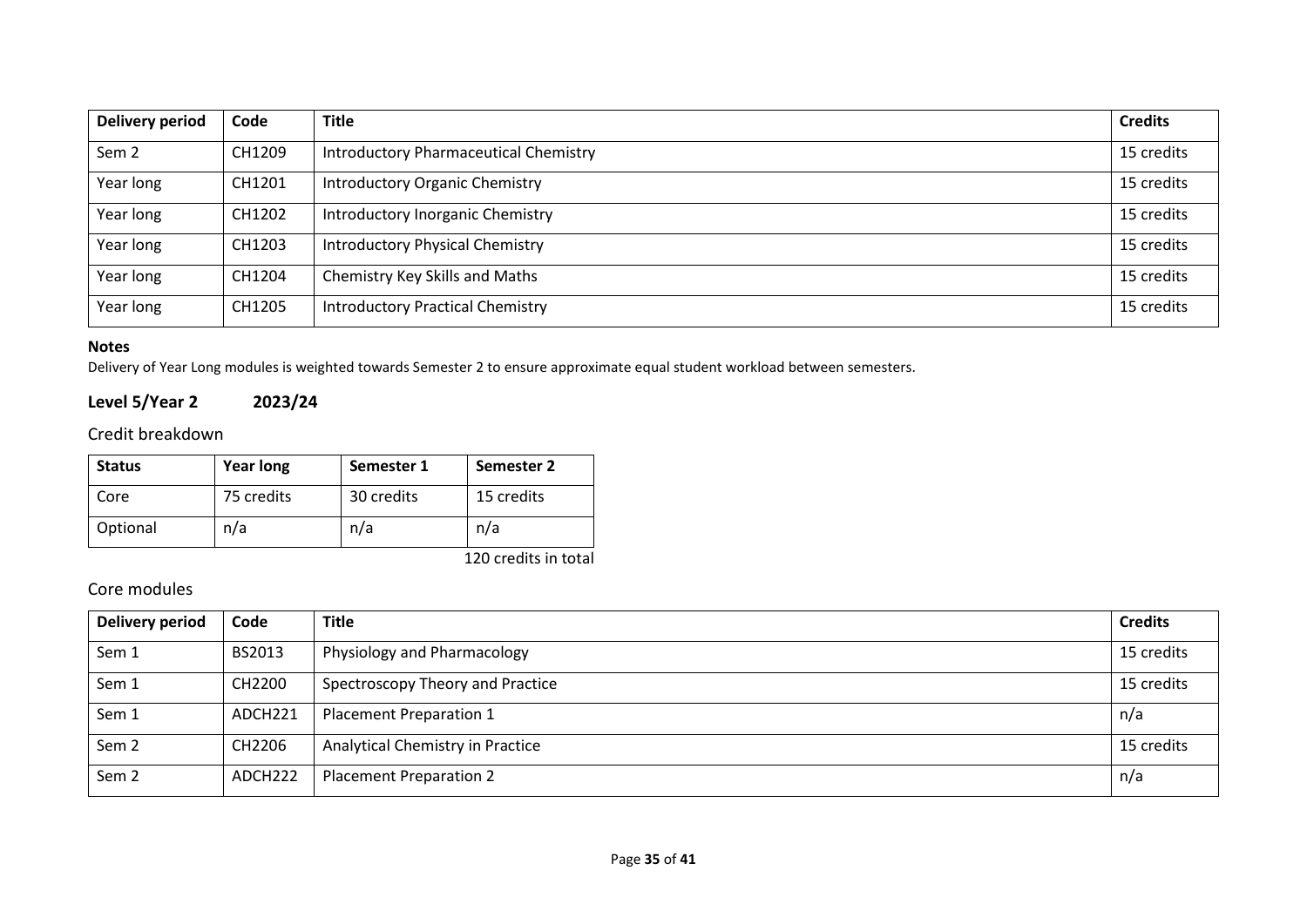| Delivery period | Code    | <b>Title</b>                          | <b>Credits</b> |
|-----------------|---------|---------------------------------------|----------------|
| Year long       | CH2201  | <b>Organic Chemistry</b>              | 15 credits     |
| Year long       | CH2202  | <b>Inorganic Chemistry</b>            | 15 credits     |
| Year long       | CH2203  | <b>Physical Chemistry</b>             | 15 credits     |
| Year long       | CH2204  | Practical Chemistry and Key Skills    | 30 credits     |
| Year long       | ADCH001 | <b>Industrial Placement Workshops</b> | n/a            |

Delivery of Year Long modules is weighted towards Semester 2 to ensure approximate equal student workload between semesters.

# **Level 6/Year 3 2024/25**

### Credit breakdown

| <b>Status</b> | <b>Year long</b> | Semester 1 | Semester 2 |
|---------------|------------------|------------|------------|
| Core          | 120 credits      | n/a        | n/a        |
| Optional      | n/a              | n/a        | n/a        |

120 credits in total

| Delivery period | Code    | <b>Title</b>                            | <b>Credits</b> |  |  |
|-----------------|---------|-----------------------------------------|----------------|--|--|
| Year long       | CH3601  | Core Chemistry Distance Learning Part 1 |                |  |  |
| Year long       | CH3602  | Core Chemistry Distance Learning Part 2 | 30 credits     |  |  |
| Year long       | CH3651  | <b>Placement Project Practical</b>      |                |  |  |
| Year long       | CH3652  | <b>Placement Project Report</b>         | 30 credits     |  |  |
| Year long       | ADCH223 | On Placement                            | n/a            |  |  |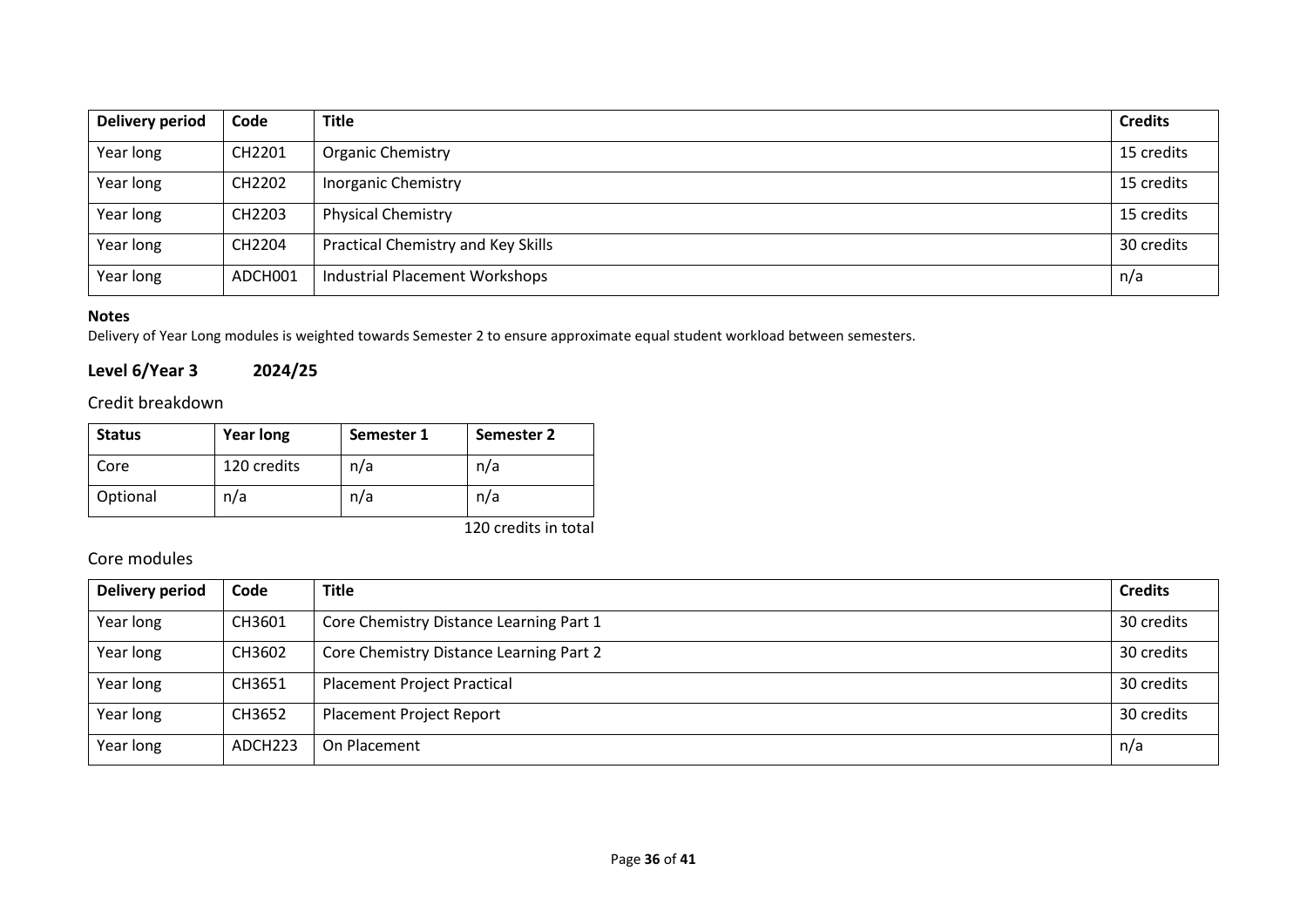Delivery of Year Long modules is weighted to ensure approximate equal student workload between semesters. CH3601 and CH3602 contain some sub-module optionality.

# **Level 7/Year 4 2025/26**

### Credit breakdown

| <b>Status</b> | <b>Year long</b> | Semester 1 | Semester 2 |
|---------------|------------------|------------|------------|
| Core          | 60 credits       | n/a        | n/a        |
| Optional      | 60 credits       | n/a        | n/a        |

120 credits in total

## Core modules

| Delivery period | Code   | <b>Title</b>                    | <b>Credits</b> |
|-----------------|--------|---------------------------------|----------------|
| Year long       | CH4211 | <b>Medicinal Chemistry</b>      | 15 credits     |
| Year long       | CH4261 | Chemistry Project Part 1        | 30 credits     |
| Year long       | CH4262 | <b>Chemistry Project Part 2</b> | 30 credits     |

#### **Notes**

Delivery of Year Long modules is weighted to ensure approximate equal student workload between semesters.

### Option modules

| Delivery period | Code   | <b>Title</b>                                         | <b>Credits</b> |
|-----------------|--------|------------------------------------------------------|----------------|
| Year long       | CH4201 | Advanced Structure Determination                     |                |
| Year long       | CH4202 | <b>Advanced Synthetic Methods</b>                    | 15 credits     |
| Year long       | CH4203 | Earth System Science                                 |                |
| Year long       | CH4207 | <b>Computational Chemistry and Quantum Mechanics</b> |                |
| Year long       | CH4208 | <b>Bioinorganic Chemistry</b>                        | 15 credits     |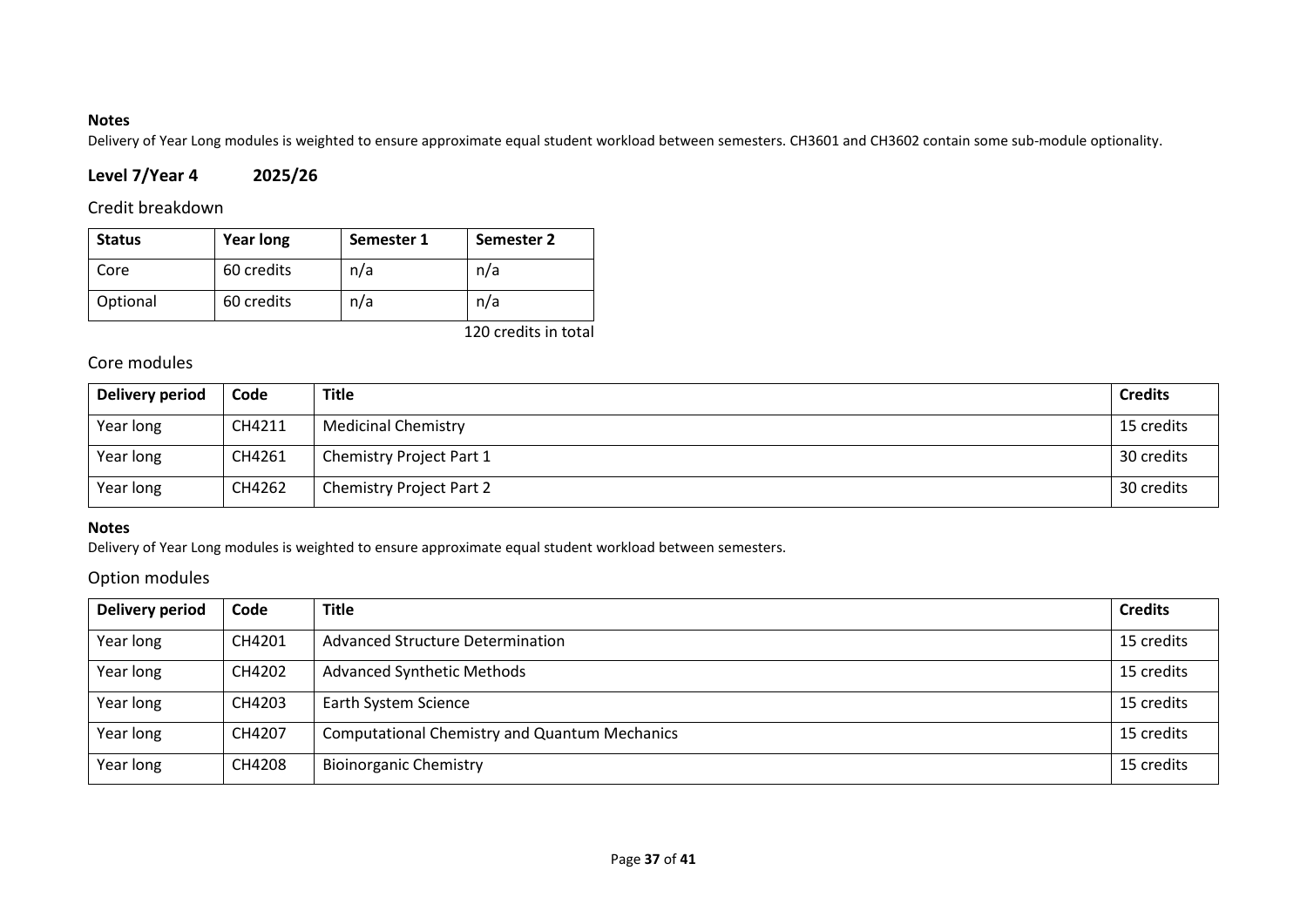This is an indicative list of option modules and not definitive of what will be available. Option module choice is also subject to availability, timetabling, student number restrictions and, where appropriate, students having taken appropriate pre-requisite modules.

MChem Pharmaceutical Chemistry with a Year Abroad

# **Level 4/Year 1 2022/23**

Credit breakdown

| <b>Status</b> | <b>Year long</b> | Semester 1 | Semester 2 |  |
|---------------|------------------|------------|------------|--|
| Core          | 75 credits       | 30 credits | 15 credits |  |
| Optional      | n/a              | n/a        | n/a        |  |

120 credits in total

### Core modules

| <b>Delivery period</b> | Code   | <b>Title</b>                                           | <b>Credits</b> |
|------------------------|--------|--------------------------------------------------------|----------------|
| Sem 1                  | CH1200 | <b>General Chemistry</b>                               | 15 credits     |
| Sem 1                  | CH1206 | Scientific Method & Principles of Analytical Chemistry | 15 credits     |
| Sem <sub>2</sub>       | CH1209 | <b>Introductory Pharmaceutical Chemistry</b>           | 15 credits     |
| Year long              | CH1201 | <b>Introductory Organic Chemistry</b>                  | 15 credits     |
| Year long              | CH1202 | Introductory Inorganic Chemistry                       | 15 credits     |
| Year long              | CH1203 | <b>Introductory Physical Chemistry</b>                 | 15 credits     |
| Year long              | CH1204 | Chemistry Key Skills and Maths                         | 15 credits     |
| Year long              | CH1205 | <b>Introductory Practical Chemistry</b>                | 15 credits     |

#### **Notes**

Delivery of Year Long modules is weighted towards Semester 2 to ensure approximate equal student workload between semesters.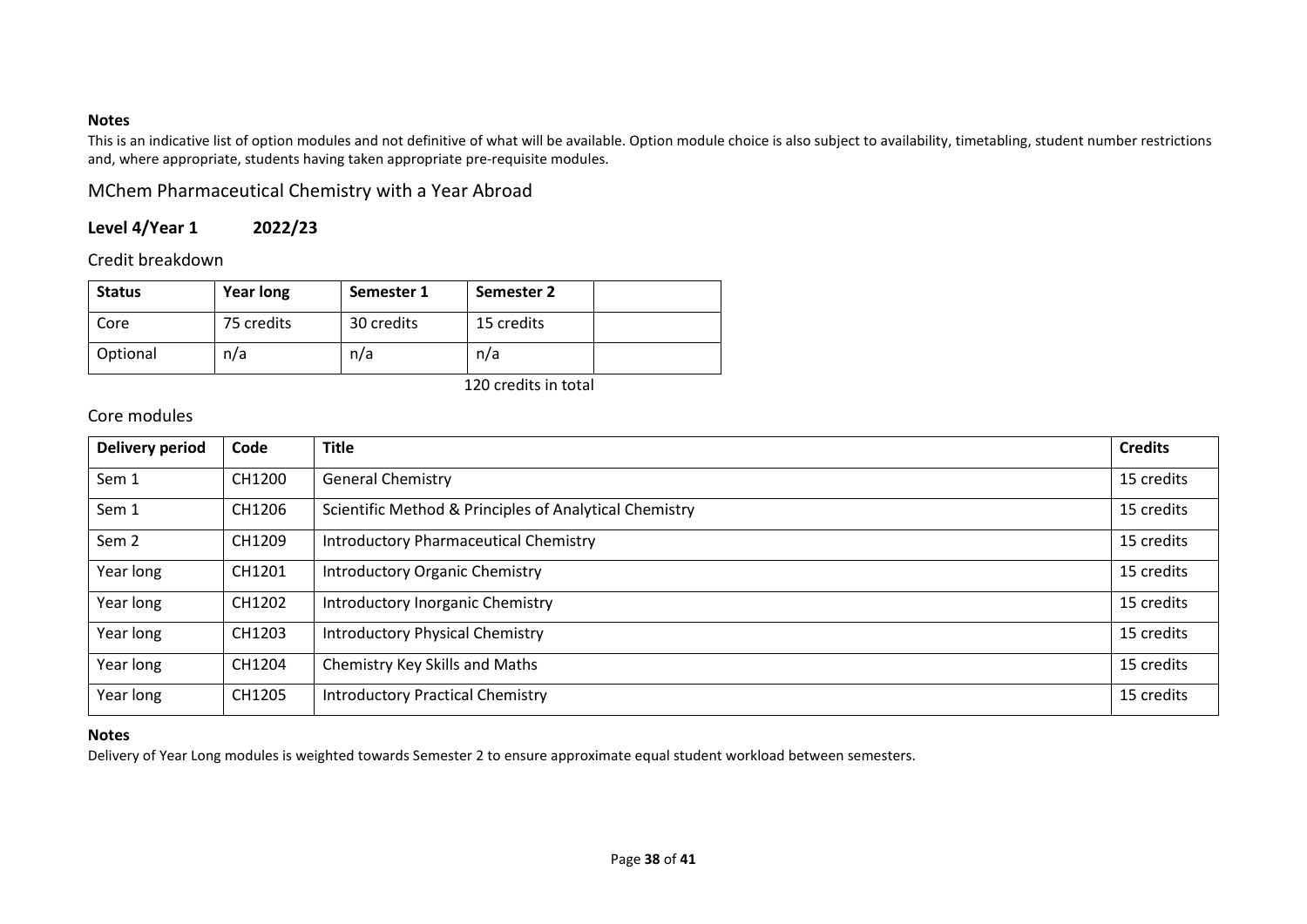# **Level 5/Year 2 2023/24**

### Credit breakdown

| <b>Status</b> | <b>Year long</b> | Semester 1 | Semester 2 |
|---------------|------------------|------------|------------|
| Core          | 75 credits       | 30 credits | 15 credits |
| Optional      | n/a              | n/a        | n/a        |

120 credits in total

## Core modules

| <b>Delivery period</b> | Code               | <b>Title</b>                       | <b>Credits</b> |
|------------------------|--------------------|------------------------------------|----------------|
| Sem 1                  | BS2013             | Physiology and Pharmacology        | 15 credits     |
| Sem 1                  | CH2200             | Spectroscopy Theory and Practice   | 15 credits     |
| Sem <sub>2</sub>       | CH2206             | Analytical Chemistry in Practice   | 15 credits     |
| Year long              | CH2201             | Organic Chemistry                  | 15 credits     |
| Year long              | CH2202             | <b>Inorganic Chemistry</b>         | 15 credits     |
| Year long              | CH <sub>2203</sub> | <b>Physical Chemistry</b>          | 15 credits     |
| Year long              | CH2204             | Practical Chemistry and Key Skills | 30 credits     |

### **Notes**

Delivery of Year Long modules is weighted towards Semester 2 to ensure approximate equal student workload between semesters.

# **Level 6/Year 3 2024/25**

Credit breakdown

| <b>Status</b> | <b>Year long</b> | Semester 1 | Semester 2 |
|---------------|------------------|------------|------------|
| Core          | 120 credits      | n/a        | n/a        |
| Optional      | n/a              | n/a        | n/a        |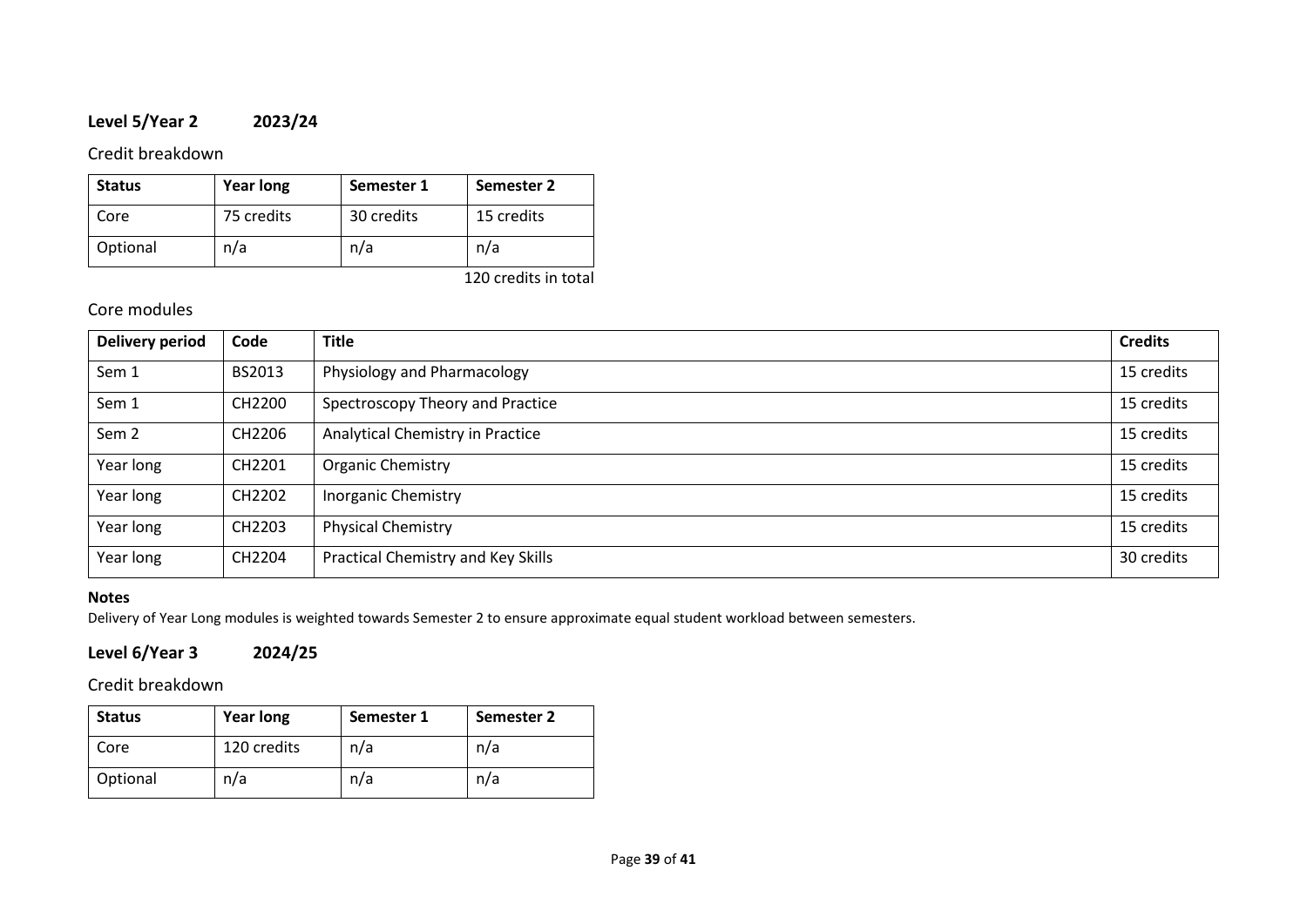#### 120 credits in total

### Core modules

| Delivery period | Code   | <b>Title</b>                            | <b>Credits</b> |
|-----------------|--------|-----------------------------------------|----------------|
| Year long       | CH3601 | Core Chemistry Distance Learning Part 1 | 30 credits     |
| Year long       | CH3602 | Core Chemistry Distance Learning Part 2 | 30 credits     |
| Year long       | CH3651 | <b>Placement Project Practical</b>      | 30 credits     |
| Year long       | CH3652 | <b>Placement Project Report</b>         | 30 credits     |

#### **Notes**

Delivery of Year Long modules is weighted to ensure approximate equal student workload between semesters. CH3601 and CH3602 contain some sub-module optionality.

### **Level 7/Year 4 2025/26**

### Credit breakdown

| <b>Status</b> | <b>Year long</b> | Semester 1 | Semester 2 |
|---------------|------------------|------------|------------|
| Core          | 60 credits       | n/a        | n/a        |
| Optional      | 60 credits       | n/a        | n/a        |

120 credits in total

## Core modules

| Delivery period | Code   | <b>Title</b>                    | <b>Credits</b> |
|-----------------|--------|---------------------------------|----------------|
| Year long       | CH4211 | <b>Medicinal Chemistry</b>      | 15 credits     |
| Year long       | CH4261 | Chemistry Project Part 1        | 30 credits     |
| Year long       | CH4262 | <b>Chemistry Project Part 2</b> | 30 credits     |

#### **Notes**

Delivery of Year Long modules is weighted to ensure approximate equal student workload between semesters.